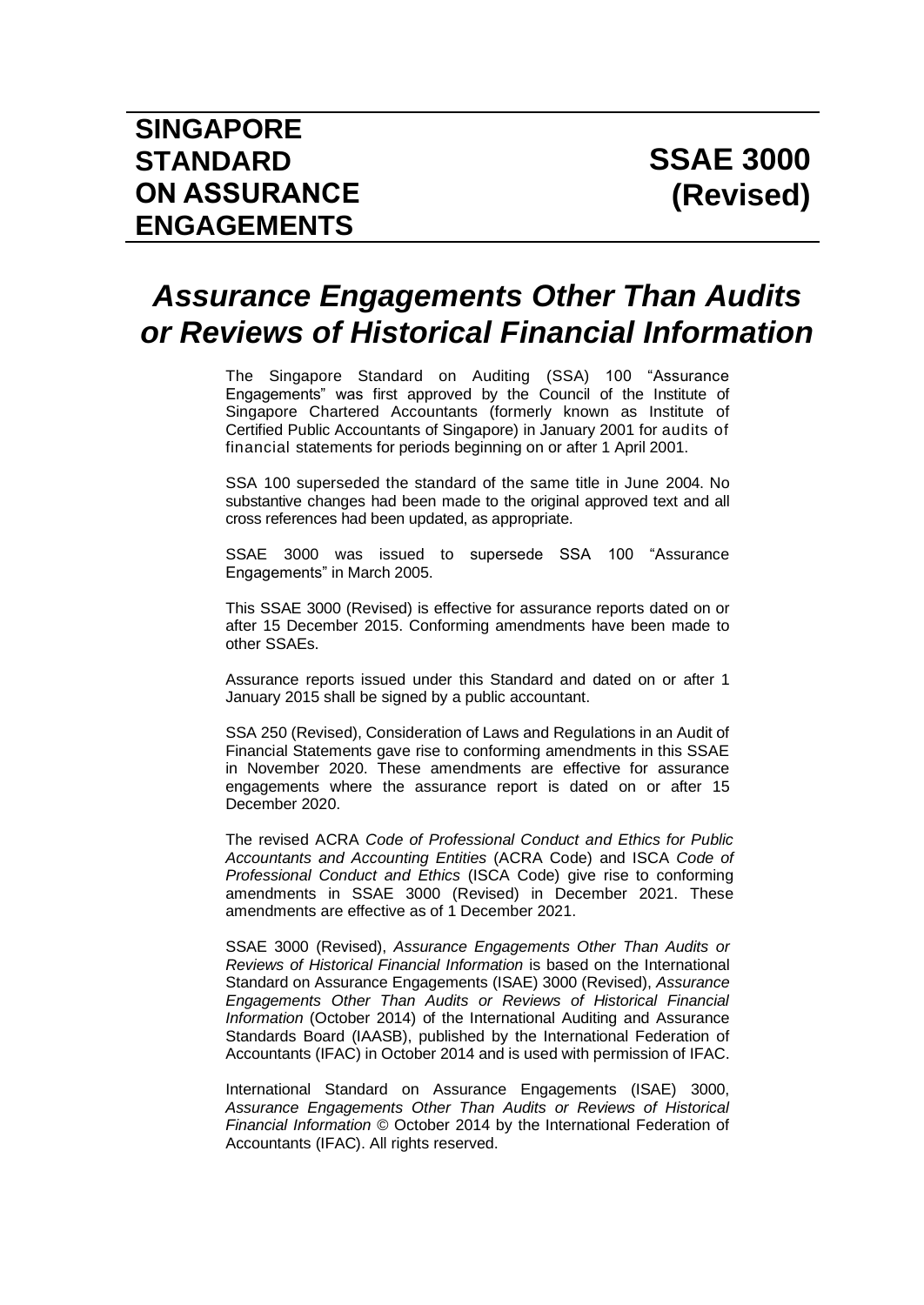# **SINGAPORE STANDARD ON ASSURANCE ENGAGEMENTS 3000 (REVISED) ASSURANCE ENGAGEMENTS OTHER THAN AUDITS OR REVIEWS OF HISTORICAL FINANCIAL INFORMATION**

# **CONTENTS**

|                                                                                      | Paragraph  |
|--------------------------------------------------------------------------------------|------------|
| <b>Introduction</b>                                                                  | $1 - 4$    |
| Scope                                                                                | $5 - 8$    |
| <b>Effective Date</b>                                                                | 9          |
| <b>Objectives</b>                                                                    | $10 - 11$  |
| <b>Definitions</b>                                                                   | $12 - 13$  |
| <b>Requirements</b>                                                                  |            |
| Conduct of an Assurance Engagement in Accordance with SSAEs                          | $14 - 19$  |
| <b>Ethical Requirements</b>                                                          | 20         |
| Acceptance and Continuance                                                           | $21 - 30$  |
| <b>Quality Control</b>                                                               | $31 - 36$  |
| Professional Scepticism, Professional Judgement, and Assurance Skills and Techniques | $37 - 39$  |
| Planning and Performing the Engagement                                               | $40 - 47$  |
| <b>Obtaining Evidence</b>                                                            | $48 - 60$  |
| <b>Subsequent Events</b>                                                             | 61         |
| Other Information                                                                    | 62         |
| Description of Applicable Criteria                                                   | 63         |
| Forming the Assurance Conclusion                                                     | 64-66      |
| Preparing the Assurance Report                                                       | $67 - 71$  |
| Unmodified and Modified Conclusions                                                  | $72 - 77$  |
| <b>Other Communication Responsibilities</b>                                          | 78         |
| Documentation                                                                        | $79 - 83$  |
| <b>Application and Other Explanatory Material</b>                                    |            |
| Introduction                                                                         | A1         |
| Objectives                                                                           | A2         |
| Definitions                                                                          | $A3 - A20$ |
| Conduct of an Assurance Engagement in Accordance with SSAEs                          | A21-A29    |
| <b>Ethical Requirements</b>                                                          | A30-A34    |
| Acceptance and Continuance                                                           | A35-A59    |
| <b>Quality Control</b>                                                               | A60-A75    |
| Professional Scepticism and Professional Judgement                                   | A76-A85    |
| Planning and Performing the Engagement                                               | A86-A107   |
| <b>Obtaining Evidence</b>                                                            | A108-A139  |
| <b>Subsequent Events</b>                                                             | A140-A141  |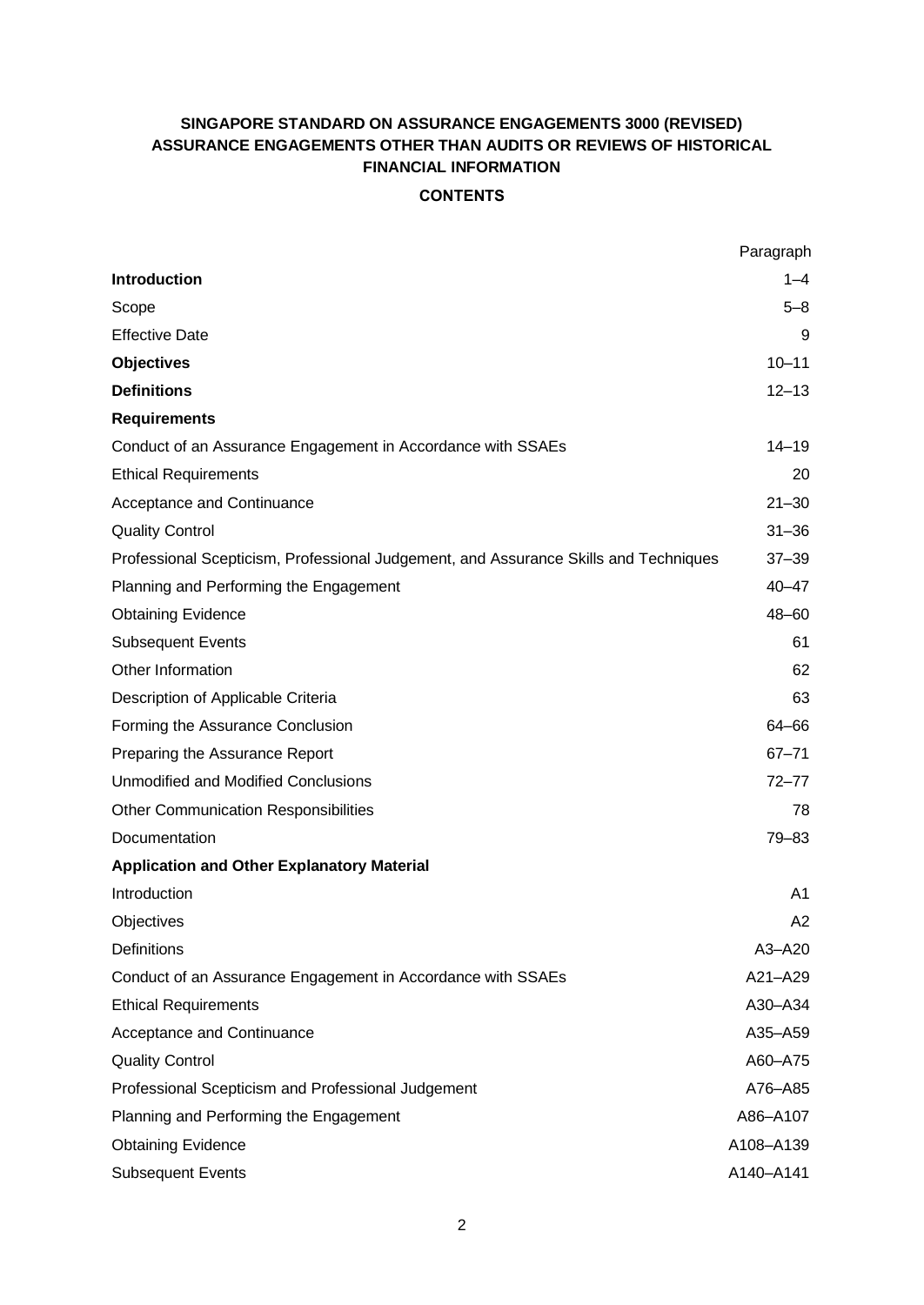| Other Information                           | A142      |
|---------------------------------------------|-----------|
| Description of the Applicable Criteria      | A143-A145 |
| Forming the Assurance Conclusion            | A146-A157 |
| Preparing the Assurance Report              | A158-A187 |
| Unmodified and Modified Conclusions         | A188-A191 |
| <b>Other Communication Responsibilities</b> | A192      |
| Documentation                               | A193-A200 |
| Appendix: Roles and Responsibilities        |           |

Singapore Standard on Assurance Engagements (SSAE) 3000 (Revised), *Assurance Engagements other than Audits or Reviews of Historical Financial Information*, should be read in conjunction with the *Preface to the Singapore Quality Control, Auditing, Review, Other Assurance, and Related Services Pronouncements*.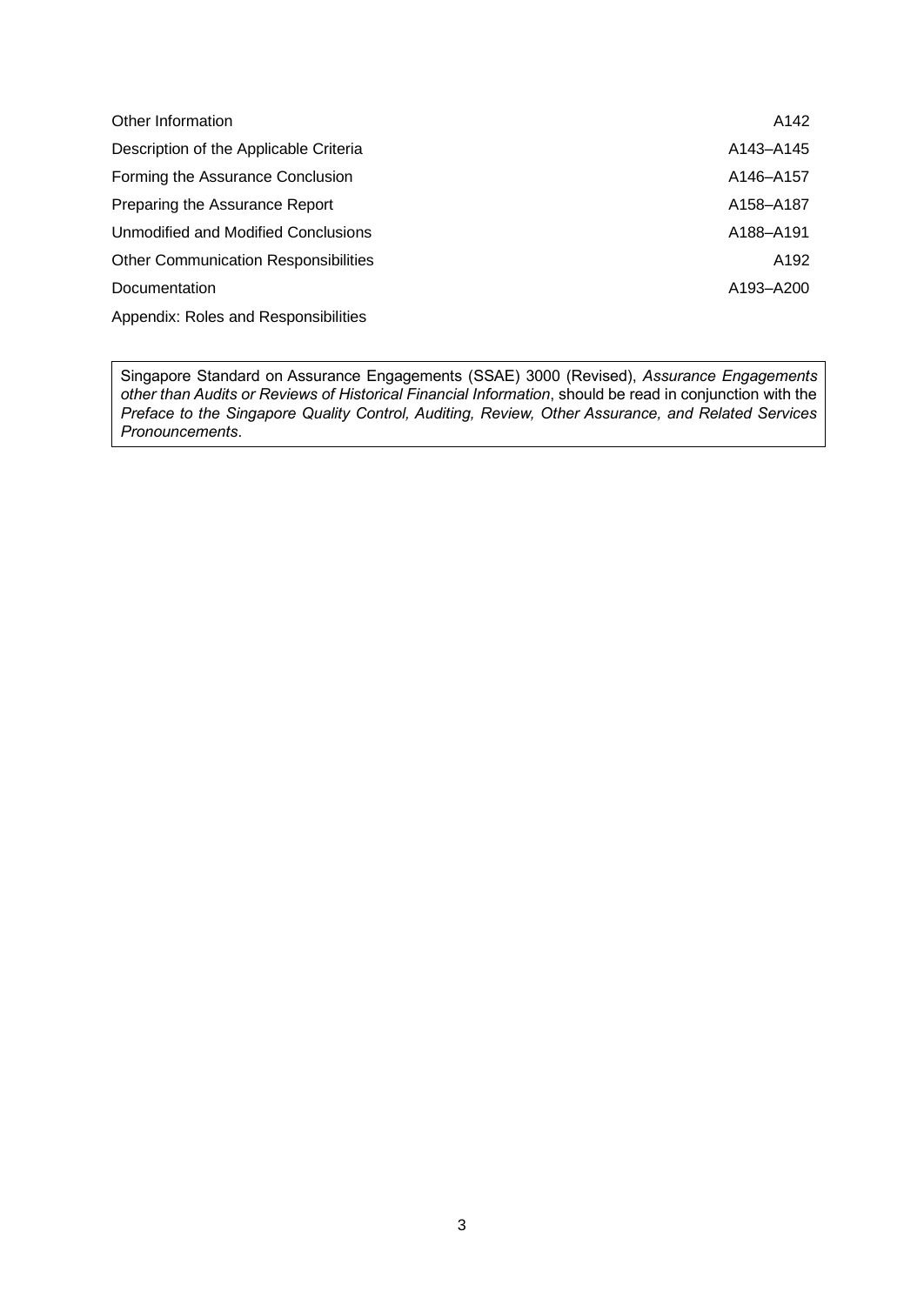# **SINGAPORE STANDARD ON ASSURANCE ENGAGEMENTS**

# **Foreword**

This Standard is based on International Standard on Assurance Engagements 3000 (Revised).

# **Introduction**

- 1. This Singapore Standard on Assurance Engagements (SSAE) deals with assurance engagements other than audits or reviews of historical financial information, which are dealt with in Singapore Standards on Auditing (SSAs) and Singapore Standards on Review Engagements (SSREs), respectively. (Ref: Para. A21–A22)
- 2. Assurance engagements include both attestation engagements, in which a party other than the practitioner measures or evaluates the underlying subject matter against the criteria, and direct engagements, in which the practitioner measures or evaluates the underlying subject matter against the criteria. This SSAE contains requirements and application and other explanatory material specific to reasonable and limited assurance attestation engagements. This SSAE may also be applied to reasonable and limited assurance direct engagements, adapted and supplemented as necessary in the engagement circumstances.
- 3. This SSAE is premised on the basis that:
	- (a) The members of the engagement team and the engagement quality control reviewer (for those engagements where one has been appointed) are subject to the provisions of the Accounting and Corporate Regulatory Authority (ACRA) *Code of Professional Conduct and Ethics for Public Accountants and Accounting Entities* (ACRA Code) related to assurance engagements, or other professional requirements, or requirements in law or regulation, that are at least as demanding; and (Ref: Para. A30–A34)
	- (b) The practitioner who is performing the engagement is a member of a firm that is subject to SSQC  $1$ ,<sup>1</sup> or other professional requirements, or requirements in law or regulation, regarding the firm's responsibility for its system of quality control, that are at least as demanding as SSQC 1. (Ref: Para. A61–A66)
- 4. Quality control within firms that perform assurance engagements, and compliance with ethical principles, including independence requirements, are widely recognised as being in the public interest and an integral part of high-quality assurance engagements.

# **Scope**

- 5. This SSAE covers assurance engagements other than audits or reviews of historical financial information, as described in the *Singapore Framework for Assurance Engagements* (Assurance Framework). Where a subject-matter specific SSAE is relevant to the subject matter of a particular engagement, that SSAE applies in addition to this SSAE. (Ref: Para. A21–A22)
- 6. Not all engagements performed by practitioners are assurance engagements. Other frequently performed engagements that are not assurance engagements, as defined by paragraph 12(a) (and therefore are not covered by the SSAEs) include:

<sup>1</sup> Singapore Standard on Quality Control (SSQC) 1, *Quality Control for Firms that Perform Audits and Reviews of Financial Statements, and Other Assurance and Related Services Engagements*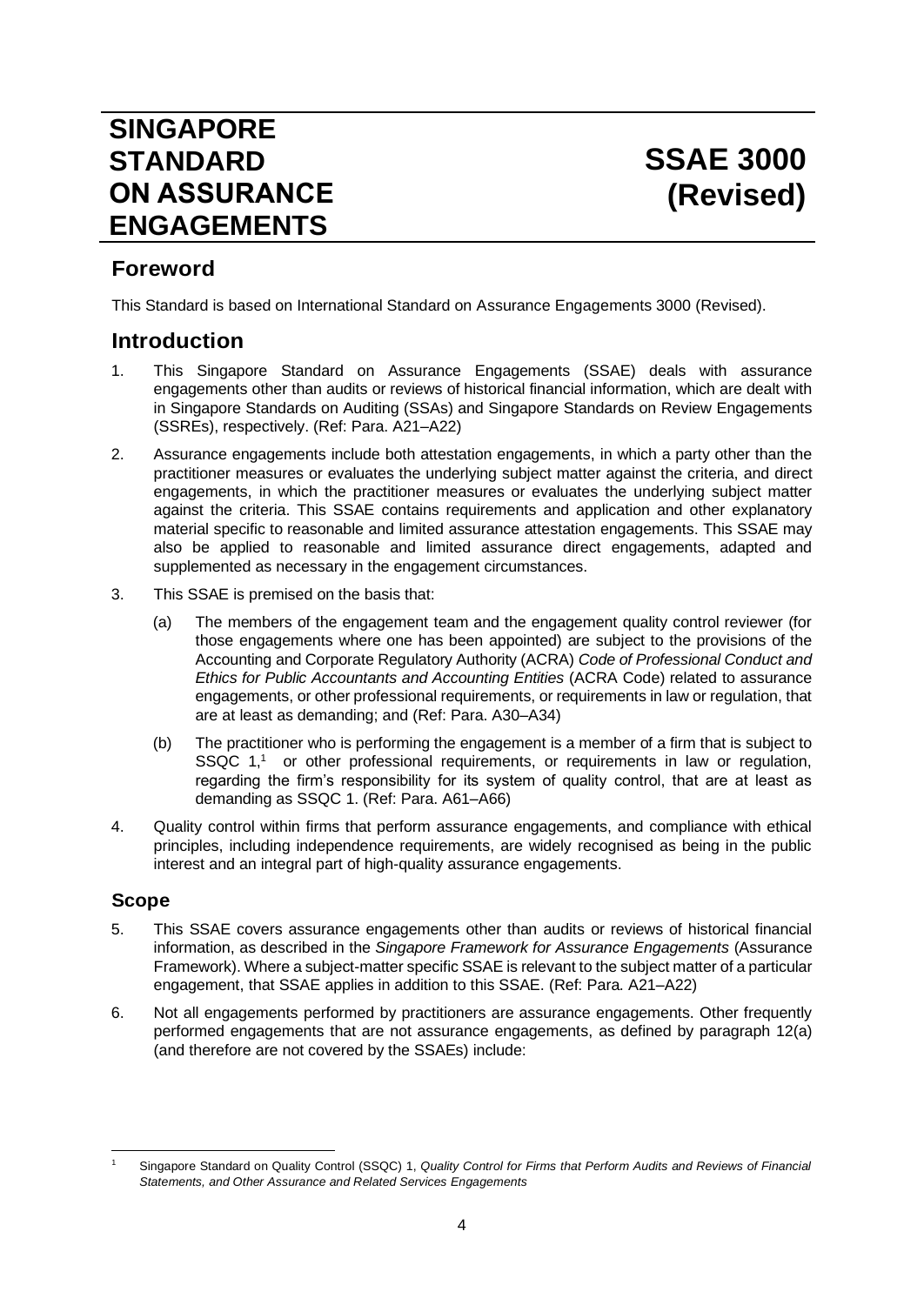- (a) Engagements covered by Singapore Standards on Related Services (SSRS), such as agreed-upon procedure and compilation engagements;<sup>2</sup>
- (b) The preparation of tax returns where no assurance conclusion is expressed; and
- (c) Consulting (or advisory) engagements, such as management and tax consulting. (Ref: Para. A1)
- 7. An assurance engagement performed under the SSAEs may be part of a larger engagement. In such circumstances, the SSAEs are relevant only to the assurance portion of the engagement.
- 8. The following engagements, which may be consistent with the description in paragraph 12(a), are not considered assurance engagements in terms of the SSAEs:
	- (a) Engagements to testify in legal proceedings regarding accounting, auditing, taxation or other matters; and
	- (b) Engagements that include professional opinions, views or wording from which a user may derive some assurance, if all of the following apply:
		- (i) Those opinions, views or wording are merely incidental to the overall engagement;
		- (ii) Any written report issued is expressly restricted for use by only the intended users specified in the report;
		- (iii) Under a written understanding with the specified intended users, the engagement is not intended to be an assurance engagement; and
		- (iv) The engagement is not represented as an assurance engagement in the professional accountant's report.

# **Effective Date**

9. This SSAE is effective for assurance engagements where the assurance report is dated on or after 15 December 2020.

# **Objectives**

- 10. In conducting an assurance engagement, the objectives of the practitioner are:
	- (a) To obtain either reasonable assurance or limited assurance, as appropriate, about whether the subject matter information is free from material misstatement;
	- (b) To express a conclusion regarding the outcome of the measurement or evaluation of the underlying subject matter through a written report that conveys either a reasonable assurance or a limited assurance conclusion and describes the basis for the conclusion; (Ref: Para. A2) and
	- (c) To communicate further as required by this SSAE and any other relevant SSAEs.
- 11. In all cases when reasonable assurance or limited assurance, as appropriate, cannot be obtained and a qualified conclusion in the practitioner's assurance report is insufficient in the circumstances for purposes of reporting to the intended users, this SSAE requires that the practitioner disclaim a conclusion or withdraw (or resign) from the engagement, where withdrawal is possible under applicable law or regulation.

# **Definitions**

- 12. For purposes of this SSAE and other SSAEs, unless indicated to the contrary, the following terms have the meanings attributed below. (Ref: Para. A27)
	- (a) Assurance engagement―An engagement in which a practitioner aims to obtain sufficient appropriate evidence in order to express a conclusion designed to enhance the degree of confidence of the intended users other than the responsible party about the subject matter

<sup>2</sup> SSRS 4400, *Engagements to Perform Agreed-Upon Procedures Regarding Financial Information*, and SSRS 4410, *Compilation Engagements*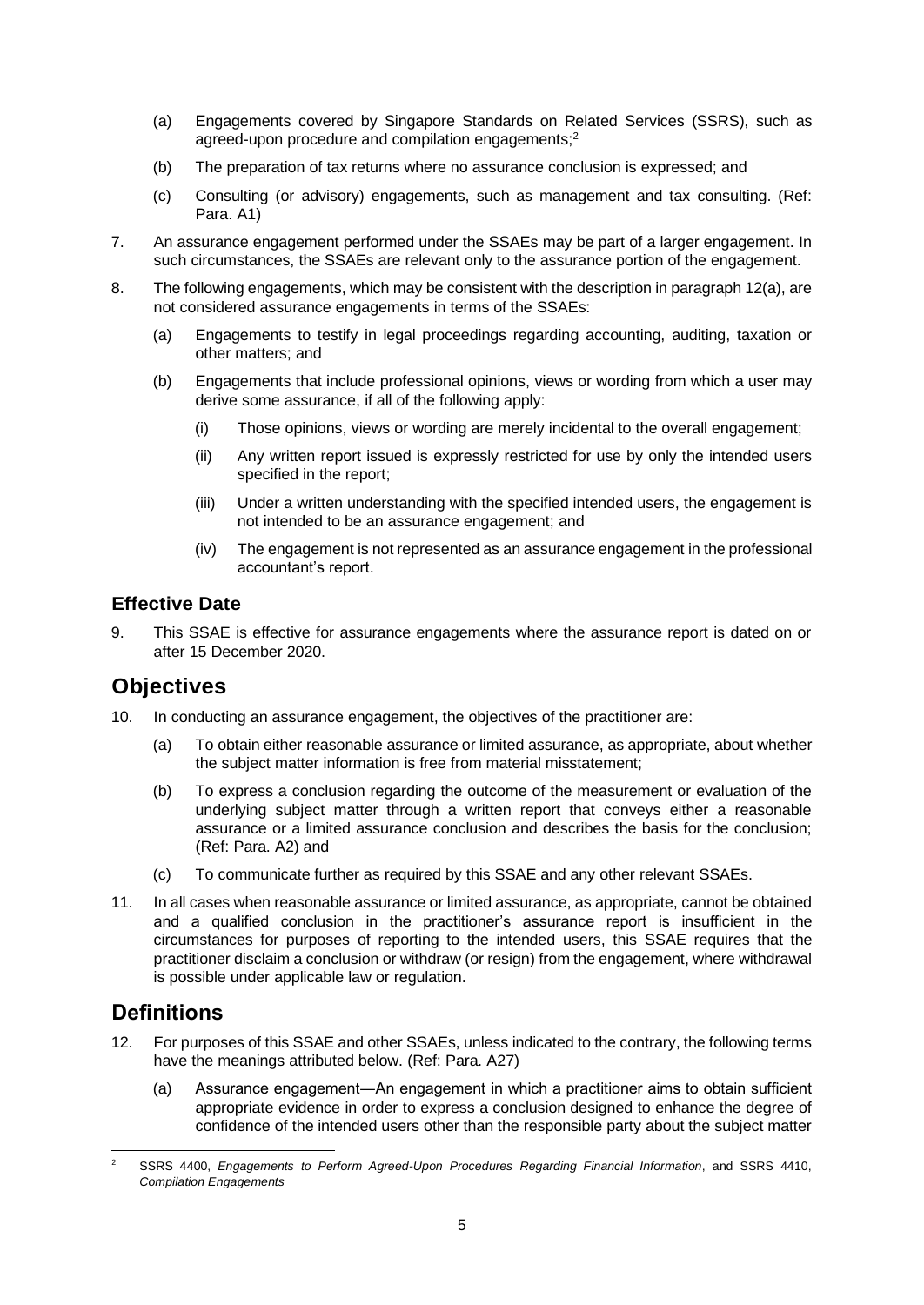information (that is, the outcome of the measurement or evaluation of an underlying subject matter against criteria). Each assurance engagement is classified on two dimensions: (Ref: Para. A3)

- (i) Either a reasonable assurance engagement or a limited assurance engagement:
	- a. Reasonable assurance engagement―An assurance engagement in which the practitioner reduces engagement risk to an acceptably low level in the circumstances of the engagement as the basis for the practitioner's conclusion. The practitioner's conclusion is expressed in a form that conveys the practitioner's opinion on the outcome of the measurement or evaluation of the underlying subject matter against criteria.
	- b. Limited assurance engagement―An assurance engagement in which the practitioner reduces engagement risk to a level that is acceptable in the circumstances of the engagement but where that risk is greater than for a reasonable assurance engagement as the basis for expressing a conclusion in a form that conveys whether, based on the procedures performed and evidence obtained, a matter(s) has come to the practitioner's attention to cause the practitioner to believe the subject matter information is materially misstated. The nature, timing and extent of procedures performed in a limited assurance engagement is limited compared with that necessary in a reasonable assurance engagement but is planned to obtain a level of assurance that is, in the practitioner's professional judgement, meaningful. To be meaningful, the level of assurance obtained by the practitioner is likely to enhance the intended users' confidence about the subject matter information to a degree that is clearly more than inconsequential. (Ref: Para. A3–A7)
- (ii) Either an attestation engagement or a direct engagement: (Ref: Para. A8)
	- a. Attestation engagement―An assurance engagement in which a party other than the practitioner measures or evaluates the underlying subject matter against the criteria. A party other than the practitioner also often presents the resulting subject matter information in a report or statement. In some cases, however, the subject matter information may be presented by the practitioner in the assurance report. In an attestation engagement, the practitioner's conclusion addresses whether the subject matter information is free from material misstatement. The practitioner's conclusion may be phrased in terms of: (Ref: Para. A178, A180)
		- i. The underlying subject matter and the applicable criteria;
		- ii. The subject matter information and the applicable criteria; or
		- iii. A statement made by the appropriate party(ies).
	- b. Direct engagement―An assurance engagement in which the practitioner measures or evaluates the underlying subject matter against the applicable criteria and the practitioner presents the resulting subject matter information as part of, or accompanying, the assurance report. In a direct engagement, the practitioner's conclusion addresses the reported outcome of the measurement or evaluation of the underlying subject matter against the criteria.
- (b) Assurance skills and techniques―Those planning, evidence gathering, evidence evaluation, communication and reporting skills and techniques demonstrated by an assurance practitioner that are distinct from expertise in the underlying subject matter of any particular assurance engagement or its measurement or evaluation. (Ref: Para. A9)
- (c) Criteria―The benchmarks used to measure or evaluate the underlying subject matter. The "applicable criteria" are the criteria used for the particular engagement. (Ref: Para. A10)
- (d) Engagement circumstances―The broad context defining the particular engagement, which includes: the terms of the engagement; whether it is a reasonable assurance engagement or a limited assurance engagement, the characteristics of the underlying subject matter;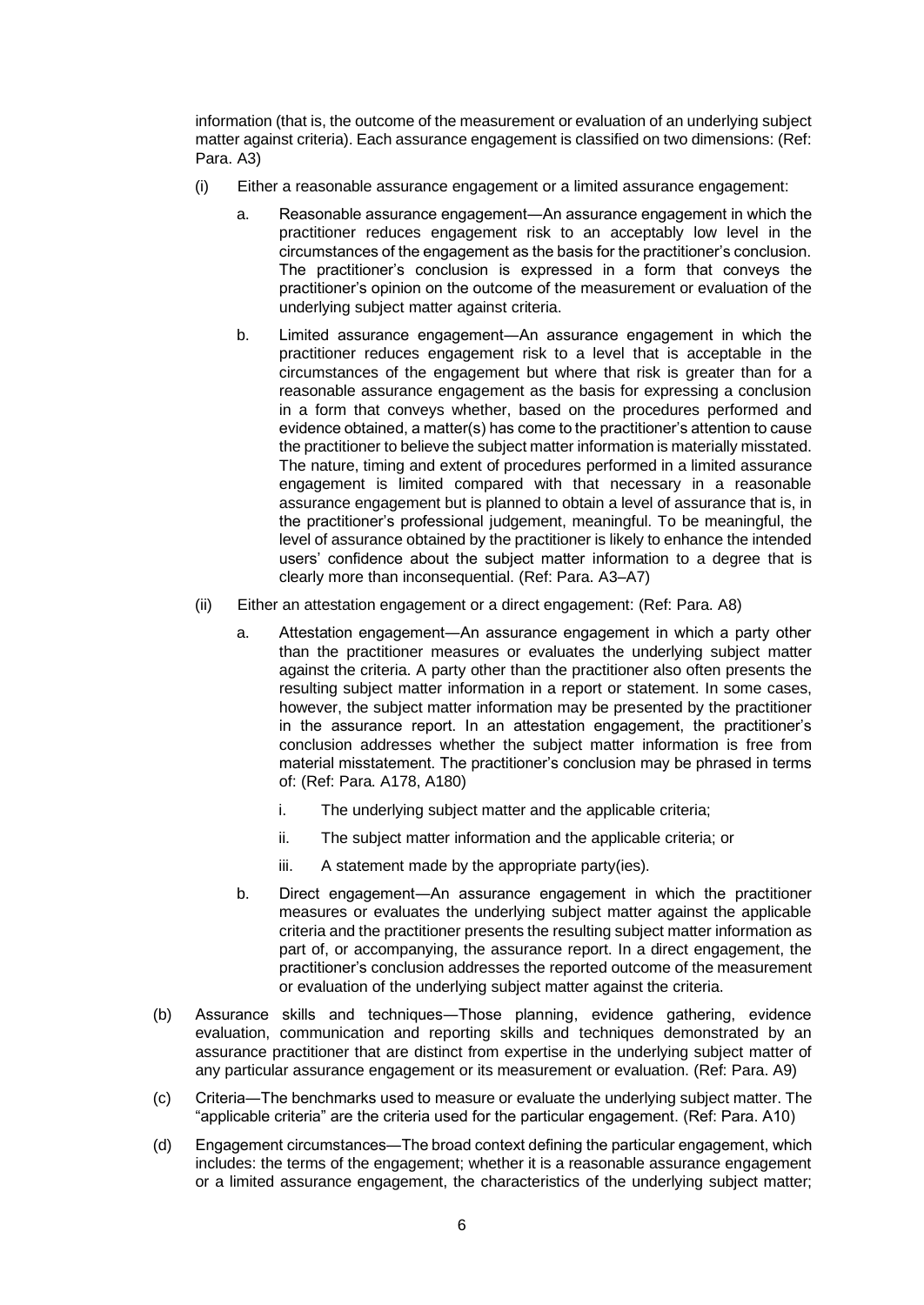the measurement or evaluation criteria; the information needs of the intended users; relevant characteristics of the responsible party, the measurer or evaluator, and the engaging party and their environment; and other matters, for example events, transactions, conditions and practices, that may have a significant effect on the engagement.

- (e) Engagement partner―The partner or other person in the firm who is responsible for the engagement and its performance, and for the assurance report that is issued on behalf of the firm, and who, where required, has the appropriate authority from a professional, legal or regulatory body. "Engagement partner" should be read as referring to its public sector equivalents where relevant.
- (f) Engagement risk―The risk that the practitioner expresses an inappropriate conclusion when the subject matter information is materially misstated. (Ref: Para. A11–A14)
- (g) Engaging party―The party(ies) that engages the practitioner to perform the assurance engagement. (Ref: Para. A15)
- (h) Engagement team―All partners and staff performing the engagement, and any individuals engaged by the firm or a network firm who perform procedures on the engagement. This excludes a practitioner's external expert engaged by the firm or a network firm.
- (i) Evidence―Information used by the practitioner in arriving at the practitioner's conclusion. Evidence includes both information contained in relevant information systems, if any, and other information. For purposes of the SSAEs: (Ref: Para. A146–A152)
	- (i) Sufficiency of evidence is the measure of the quantity of evidence.
	- (ii) Appropriateness of evidence is the measure of the quality of evidence.
- (j) Firm―A sole practitioner, partnership or corporation or other entity of individual practitioners. "Firm" should be read as referring to its public sector equivalents where relevant.
- (k) Historical financial information—Information expressed in financial terms in relation to a particular entity, derived primarily from that entity's accounting system, about economic events occurring in past time periods or about economic conditions or circumstances at points in time in the past.
- (l) Internal audit function A function of an entity that performs assurance and consulting activities designed to evaluate and improve the effectiveness of the entity's governance, risk management and internal control processes.
- (m) Intended users―The individual(s) or organisation(s), or group(s) thereof that the practitioner expects will use the assurance report. In some cases, there may be intended users other than those to whom the assurance report is addressed. (Ref: Para. A16–A18, A37))
- (n) Measurer or evaluator―The party(ies) who measures or evaluates the underlying subject matter against the criteria. The measurer or evaluator possesses expertise in the underlying subject matter. (Ref: Para. A37, A39)
- (o) Misstatement―A difference between the subject matter information and the appropriate measurement or evaluation of the underlying subject matter in accordance with the criteria. Misstatements can be intentional or unintentional, qualitative or quantitative, and include omissions.
- (p) Misstatement of fact (with respect to other information)―Other information that is unrelated to matters appearing in the subject matter information or the assurance report that is incorrectly stated or presented. A material misstatement of fact may undermine the credibility of the document containing the subject matter information.
- (q) Other information―Information (other than the subject matter information and the assurance report thereon) which is included, either by law, regulation or custom, in a document containing the subject matter information and the assurance report thereon.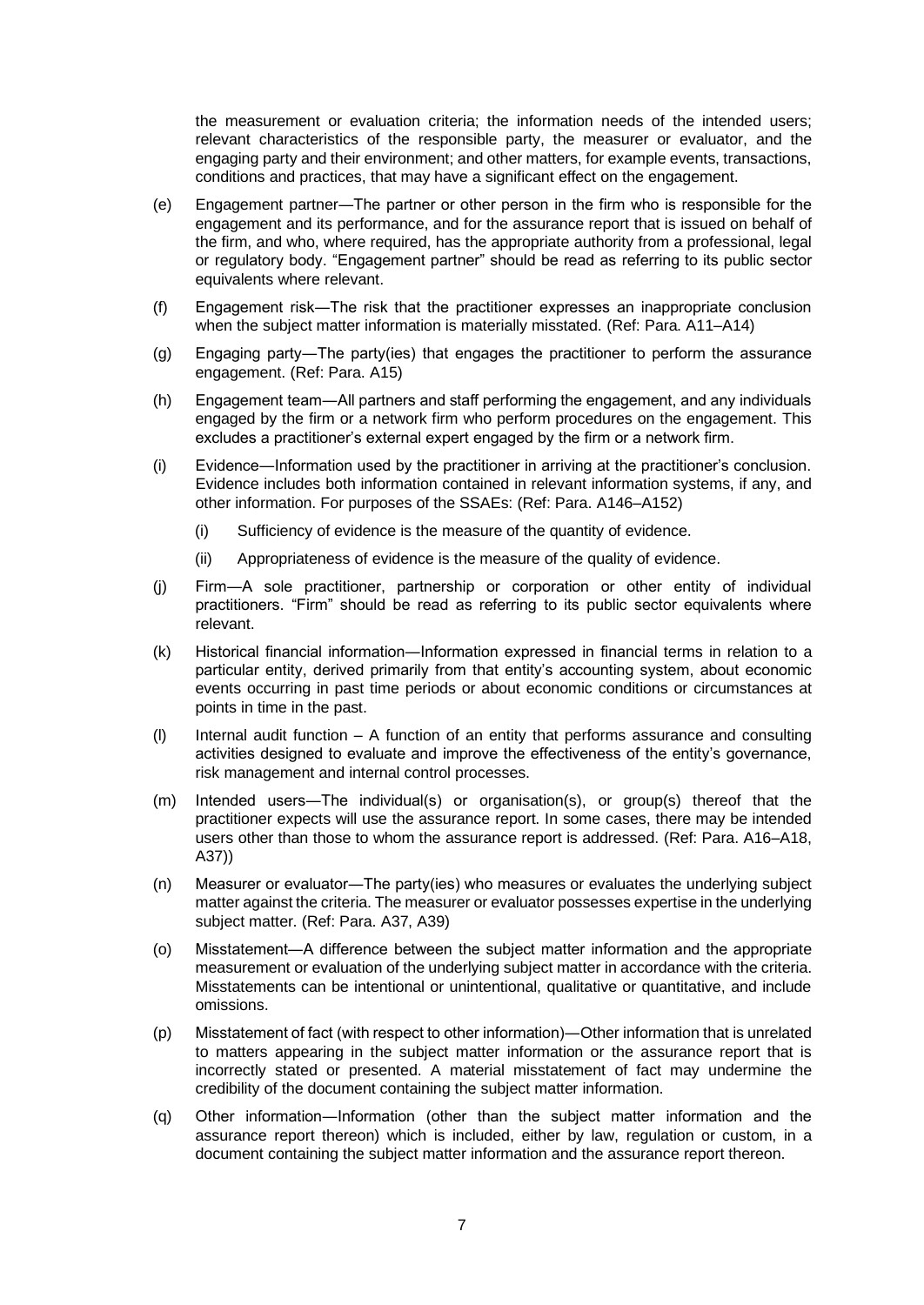- (r) Practitioner―The individual(s) conducting the engagement (usually the engagement partner or other members of the engagement team, or, as applicable, the firm). Where this SSAE expressly intends that a requirement or responsibility be fulfilled by the engagement partner, the term "engagement partner" rather than "practitioner" is used. (Ref: Para. A37)
- (s) Practitioner's expert―An individual or organisation possessing expertise in a field other than assurance, whose work in that field is used by the practitioner to assist the practitioner in obtaining sufficient appropriate evidence. A practitioner's expert may be either a practitioner's internal expert (who is a partner or staff, including temporary staff, of the practitioner's firm or a network firm), or a practitioner's external expert.
- (t) Professional judgement―The application of relevant training, knowledge and experience, within the context provided by assurance and ethical standards, in making informed decisions about the courses of action that are appropriate in the circumstances of the engagement.
- (u) Professional scepticism―An attitude that includes a questioning mind, being alert to conditions which may indicate possible misstatement, and a critical assessment of evidence.
- (v) Responsible party―The party(ies) responsible for the underlying subject matter. (Ref: Para. A37)
- (w) Risk of material misstatement―The risk that the subject matter information is materially misstated prior to the engagement.
- (x) Subject matter information―The outcome of the measurement or evaluation of the underlying subject matter against the criteria, that is, the information that results from applying the criteria to the underlying subject matter. (Ref: Para. A19)
- (y) Underlying subject matter―The phenomenon that is measured or evaluated by applying criteria.
- 13. For the purposes of this SSAE and other SSAEs, references to "appropriate party(ies)" should be read hereafter as "the responsible party, the measurer or evaluator, or the engaging party, as appropriate." (Ref: Para. A20, A37)

# **Requirements**

# **Conduct of an Assurance Engagement in Accordance with SSAEs**

# *Complying with Standards that are Relevant to the Engagement*

- 14. The practitioner shall comply with this SSAE and any subject matter-specific SSAEs relevant to the engagement.
- 15. The practitioner shall not represent compliance with this or any other SSAE unless the practitioner has complied with the requirements of this SSAE and any other SSAE relevant to the engagement. (Ref: Para. A21–A22, A170)

# *Text of an SSAE*

16. The practitioner shall have an understanding of the entire text of an SSAE, including its application and other explanatory material, to understand its objectives and to apply its requirements properly. (Ref: Para. A23–A28)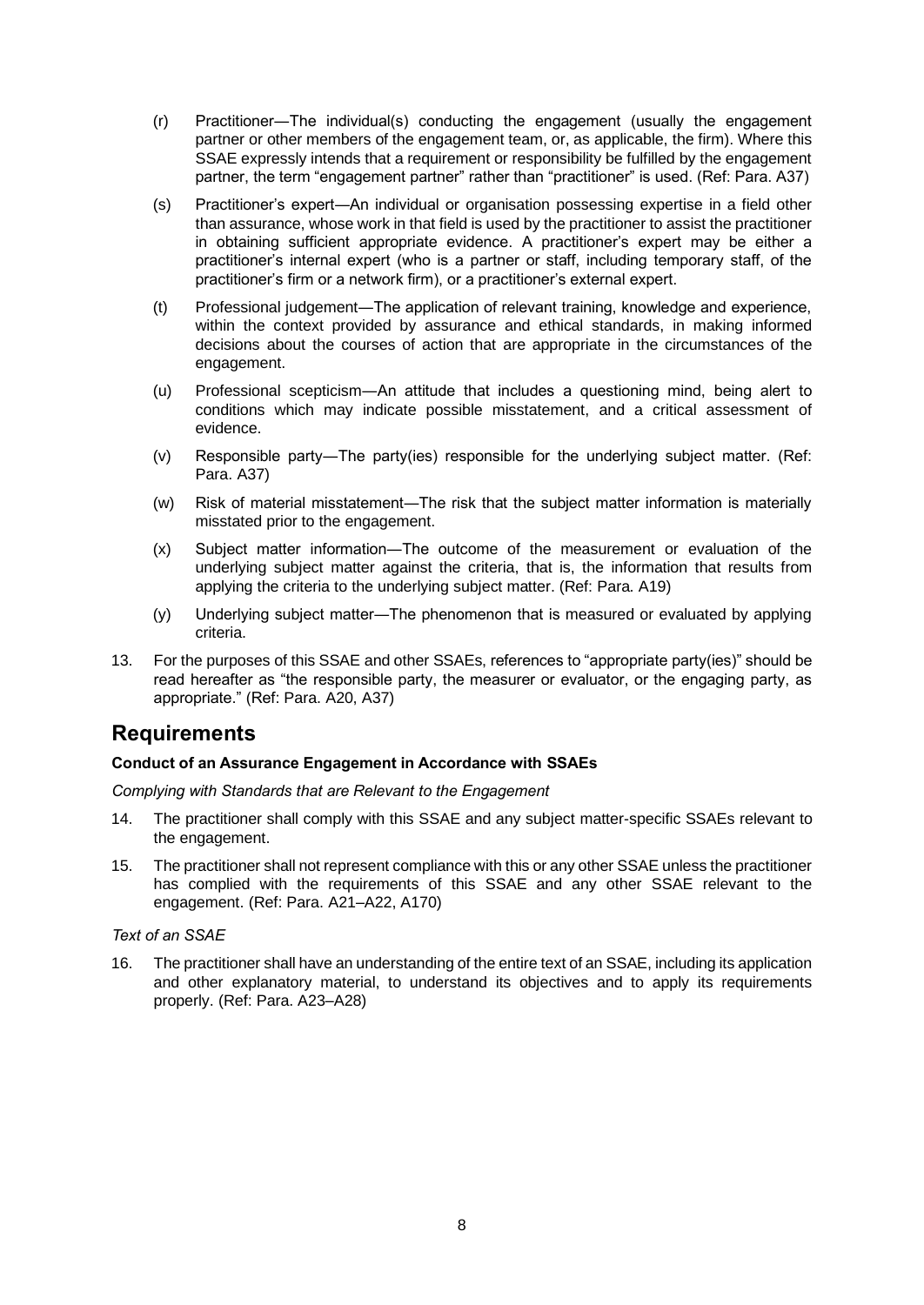#### *Complying with Relevant Requirements*

- 17. Subject to the following paragraph, the practitioner shall comply with each requirement of this SSAE and of any relevant subject matter-specific SSAE unless, in the circumstances of the engagement the requirement is not relevant because it is conditional and the condition does not exist. Requirements that apply to only limited assurance or reasonable assurance engagements have been presented in a columnar format with the letter "L" (limited assurance) or "R" (reasonable assurance) after the paragraph number. (Ref: Para. A29)
- 18. In exceptional circumstances, the practitioner may judge it necessary to depart from a relevant requirement in an SSAE. In such circumstances, the practitioner shall perform alternative procedures to achieve the aim of that requirement. The need for the practitioner to depart from a relevant requirement is expected to arise only where the requirement is for a specific procedure to be performed and, in the specific circumstances of the engagement, that procedure would be ineffective in achieving the aim of the requirement.

# *Failure to Achieve an Objective*

19. If an objective in this SSAE or a relevant subject matter-specific SSAE cannot be achieved, the practitioner shall evaluate whether this requires the practitioner to modify the practitioner's conclusion or withdraw from the engagement (where withdrawal is possible under applicable law or regulation). Failure to achieve an objective in a relevant SSAE represents a significant matter requiring documentation in accordance with paragraph 79 of this SSAE.

#### **Ethical Requirements**

20. The practitioner shall comply with the provisions of the ACRA Code related to assurance engagements, or other professional requirements, or requirements imposed by law or regulation, that are at least as demanding. (Ref: Para. A30–A34, A60)

#### **Acceptance and Continuance**

- 21. The engagement partner shall be satisfied that appropriate procedures regarding the acceptance and continuance of client relationships and assurance engagements have been followed by the firm, and shall determine that conclusions reached in this regard are appropriate.
- 22. The practitioner shall accept or continue an assurance engagement only when: (Ref: Para. A30– A34)
	- (a) The practitioner has no reason to believe that relevant ethical requirements, including independence, will not be satisfied;
	- (b) The practitioner is satisfied that those persons who are to perform the engagement collectively have the appropriate competence and capabilities (see also paragraph 32); and
	- (c) The basis upon which the engagement is to be performed has been agreed, through:
		- (i) Establishing that the preconditions for an assurance engagement are present (see also paragraphs 24–26); and
		- (ii) Confirming that there is a common understanding between the practitioner and the engaging party of the terms of the engagement, including the practitioner's reporting responsibilities.
- 23. If the engagement partner obtains information that would have caused the firm to decline the engagement had that information been available earlier, the engagement partner shall communicate that information promptly to the firm, so that the firm and the engagement partner can take the necessary action.

#### *Preconditions for the Assurance Engagement*

24. In order to establish whether the preconditions for an assurance engagement are present, the practitioner shall, on the basis of a preliminary knowledge of the engagement circumstances and discussion with the appropriate party(ies), determine whether: (Ref: Para. A35–A36)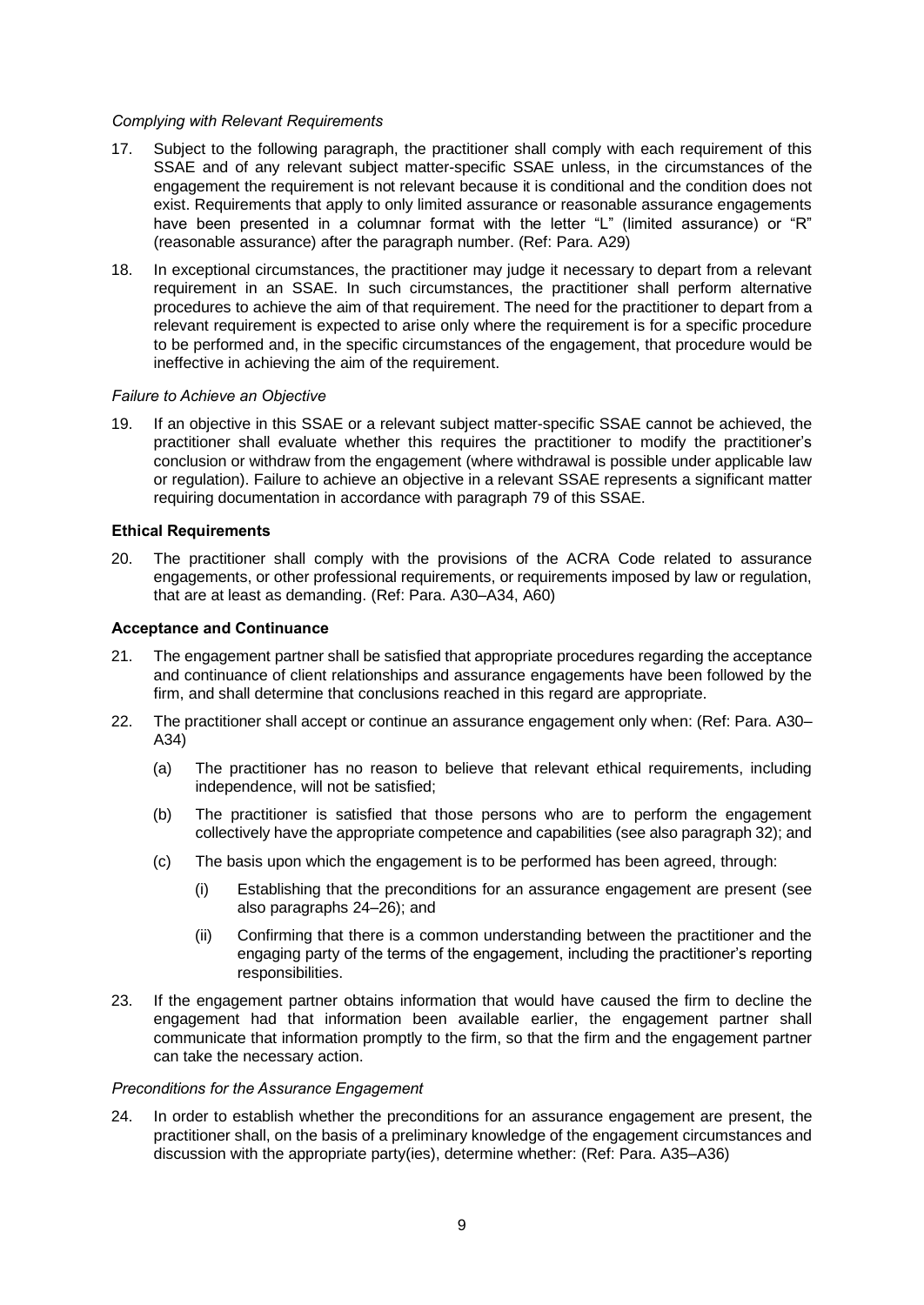- (a) The roles and responsibilities of the appropriate parties are suitable in the circumstances; and (Ref: Para. A37–A39)
- (b) The engagement exhibits all of the following characteristics:
	- (i) The underlying subject matter is appropriate; (Ref: Para. A40–A44)
	- (ii) The criteria that the practitioner expects to be applied in the preparation of the subject matter information are suitable for the engagement circumstances, including that they exhibit the following characteristics: (Ref: Para. A45–A50)
		- a. Relevance.
		- b. Completeness.
		- c. Reliability.
		- d. Neutrality.
		- e. Understandability.
	- (iii) The criteria that the practitioner expects to be applied in the preparation of the subject matter information will be available to the intended users; (Ref: Para. A51–A52)
	- (iv) The practitioner expects to be able to obtain the evidence needed to support the practitioner's conclusion; (Ref: Para. A53–A55)
	- (v) The practitioner's conclusion, in the form appropriate to either a reasonable assurance engagement or a limited assurance engagement, is to be contained in a written report; and
	- (vi) A rational purpose including, in the case of a limited assurance engagement, that the practitioner expects to be able to obtain a meaningful level of assurance. (Ref: Para. A56)
- 25. If the preconditions for an assurance engagement are not present, the practitioner shall discuss the matter with the engaging party. If changes cannot be made to meet the preconditions, the practitioner shall not accept the engagement as an assurance engagement unless required by law or regulation to do so. However, an engagement conducted under such circumstances does not comply with SSAEs. Accordingly, the practitioner shall not include any reference within the assurance report to the engagement having been conducted in accordance with this SSAE or any other SSAE(s).

# *Limitation on Scope Prior to Acceptance of the Engagement*

26. If the engaging party imposes a limitation on the scope of the practitioner's work in the terms of a proposed assurance engagement such that the practitioner believes the limitation will result in the practitioner disclaiming a conclusion on the subject matter information, the practitioner shall not accept such an engagement as an assurance engagement, unless required by law or regulation to do so. (Ref: Para. A155(c))

#### *Agreeing on the Terms of the Engagement*

- 27. The practitioner shall agree the terms of the engagement with the engaging party. The agreed terms of the engagement shall be specified in sufficient detail in an engagement letter or other suitable form of written agreement, written confirmation, or in law or regulation. (Ref: Para. A57– A58)
- 28. On recurring engagements, the practitioner shall assess whether circumstances require the terms of the engagement to be revised and whether there is a need to remind the engaging party of the existing terms of the engagement.

#### *Acceptance of a Change in the Terms of the Engagement*

29. The practitioner shall not agree to a change in the terms of the engagement where there is no reasonable justification for doing so. If such a change is made, the practitioner shall not disregard evidence that was obtained prior to the change. (Ref: Para. A59)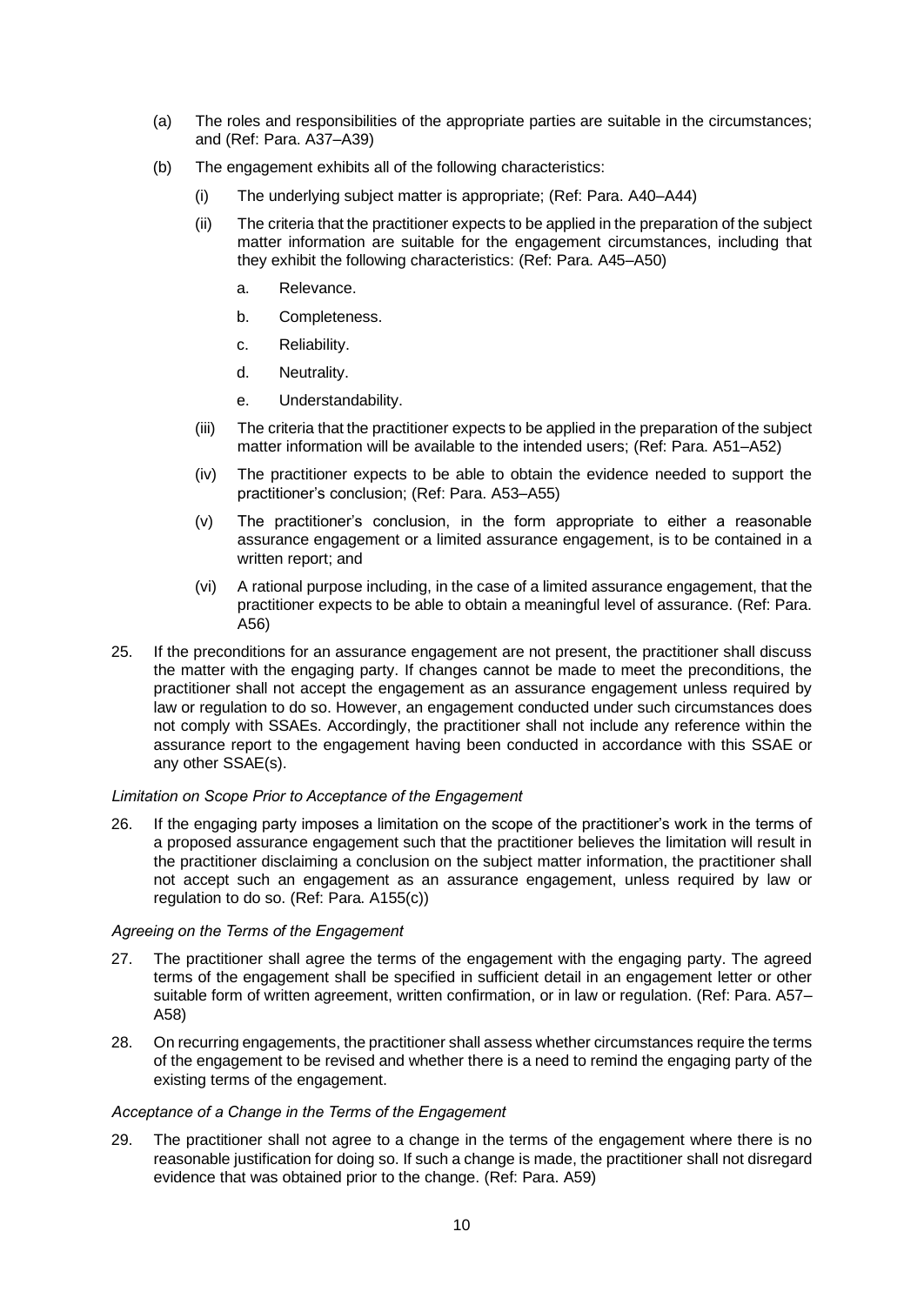#### *Assurance Report Prescribed by Law or Regulation*

- 30. In some cases, law or regulation of the relevant jurisdiction prescribes the layout or wording of the assurance report. In these circumstances, the practitioner shall evaluate:
	- (a) Whether intended users might misunderstand the assurance conclusion; and
	- (b) If so, whether additional explanation in the assurance report can mitigate possible misunderstanding.

If the practitioner concludes that additional explanation in the assurance report cannot mitigate possible misunderstanding, the practitioner shall not accept the engagement, unless required by law or regulation to do so. An engagement conducted in accordance with such law or regulation does not comply with SSAEs. Accordingly, the practitioner shall not include any reference within the assurance report to the engagement having been conducted in accordance with this SSAE or any other SSAE(s) (see also paragraph 71).

# **Quality Control**

# *Characteristics of the Engagement Partner*

- 31. The engagement partner shall:
	- (a) Be a member of a firm that applies SSQC 1, or other professional requirements, or requirements in law or regulation, that are at least as demanding as SSQC 1; (Ref: Para. A60–A66)
	- (b) Have competence in assurance skills and techniques developed through extensive training and practical application; and (Ref: Para. A60)
	- (c) Have sufficient competence in the underlying subject matter and its measurement or evaluation to accept responsibility for the assurance conclusion. (Ref: Para. A67–A68)

# *Assignment of the Team*

- 32. The engagement partner shall: (Ref: Para. A69)
	- (a) Be satisfied that those persons who are to perform the engagement collectively have the appropriate competence and capabilities to: (Ref: Para. A70–A71)
		- (i) Perform the engagement in accordance with relevant standards and applicable legal and regulatory requirements; and
		- (ii) Enable an assurance report that is appropriate in the circumstances to be issued.
	- (b) Be satisfied that the practitioner will be able to be involved in the work of:
		- (i) A practitioner's expert where the work of that expert is to be used; and (Ref: Para. A70–A71)
		- (ii) Another practitioner, not part of the engagement team, where the assurance work of that practitioner is to be used, (Ref: Para. A72–A73)

to an extent that is sufficient to accept responsibility for the assurance conclusion on the subject matter information.

#### *Responsibilities of the Engagement Partner*

- 33. The engagement partner shall take responsibility for the overall quality on the engagement. This includes responsibility for:
	- (a) Appropriate procedures being performed regarding the acceptance and continuance of client relationships and engagements;
	- (b) The engagement being planned and performed (including appropriate direction and supervision) to comply with professional standards and applicable legal and regulatory requirements;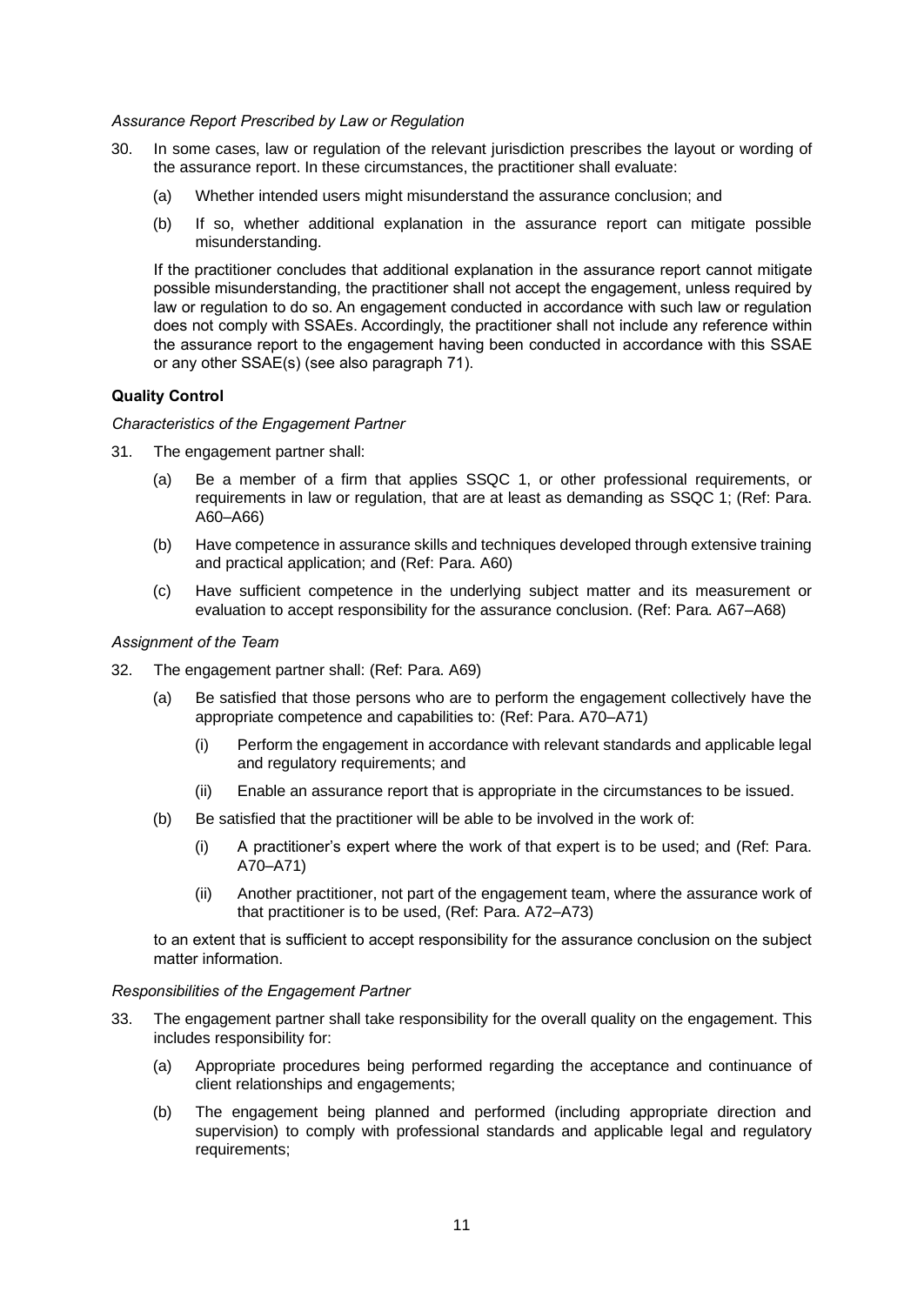- (c) Reviews being performed in accordance with the firm's review policies and procedures, and reviewing the engagement documentation on or before the date of the assurance report; (Ref: Para. A74)
- (d) Appropriate engagement documentation being maintained to provide evidence of achievement of the practitioner's objectives, and that the engagement was performed in accordance with relevant SSAEs and relevant legal and regulatory requirements; and
- (e) Appropriate consultation being undertaken by the engagement team on difficult or contentious matters.
- 34. Throughout the engagement, the engagement partner shall remain alert, through observation and making inquiries as necessary, for evidence of breaches of relevant ethical requirements by members of the engagement team. If matters come to the engagement partner's attention through the firm's system of quality control or otherwise that indicate that members of the engagement team have breached relevant ethical requirements, the engagement partner, in consultation with others in the firm, shall determine the appropriate action.
- 35. The engagement partner shall consider the results of the firm's monitoring process as evidenced in the latest information circulated by the firm and, if applicable, other network firms and whether deficiencies noted in that information may affect the assurance engagement.

# *Engagement Quality Control Review*

- 36. For those engagements, if any, for which a quality control review is required by law or regulation or for which the firm has determined that an engagement quality control review is required:
	- (a) The engagement partner shall take responsibility for discussing significant matters arising during the engagement with the engagement quality control reviewer, and not date the assurance report until completion of that review; and
	- (b) The engagement quality control reviewer shall perform an objective evaluation of the significant judgements made by the engagement team, and the conclusions reached in formulating the assurance report. This evaluation shall involve: (Ref: Para. A75)
		- (i) Discussion of significant matters with the engagement partner;
		- (ii) Review of the subject matter information and the proposed assurance report;
		- (iii) Review of selected engagement documentation relating to the significant judgements the engagement team made and the conclusions it reached; and
		- (iv) Evaluation of the conclusions reached in formulating the assurance report and consideration of whether the proposed assurance report is appropriate.

# **Professional Scepticism, Professional Judgement, and Assurance Skills and Techniques**

- 37. The practitioner shall plan and perform an engagement with professional scepticism, recognising that circumstances may exist that cause the subject matter information to be materiality misstated. (Ref: Para. A76–A80)
- 38. The practitioner shall exercise professional judgement in planning and performing an assurance engagement, including determining the nature, timing and extent of procedures. (Ref: Para. A81– A85)
- 39. The practitioner shall apply assurance skills and techniques as part of an iterative, systematic engagement process.

# **Planning and Performing the Engagement**

#### *Planning*

40. The practitioner shall plan the engagement so that it will be performed in an effective manner, including setting the scope, timing and direction of the engagement, and determining the nature, timing and extent of planned procedures that are required to be carried out in order to achieve the objective of the practitioner. (Ref: Para. A86–A89)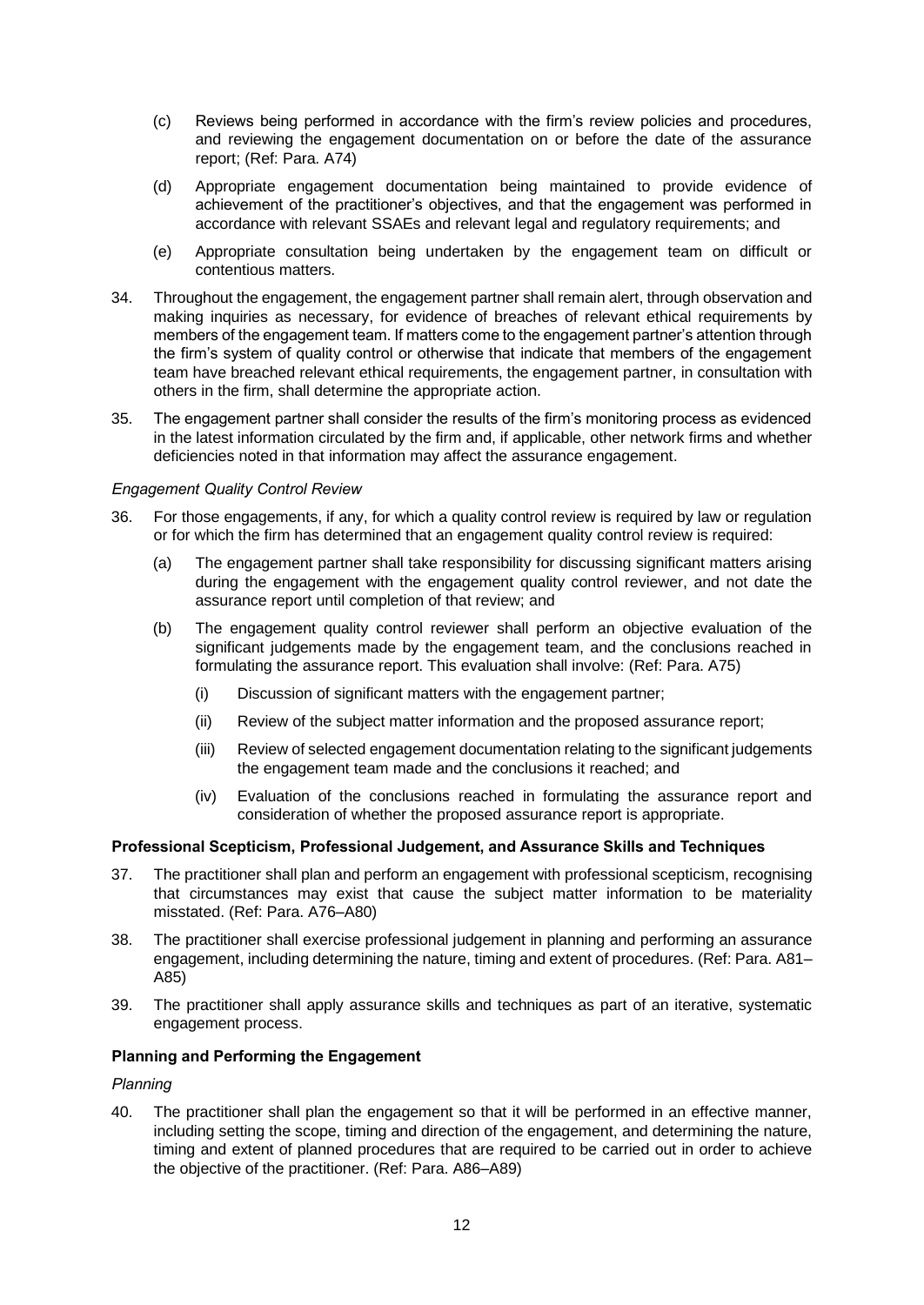- 41. The practitioner shall determine whether the criteria are suitable for the engagement circumstances, including that they exhibit the characteristics identified in paragraph 24(b)(ii).
- 42. If it is discovered after the engagement has been accepted that one or more preconditions for an assurance engagement is not present, the practitioner shall discuss the matter with the appropriate party(ies), and shall determine:
	- (a) Whether the matter can be resolved to the practitioner's satisfaction;
	- (b) Whether it is appropriate to continue with the engagement; and
	- (c) Whether and, if so, how to communicate the matter in the assurance report.
- 43. If it is discovered after the engagement has been accepted that some or all of the applicable criteria are unsuitable or some or all of the underlying subject matter is not appropriate for an assurance engagement, the practitioner shall consider withdrawing from the engagement, if withdrawal is possible under applicable law or regulation. If the practitioner continues with the engagement, the practitioner shall express a qualified or adverse conclusion, or disclaimer of conclusion, as appropriate in the circumstances. (Ref: Para. A90–A91)

# *Materiality*

- 44. The practitioner shall consider materiality when: (Ref: Para. A92–A100)
	- (a) Planning and performing the assurance engagement, including when determining the nature, timing and extent of procedures; and
	- (b) Evaluating whether the subject matter information is free from material misstatement.

# *Understanding the Underlying Subject Matter and Other Engagement Circumstances*

- 45. The practitioner shall make inquiries of the appropriate party(ies) regarding:
	- (a) Whether they have knowledge of any actual, suspected or alleged intentional misstatement or non-compliance with laws and regulations affecting the subject matter information; (Ref: Para. A101-A101a)
	- (b) Whether the responsible party has an internal audit function and, if so, make further inquiries to obtain an understanding of the activities and main findings of the internal audit function with respect to the subject matter information; and
	- (c) Whether the responsible party has used any experts in the preparation of the subject matter information.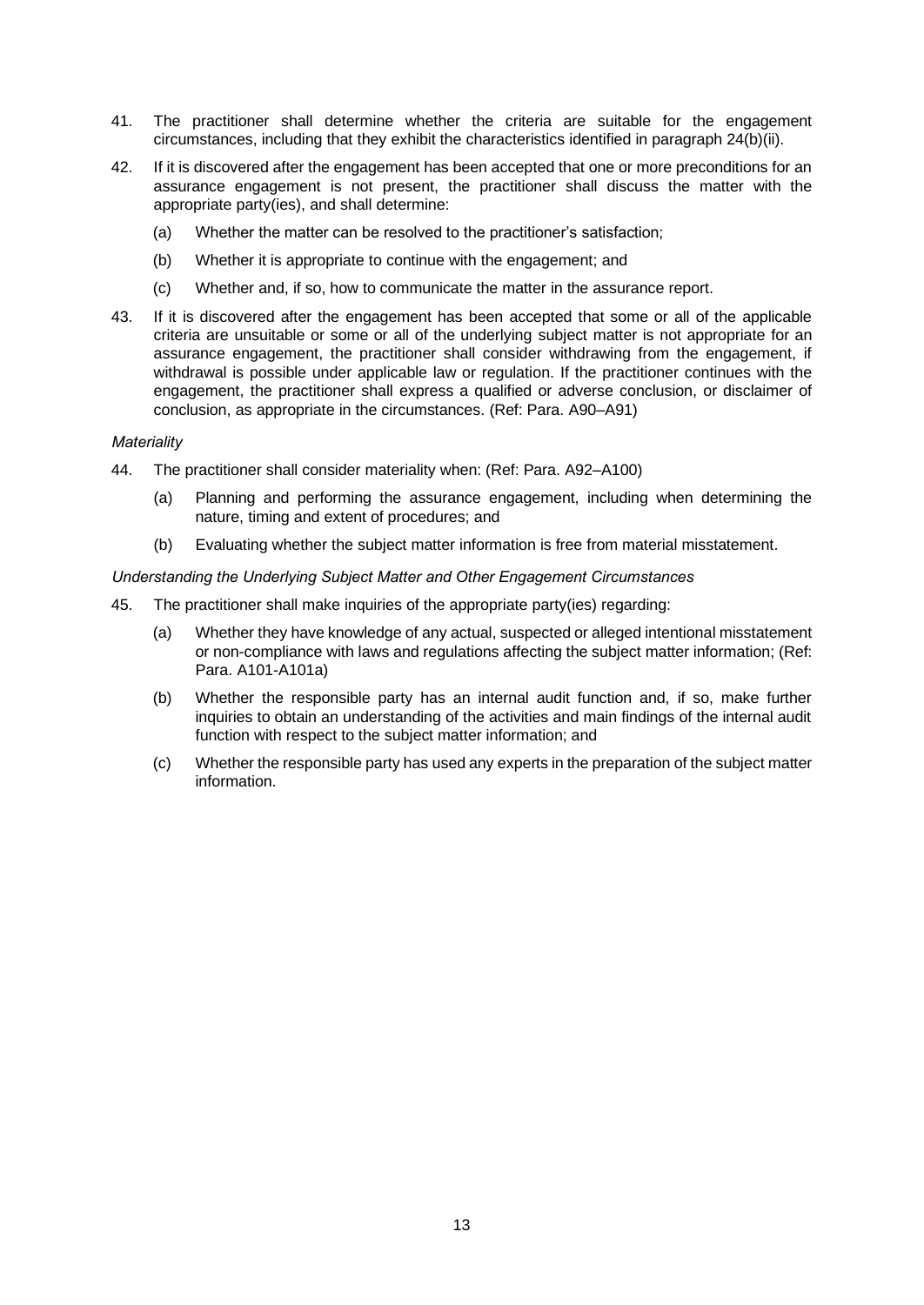| <b>Limited Assurance</b> |                                                                                                                                                                                                                                                                                                                                                                                                                                                                                                                                               | <b>Reasonable Assurance</b>                                                                                                                                                                                                                                                                                                                                                                                                                                                                                                                                                                                                                                                                                                                                                                                                                                                 |  |  |
|--------------------------|-----------------------------------------------------------------------------------------------------------------------------------------------------------------------------------------------------------------------------------------------------------------------------------------------------------------------------------------------------------------------------------------------------------------------------------------------------------------------------------------------------------------------------------------------|-----------------------------------------------------------------------------------------------------------------------------------------------------------------------------------------------------------------------------------------------------------------------------------------------------------------------------------------------------------------------------------------------------------------------------------------------------------------------------------------------------------------------------------------------------------------------------------------------------------------------------------------------------------------------------------------------------------------------------------------------------------------------------------------------------------------------------------------------------------------------------|--|--|
| 46L.                     | The<br>practitioner<br>shall<br>obtain<br>an<br>understanding of the underlying subject<br>and<br>other<br>engagement<br>matter<br>circumstances sufficient to:                                                                                                                                                                                                                                                                                                                                                                               | 46R. The<br>practitioner<br>shall<br>obtain<br>an<br>understanding of the underlying subject<br>other<br>matter<br>and<br>engagement<br>circumstances sufficient to:                                                                                                                                                                                                                                                                                                                                                                                                                                                                                                                                                                                                                                                                                                        |  |  |
|                          | Enable the practitioner to identify<br>(a)<br>material<br>where<br>a<br>areas<br>misstatement of the subject matter<br>information is likely to arise; and                                                                                                                                                                                                                                                                                                                                                                                    | (a)<br>Enable the practitioner to identify and<br>risks<br><b>of</b><br>material<br>the<br>assess<br>misstatement in the subject matter<br>information; and                                                                                                                                                                                                                                                                                                                                                                                                                                                                                                                                                                                                                                                                                                                 |  |  |
| 47L.                     | Thereby,<br>provide a<br>basis for<br>(b)<br>designing<br>and<br>performing<br>procedures to address the areas<br>identified in paragraph 46L(a) and<br>to obtain limited assurance to<br>the<br>practitioner's<br>support<br>conclusion. (Ref: Para. A101-<br>A104, A107)<br>In obtaining an understanding of the<br>underlying subject matter and<br>other<br>circumstances<br>engagement<br>under<br>paragraph 46L, the practitioner shall<br>consider the process used to prepare the<br>subject matter information. (Ref: Para.<br>A106) | Thereby,<br>provide<br>(b)<br>basis<br>a<br>for<br>designing and performing procedures<br>to respond to the assessed risks and<br>to obtain reasonable assurance to<br>support the practitioner's conclusion.<br>(Ref: Para. A101-A103, A107)<br>47R. In obtaining an understanding of the<br>underlying<br>subject matter<br>other<br>and<br>circumstances<br>under<br>engagement<br>paragraph 46R, the practitioner shall obtain<br>an understanding of internal control over<br>the preparation of the subject matter<br>information relevant to the engagement.<br>This includes evaluating the design of those<br>controls relevant to the engagement and<br>determining whether they have been<br>implemented by performing procedures in<br>addition to inquiry of the personnel<br>the<br>responsible<br>for<br>subject<br>matter<br>information. (Ref: Para. A105) |  |  |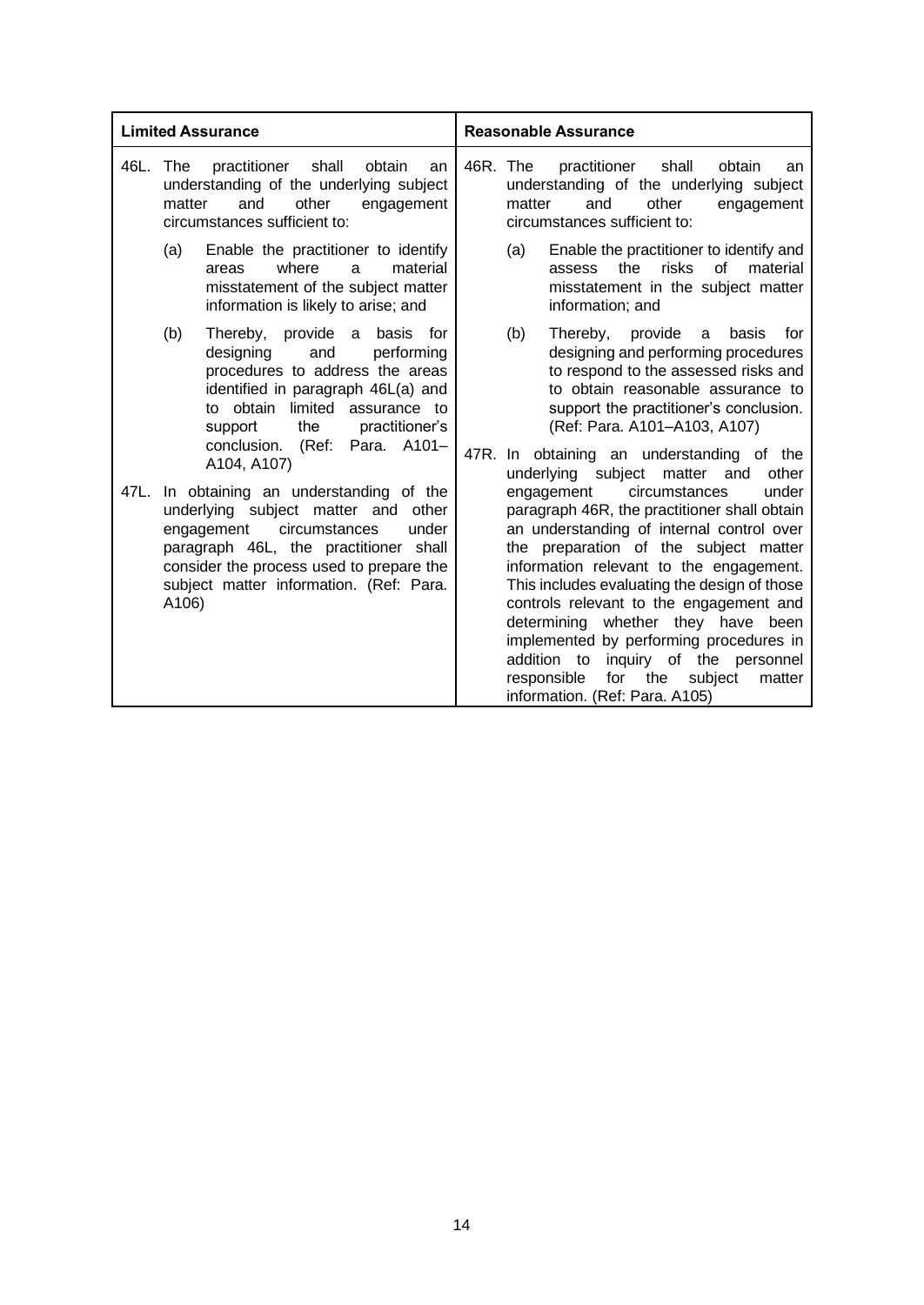# **Obtaining Evidence**

*Risk Consideration and Responses to Risks*

| <b>Limited Assurance</b>                                                                        |            | <b>Reasonable Assurance</b>                                                                                                                                                                                                                                                                                                                                                   |                                                                                                                                                                                                                                                                                                                                                                                                                                                                              |     |                      |                                                                                                                                                                                                                                                                                                                                                                                                                                                                                                                                         |
|-------------------------------------------------------------------------------------------------|------------|-------------------------------------------------------------------------------------------------------------------------------------------------------------------------------------------------------------------------------------------------------------------------------------------------------------------------------------------------------------------------------|------------------------------------------------------------------------------------------------------------------------------------------------------------------------------------------------------------------------------------------------------------------------------------------------------------------------------------------------------------------------------------------------------------------------------------------------------------------------------|-----|----------------------|-----------------------------------------------------------------------------------------------------------------------------------------------------------------------------------------------------------------------------------------------------------------------------------------------------------------------------------------------------------------------------------------------------------------------------------------------------------------------------------------------------------------------------------------|
| 48L.                                                                                            |            | Based on the practitioner's understanding<br>(see paragraph 46L), the practitioner<br>shall: (Ref: Para. A108-A112)                                                                                                                                                                                                                                                           | 48R. Based on the practitioner's understanding<br>(see paragraph 46R) the practitioner shall:<br>(Ref: Para. A108-A110)                                                                                                                                                                                                                                                                                                                                                      |     |                      |                                                                                                                                                                                                                                                                                                                                                                                                                                                                                                                                         |
|                                                                                                 | (a)        | Identify areas where a material<br>misstatement of the subject matter<br>information is likely to arise; and                                                                                                                                                                                                                                                                  |                                                                                                                                                                                                                                                                                                                                                                                                                                                                              | (a) |                      | Identify and assess the risks of<br>material misstatement in the subject<br>matter information; and                                                                                                                                                                                                                                                                                                                                                                                                                                     |
|                                                                                                 | (b)        | Design and perform procedures to<br>address the areas identified in<br>paragraph 48L(a) and to obtain<br>limited assurance to support the<br>practitioner's conclusion.                                                                                                                                                                                                       |                                                                                                                                                                                                                                                                                                                                                                                                                                                                              | (b) | obtain<br>the<br>(i) | Design and perform procedures to<br>respond to the assessed risks and to<br>reasonable<br>assurance to<br>support the practitioner's conclusion.<br>In addition to any other procedures<br>on the subject matter information that<br>are appropriate in the engagement<br>practitioner's<br>circumstances,<br>the<br>procedures shall include obtaining<br>sufficient appropriate evidence as to<br>operating<br>effectiveness<br>οf<br>relevant controls over the subject<br>matter information when:<br>The practitioner's assessment |
|                                                                                                 |            |                                                                                                                                                                                                                                                                                                                                                                               |                                                                                                                                                                                                                                                                                                                                                                                                                                                                              |     |                      | the<br>risks<br>of<br>of<br>material<br>misstatement<br>includes<br>an<br>expectation that controls are<br>operating effectively, or                                                                                                                                                                                                                                                                                                                                                                                                    |
|                                                                                                 |            |                                                                                                                                                                                                                                                                                                                                                                               |                                                                                                                                                                                                                                                                                                                                                                                                                                                                              |     | (ii)                 | Procedures other than testing<br>controls<br>cannot<br>alone<br>οf<br>provide sufficient appropriate<br>evidence.                                                                                                                                                                                                                                                                                                                                                                                                                       |
| Determining Whether Additional Procedures<br>Are Necessary in a Limited Assurance<br>Engagement |            | Revision of Risk Assessment in a Reasonable<br>Assurance Engagement                                                                                                                                                                                                                                                                                                           |                                                                                                                                                                                                                                                                                                                                                                                                                                                                              |     |                      |                                                                                                                                                                                                                                                                                                                                                                                                                                                                                                                                         |
|                                                                                                 | may<br>(a) | 49L. If the practitioner becomes aware of a<br>matter(s) that causes the practitioner to<br>believe that the subject matter information<br>materially misstated,<br>be<br>the<br>practitioner shall design and perform<br>additional procedures to obtain further<br>evidence until the practitioner is able to:<br>(Ref: Para. A112-A117)<br>Conclude that the matter is not | 49R. The practitioner's assessment of the risks of<br>material misstatement in the subject matter<br>information may change during the course<br>of the engagement as additional evidence<br>is obtained. In circumstances where the<br>practitioner obtains<br>evidence<br>that<br>is is<br>inconsistent with the evidence on which the<br>practitioner<br>originally<br>based<br>the<br>assessment of the risks of material<br>misstatement, the practitioner shall revise |     |                      |                                                                                                                                                                                                                                                                                                                                                                                                                                                                                                                                         |
|                                                                                                 |            | likely to cause the subject matter<br>information<br>materially<br>be<br>to<br>misstated; or                                                                                                                                                                                                                                                                                  | the assessment and modify the planned<br>procedures accordingly. (Ref: Para. A112)                                                                                                                                                                                                                                                                                                                                                                                           |     |                      |                                                                                                                                                                                                                                                                                                                                                                                                                                                                                                                                         |
|                                                                                                 | (b)        | Determine<br>that<br>the<br>matter(s)<br>subject<br>matter<br>the<br>causes<br>materially<br>information<br>be<br>to<br>misstated.                                                                                                                                                                                                                                            |                                                                                                                                                                                                                                                                                                                                                                                                                                                                              |     |                      |                                                                                                                                                                                                                                                                                                                                                                                                                                                                                                                                         |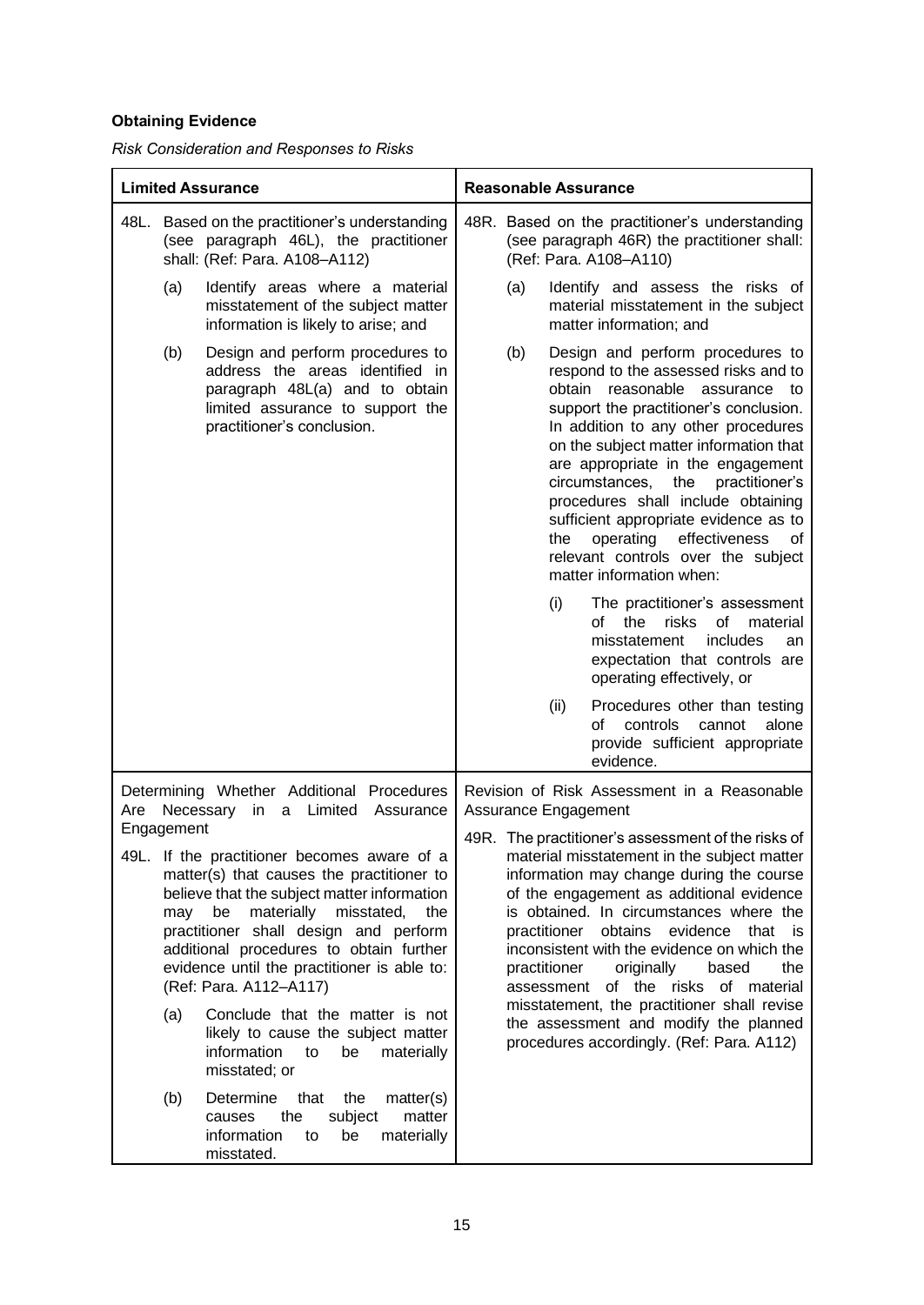- 50. When designing and performing procedures, the practitioner shall consider the relevance and reliability of the information to be used as evidence. If:
	- (a) Evidence obtained from one source is inconsistent with that obtained from another; or
	- (b) The practitioner has doubts about the reliability of information to be used as evidence,

the practitioner shall determine what changes or additions to procedures are necessary to resolve the matter, and shall consider the effect of the matter, if any, on other aspects of the engagement.

51. The practitioner shall accumulate uncorrected misstatements identified during the engagement other than those that are clearly trivial. (Ref: Para. A118–A119)

#### *Work Performed by a Practitioner's Expert*

- 52. When the work of a practitioner's expert is to be used, the practitioner shall also: (Ref: Para. A120–A124)
	- (a) Evaluate whether the practitioner's expert has the necessary competence, capabilities and objectivity for the practitioner's purposes. In the case of a practitioner's external expert, the evaluation of objectivity shall include inquiry regarding interests and relationships that may create a threat to that expert's objectivity; (Ref: Para. A125–A128)
	- (b) Obtain a sufficient understanding of the field of expertise of the practitioner's expert; (Ref: Para. A129–A130)
	- (c) Agree with the practitioner's expert on the nature, scope and objectives of that expert's work; and (Ref: Para. A131–A132)
	- (d) Evaluate the adequacy of the practitioner's expert's work for the practitioner's purposes. (Ref: Para. A133–A134)

# *Work Performed by Another Practitioner, a Responsible Party's or Measurer's or Evaluator's Expert, or an Internal Auditor* (Ref: Para. A135)

- 53. When the work of another practitioner is to be used, the practitioner shall evaluate whether that work is adequate for the practitioner's purposes.
- 54. If information to be used as evidence has been prepared using the work of a responsible party's or a measurer's or evaluator's expert, the practitioner shall, to the extent necessary having regard to the significance of that expert's work for the practitioner's purposes:
	- (a) Evaluate the competence, capabilities and objectivity of that expert;
	- (b) Obtain an understanding of the work of that expert; and
	- (c) Evaluate the appropriateness of that expert's work as evidence.
- 55. If the practitioner plans to use the work of the internal audit function, the practitioner shall evaluate the following:
	- (a) The extent to which the internal audit function's organisational status and relevant policies and procedures support the objectivity of the internal auditors;
	- (b) The level of competence of the internal audit function;
	- (c) Whether the internal audit function applies a systematic and disciplined approach, including quality control; and
	- (d) Whether the work of the internal audit function is adequate for the purposes of the engagement.

# *Written Representations*

- 56. The practitioner shall request from the appropriate party(ies) a written representation:
	- (a) That it has provided the practitioner with all information of which the appropriate party(ies) is aware that is relevant to the engagement. (Ref: Para. A54–A55 and A136–A138)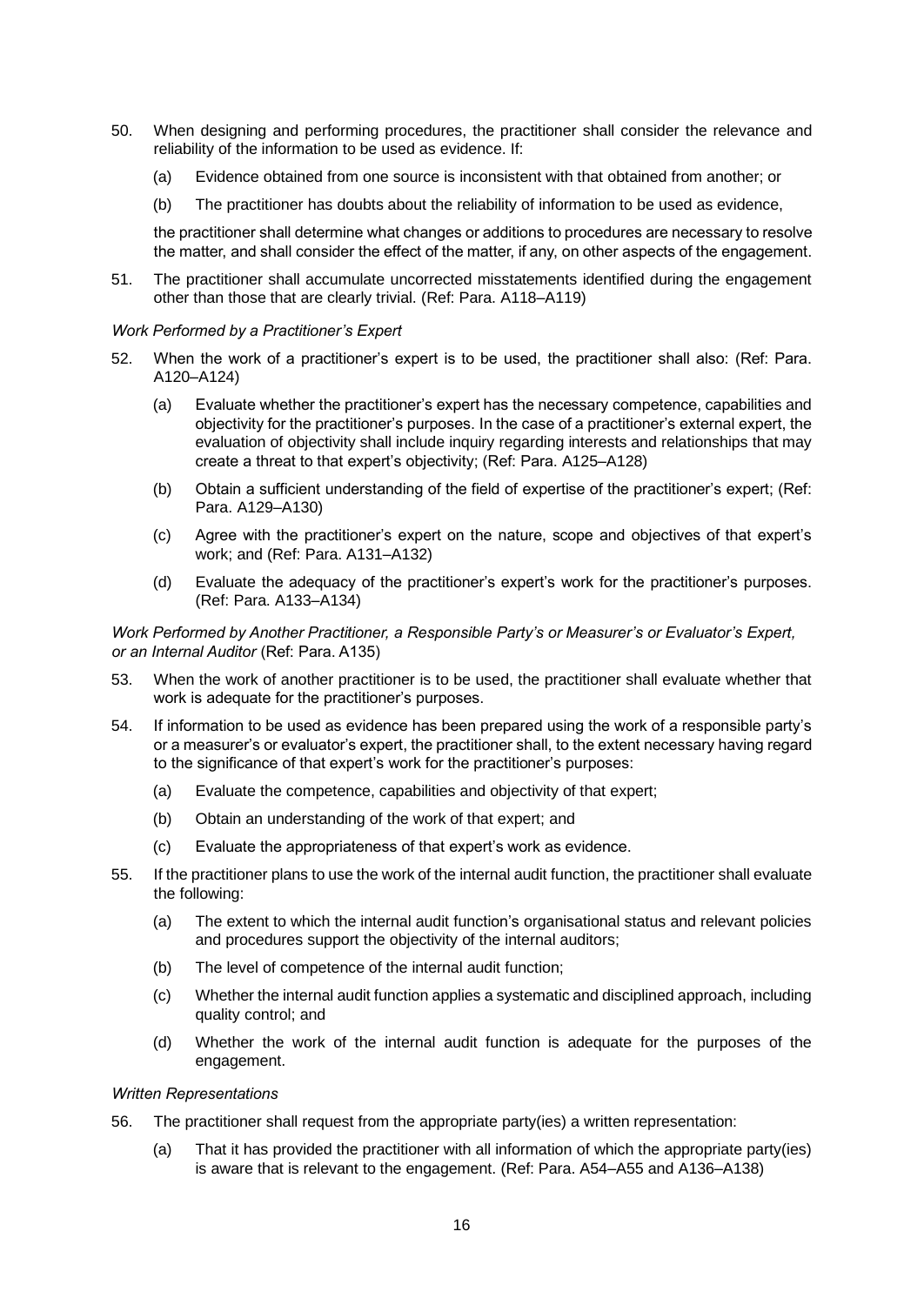- (b) Confirming the measurement or evaluation of the underlying subject matter against the applicable criteria, including that all relevant matters are reflected in the subject matter information.
- 57. If, in addition to required representations, the practitioner determines that it is necessary to obtain one or more written representations to support other evidence relevant to the subject matter information, the practitioner shall request such other written representations.
- 58. When written representations relate to matters that are material to the subject matter information, the practitioner shall:
	- (a) Evaluate their reasonableness and consistency with other evidence obtained, including other representations (oral or written); and
	- (b) Consider whether those making the representations can be expected to be well-informed on the particular matters.
- 59. The date of the written representations shall be as near as practicable to, but not after, the date of the assurance report.

Requested Written Representations Not Provided or Not Reliable

- 60. If one or more of the requested written representations are not provided or the practitioner concludes that there is sufficient doubt about the competence, integrity, ethical values, or diligence of those providing the written representations, or that the written representations are otherwise not reliable, the practitioner shall: (Ref: Para. A139)
	- (a) Discuss the matter with the appropriate party(ies);
	- (b) Reevaluate the integrity of those from whom the representations were requested or received and evaluate the effect that this may have on the reliability of representations (oral or written) and evidence in general; and
	- (c) Take appropriate actions, including determining the possible effect on the conclusion in the assurance report.

#### **Subsequent Events**

61. When relevant to the engagement, the practitioner shall consider the effect on the subject matter information and on the assurance report of events up to the date of the assurance report, and shall respond appropriately to facts that become known to the practitioner after the date of the assurance report, that, had they been known to the practitioner at that date, may have caused the practitioner to amend the assurance report. The extent of consideration of subsequent events depends on the potential for such events to affect the subject matter information and to affect the appropriateness of the practitioner's conclusion. However, the practitioner has no responsibility to perform any procedures regarding the subject matter information after the date of the assurance report. (Ref: Para. A140–A141)

#### **Other Information**

- 62. When documents containing the subject matter information and the assurance report thereon include other information, the practitioner shall read that other information to identify material inconsistencies, if any, with the subject matter information or the assurance report and, if on reading that other information, the practitioner: (Ref: Para. A142)
	- (a) Identifies a material inconsistency between that other information and the subject matter information or the assurance report; or
	- (b) Becomes aware of a material misstatement of fact in that other information that is unrelated to matters appearing in the subject matter information or the assurance report,

the practitioner shall discuss the matter with the appropriate party(ies) and take further action as appropriate.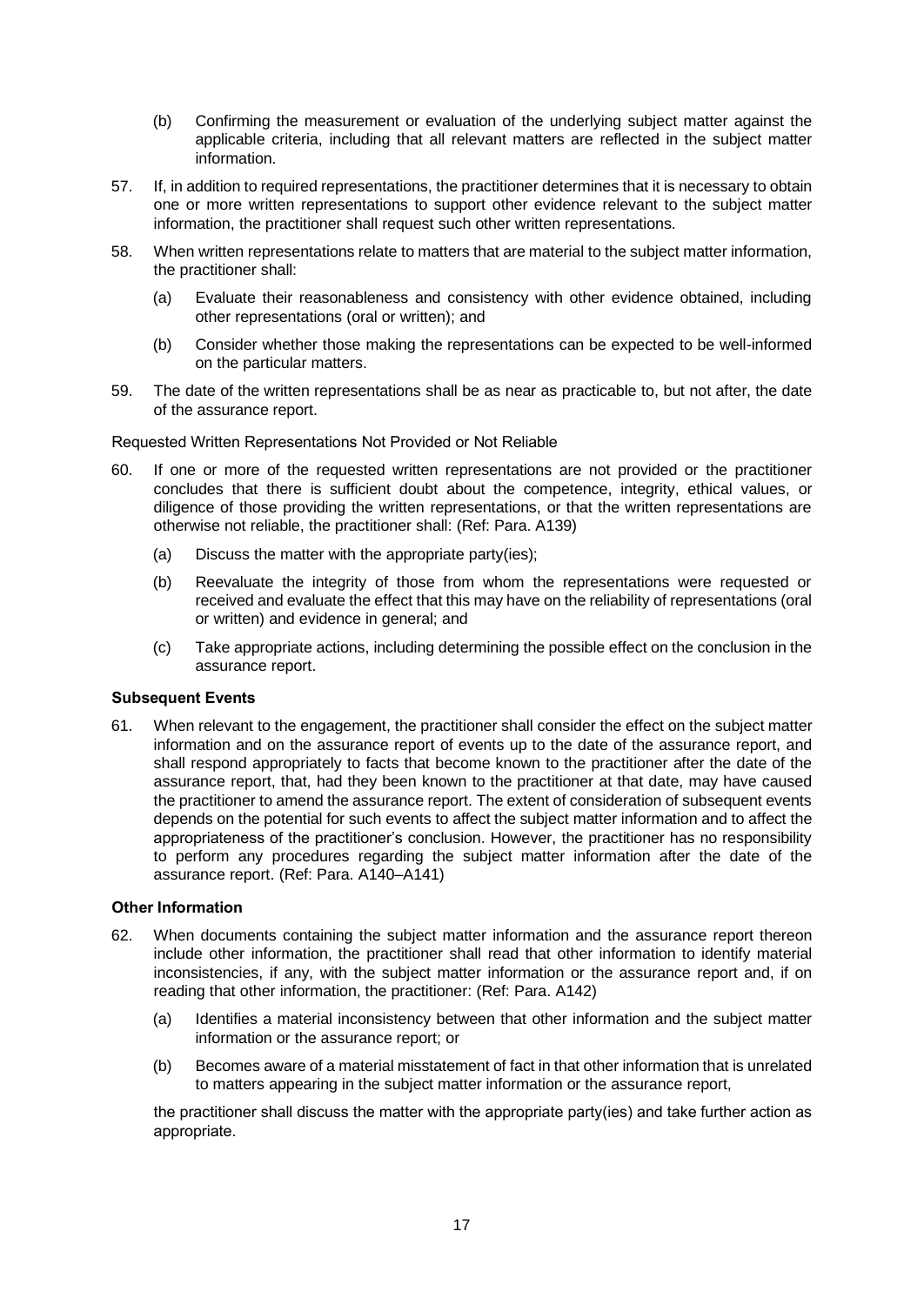# **Description of Applicable Criteria**

63. The practitioner shall evaluate whether the subject matter information adequately refers to or describes the applicable criteria. (Ref: Para. A143–A145)

# **Forming the Assurance Conclusion**

- 64. The practitioner shall evaluate the sufficiency and appropriateness of the evidence obtained in the context of the engagement and, if necessary in the circumstances, attempt to obtain further evidence. The practitioner shall consider all relevant evidence, regardless of whether it appears to corroborate or to contradict the measurement or evaluation of the underlying subject matter against the applicable criteria. If the practitioner is unable to obtain necessary further evidence, the practitioner shall consider the implications for the practitioner's conclusion in paragraph 65. (Ref: Para. A146–A152)
- 65. The practitioner shall form a conclusion about whether the subject matter information is free from material misstatement. In forming that conclusion, the practitioner shall consider the practitioner's conclusion in paragraph 64 regarding the sufficiency and appropriateness of evidence obtained and an evaluation of whether uncorrected misstatements are material, individually or in the aggregate. (Ref: Para. A3 and A153–A154)
- 66. If the practitioner is unable to obtain sufficient appropriate evidence, a scope limitation exists and the practitioner shall express a qualified conclusion, disclaim a conclusion, or withdraw from the engagement, where withdrawal is possible under applicable law or regulation, as appropriate. (Ref: Para. A155–A157)

# **Preparing the Assurance Report**

- 67. The assurance report shall be in writing and shall contain a clear expression of the practitioner's conclusion about the subject matter information. (Ref: Para. A2, A158–A160)
- 68. The practitioner's conclusion shall be clearly separated from information or explanations that are not intended to affect the practitioner's conclusion, including any Emphasis of Matter, Other Matter, findings related to particular aspects of the engagements, recommendations or additional information included in the assurance report. The wording used shall make it clear that an Emphasis of Matter, Other Matter, findings, recommendations or additional information is not intended to detract from the practitioner's conclusion. (Ref: Para. A158–A160)

#### *Assurance Report Content*

- 69. The assurance report shall include, at a minimum, the following basic elements:
	- (a) A title that clearly indicates the report is an independent assurance report. (Ref: Para. A161)
	- (b) An addressee. (Ref: Para. A162)
	- (c) An identification or description of the level of assurance obtained by the practitioner, the subject matter information and, when appropriate, the underlying subject matter. When the practitioner's conclusion is phrased in terms of a statement made by the appropriate party(ies), that statement shall accompany the assurance report, be reproduced in the assurance report or be referenced therein to a source that is available to the intended users. (Ref: Para A163)
	- (d) Identification of the applicable criteria. (Ref: Para. A164)
	- (e) Where appropriate, a description of any significant inherent limitations associated with the measurement or evaluation of the underlying subject matter against the applicable criteria. (Ref: Para. A165)
	- (f) When the applicable criteria are designed for a specific purpose, a statement alerting readers to this fact and that, as a result, the subject matter information may not be suitable for another purpose. (Ref: Para. A166–A167)
	- (g) A statement to identify the responsible party and the measurer or evaluator if different, and to describe their responsibilities and the practitioner's responsibilities. (Ref: Para. A168)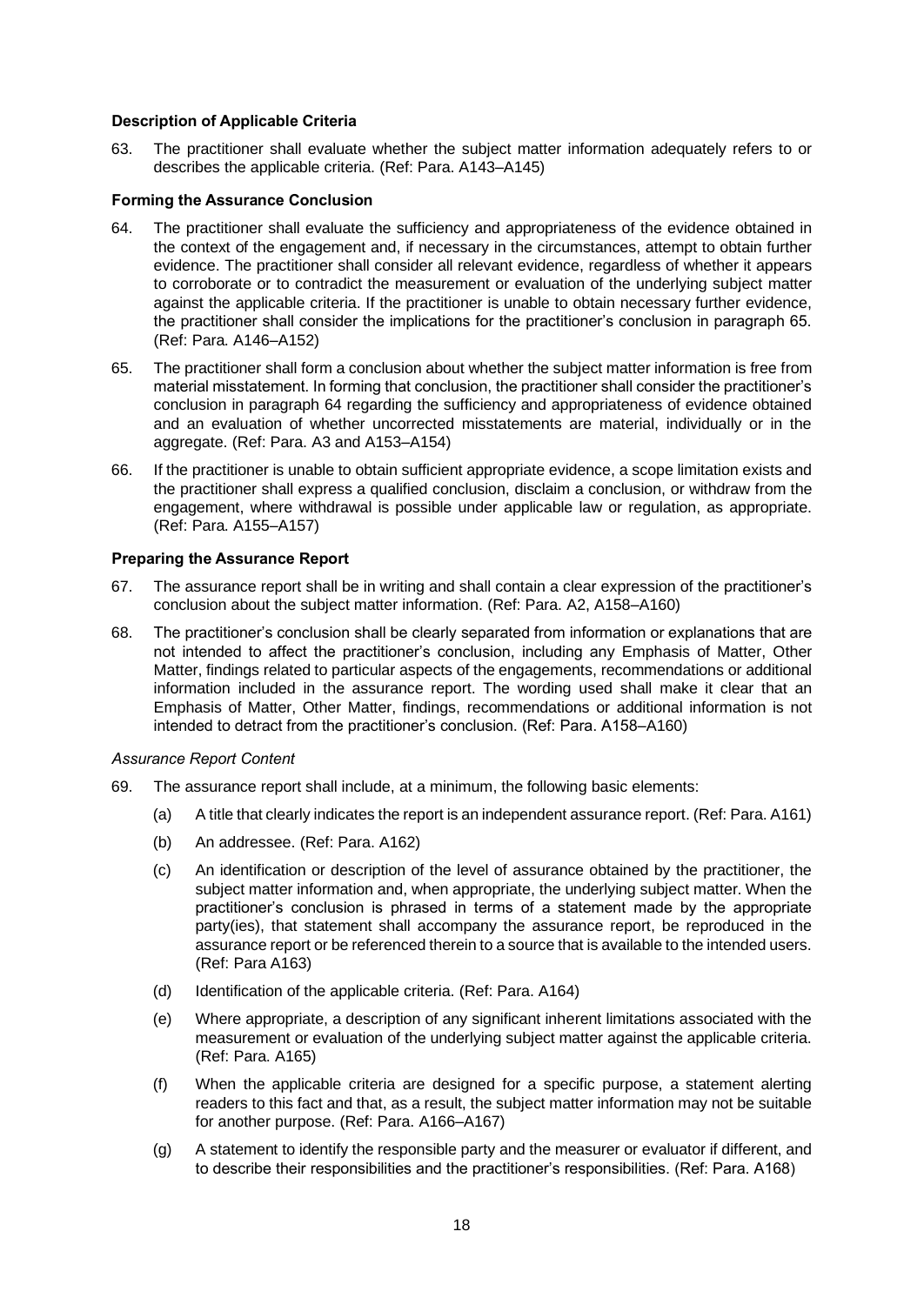- (h) A statement that the engagement was performed in accordance with this SSAE or, where there is a subject-matter specific SSAE, that SSAE. (Ref: Para. A169–A170)
- (i) A statement that the firm of which the practitioner is a member applies SSQC 1, or other professional requirements, or requirements in law or regulation, that are at least as demanding as SSQC 1. (Ref: Para. A171)
- (j) A statement that the practitioner complies with the independence and other ethical requirements of the ACRA Code, or other professional requirements, or requirements imposed by law or regulation, that are at least as demanding as the provisions of the ACRA Code related to assurance engagements. (Ref: Para. A172)
- (k) An informative summary of the work performed as the basis for the practitioner's conclusion. In the case of a limited assurance engagement, an appreciation of the nature, timing and extent of procedures performed is essential to understanding the practitioner's conclusion. In a limited assurance engagement, the summary of the work performed shall state that:
	- (i) The procedures performed in a limited assurance engagement vary in nature and timing from, and are less in extent than for, a reasonable assurance engagement; and
	- (ii) Consequently, the level of assurance obtained in a limited assurance engagement is substantially lower than the assurance that would have been obtained had a reasonable assurance engagement been performed. (Ref: Para. A6, A173–A177)
- (l) The practitioner's conclusion: (Ref: Para. A2, A178–A180)
	- (i) When appropriate, the conclusion shall inform the intended users of the context in which the practitioner's conclusion is to be read. (Ref: Para. A179)
	- (ii) In a reasonable assurance engagement, the conclusion shall be expressed in a positive form. (Ref: Para. A178)
	- (iii) In a limited assurance engagement, the conclusion shall be expressed in a form that conveys whether, based on the procedures performed and evidence obtained, a matter(s) has come to the practitioner's attention to cause the practitioner to believe that the subject matter information is materially misstated. (Ref: Para. A180)
	- (iv) The conclusion in (ii) or (iii) shall be phrased using appropriate words for the underlying subject matter and applicable criteria given the engagement circumstances and shall be phrased in terms of: (Ref: Para. A181)
		- a. The underlying subject matter and the applicable criteria;
		- b. The subject matter information and the applicable criteria; or
		- c. A statement made by the appropriate party(ies).
	- (v) When the practitioner expresses a modified conclusion, the assurance report shall contain:
		- a. A section that provides a description of the matter(s) giving rise to the modification; and
		- b. A section that contains the practitioner's modified conclusion. (Ref: Para. A182)
- (m) The practitioner's signature. (Ref: Para. A183)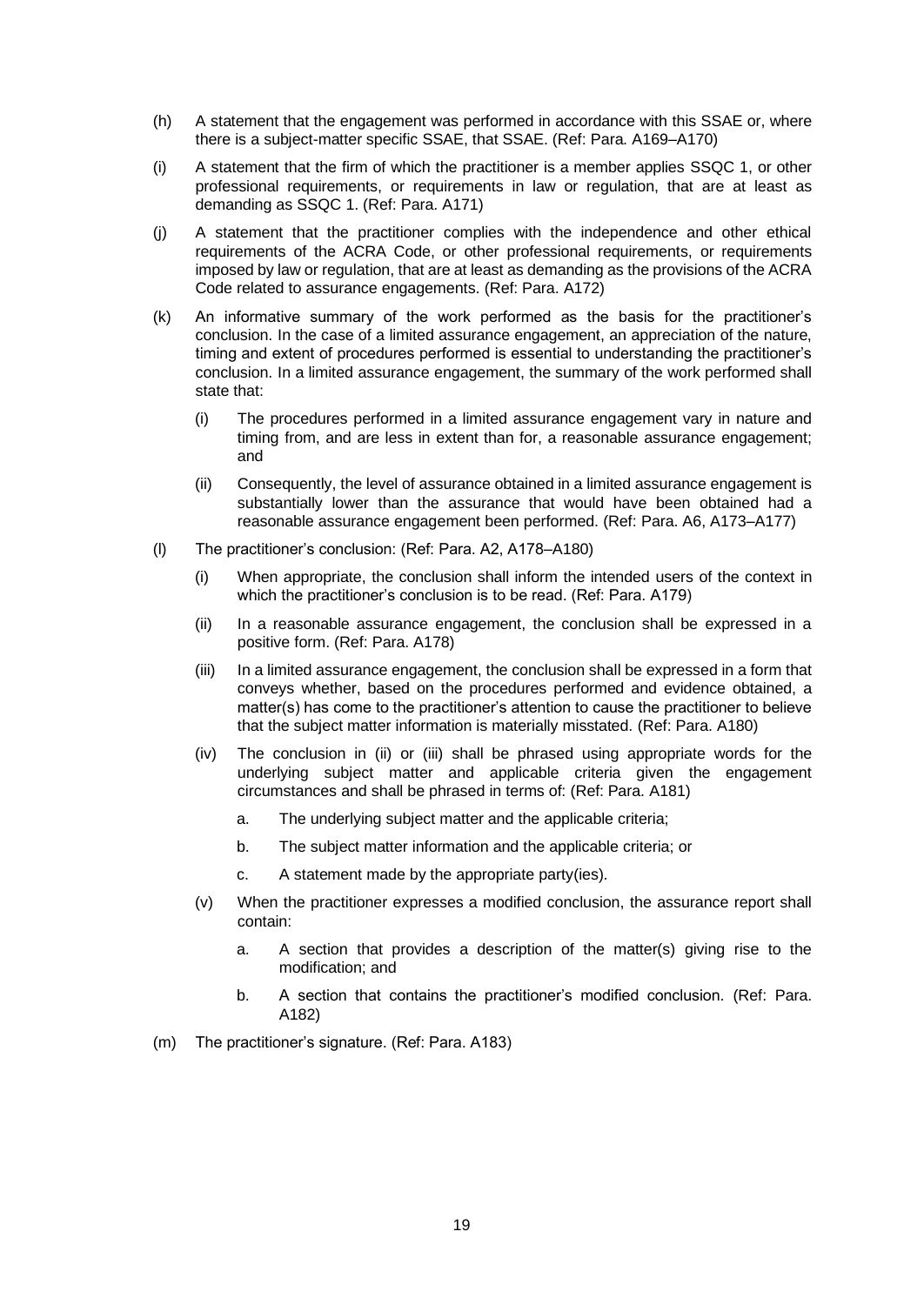- (n) The date of the assurance report. The assurance report shall be dated no earlier than the date on which the practitioner has obtained the evidence on which the practitioner's conclusion is based, including evidence that those with the recognised authority have asserted that they have taken responsibility for the subject matter information. (Ref: Para. A184)
- (o) The location in the jurisdiction where the practitioner practices.

# *Reference to the Practitioner's Expert in the Assurance Report*

70. If the practitioner refers to the work of a practitioner's expert in the assurance report, the wording of that report shall not imply that the practitioner's responsibility for the conclusion expressed in that report is reduced because of the involvement of that expert. (Ref: Para. A185–A187)

#### *Assurance Report Prescribed by Law or Regulation*

71. If the practitioner is required by law or regulation to use a specific layout or wording of the assurance report, the assurance report shall refer to this or other SSAEs only if the assurance report includes, at a minimum, each of the elements identified in paragraph 69.

#### **Unmodified and Modified Conclusions**

- 72. The practitioner shall express an unmodified conclusion when the practitioner concludes:
	- (a) In the case of a reasonable assurance engagement, that the subject matter information is prepared, in all material respects, in accordance with the applicable criteria; or
	- (b) In the case of a limited assurance engagement, that, based on the procedures performed and evidence obtained, no matter(s) has come to the attention of the practitioner that causes the practitioner to believe that the subject matter information is not prepared, in all material respects, in accordance with the applicable criteria.
- 73. If the practitioner considers it necessary to:
	- (a) Draw intended users' attention to a matter presented or disclosed in the subject matter information that, in the practitioner's judgement, is of such importance that it is fundamental to intended users' understanding of the subject matter information (an Emphasis of Matter paragraph); or
	- (b) Communicate a matter other than those that are presented or disclosed in the subject matter information that, in the practitioner's judgement, is relevant to intended users' understanding of the engagement, the practitioner's responsibilities or the assurance report (an Other Matter paragraph),

and this is not prohibited by law or regulation, the practitioner shall do so in a paragraph in the assurance report, with an appropriate heading, that clearly indicates the practitioner's conclusion is not modified in respect of the matter. In the case of an Emphasis of Matter paragraph, such a paragraph shall refer only to information presented or disclosed in the subject matter information.

- 74. The practitioner shall express a modified conclusion in the following circumstances:
	- (a) When, in the practitioner's professional judgement, a scope limitation exists and the effect of the matter could be material (see paragraph 66). In such cases, the practitioner shall express a qualified conclusion or a disclaimer of conclusion.
	- (b) When, in the practitioner's professional judgement, the subject matter information is materially misstated. In such cases, the practitioner shall express a qualified conclusion or adverse conclusion. (Ref: Para. A190)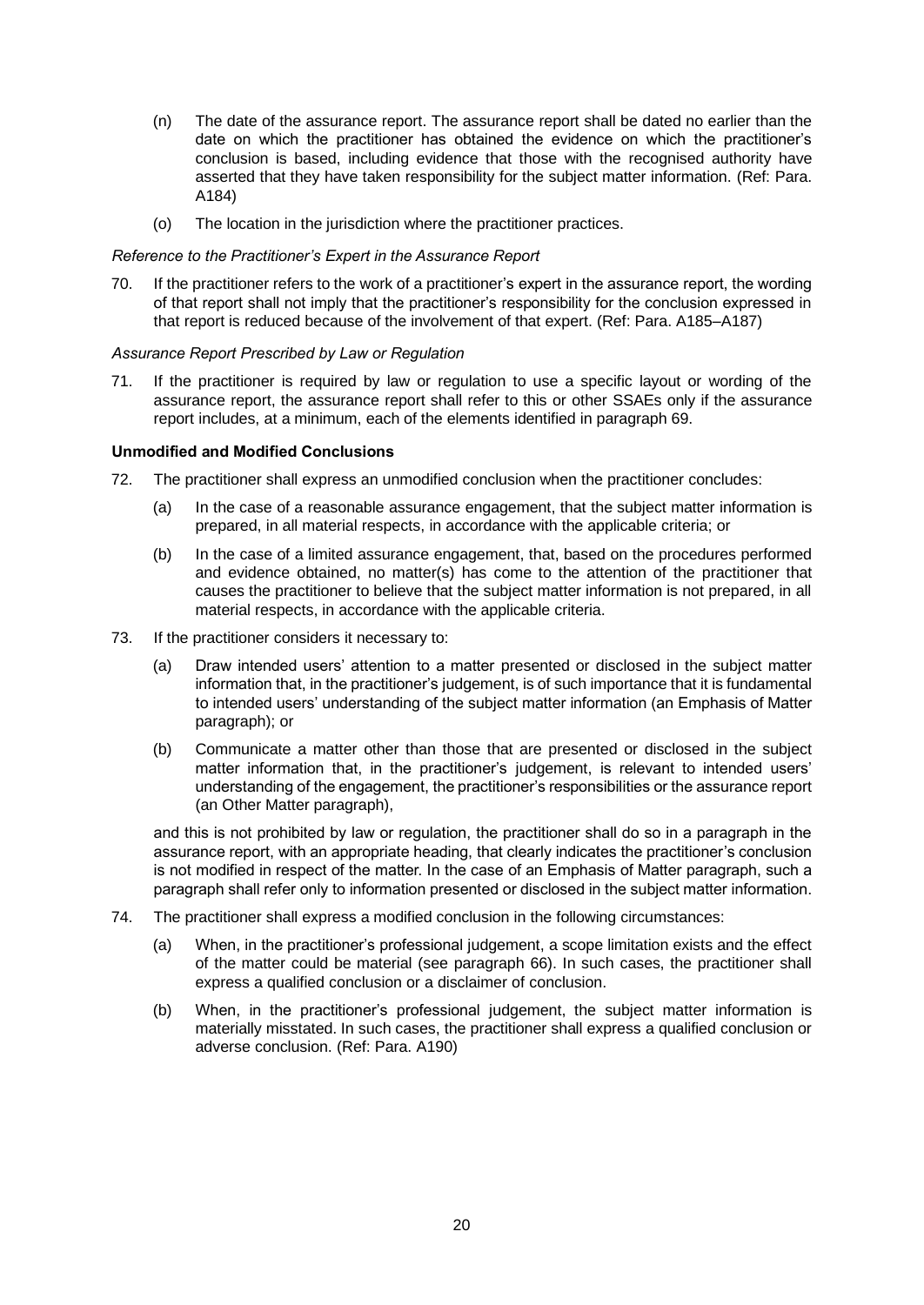- 75. The practitioner shall express a qualified conclusion when, in the practitioner's professional judgement, the effects, or possible effects, of a matter are not so material and pervasive as to require an adverse conclusion or a disclaimer of conclusion. A qualified conclusion shall be expressed as being "except for" the effects, or possible effects, of the matter to which the qualification relates. (Ref: Para. A188–A189)
- 76. If the practitioner expresses a modified conclusion because of a scope limitation but is also aware of a matter(s) that causes the subject matter information to be materially misstated, the practitioner shall include in the assurance report a clear description of both the scope limitation and the matter(s) that causes that the subject matter information to be materially misstated.
- 77. When the statement made by the appropriate party(ies) has identified and properly described that the subject matter information is materially misstated, the practitioner shall either:
	- (a) Express a qualified conclusion or adverse conclusion phrased in terms of the underlying subject matter and the applicable criteria; or
	- (b) If specifically required by the terms of the engagement to phrase the conclusion in terms of a statement made by the appropriate party(ies), express an unqualified conclusion but include an Emphasis of Matter paragraph in the assurance report referring to the statement made by the appropriate party(ies) that identifies and properly describes that the subject matter information is materially misstated. (Ref: Para. A191)

# **Other Communication Responsibilities**

78. The practitioner shall consider whether, pursuant to the terms of the engagement and other engagement circumstances, any matter has come to the attention of the practitioner that is to be communicated with the responsible party, the measurer or evaluator, the engaging party, those charged with governance or others. (Ref: Para. A192-A192f)

# **Documentation**

- 79. The practitioner shall prepare on a timely basis engagement documentation that provides a record of the basis for the assurance report that is sufficient and appropriate to enable an experienced practitioner, having no previous connection with the engagement, to understand: (Ref: Para. A193–A197)
	- (a) The nature, timing and extent of the procedures performed to comply with relevant SSAEs and applicable legal and regulatory requirements;
	- (b) The results of the procedures performed, and the evidence obtained; and
	- (c) Significant matters arising during the engagement, the conclusions reached thereon, and significant professional judgements made in reaching those conclusions.
- 80. If the practitioner identifies information that is inconsistent with the practitioner's final conclusion regarding a significant matter, the practitioner shall document how the practitioner addressed the inconsistency.
- 81. The practitioner shall assemble the engagement documentation in an engagement file and complete the administrative process of assembling the final engagement file on a timely basis after the date of the assurance report. (Ref: Para. A198–A199)
- 82. After the assembly of the final engagement file has been completed, the practitioner shall not delete or discard engagement documentation of any nature before the end of its retention period. (Ref: Para. A200)
- 83. If the practitioner finds it necessary to amend existing engagement documentation or add new engagement documentation after the assembly of the final engagement file has been completed the practitioner shall, regardless of the nature of the amendments or additions, document:
	- (a) The specific reasons for making the amendments or additions; and
	- (b) When, and by whom, they were made and reviewed.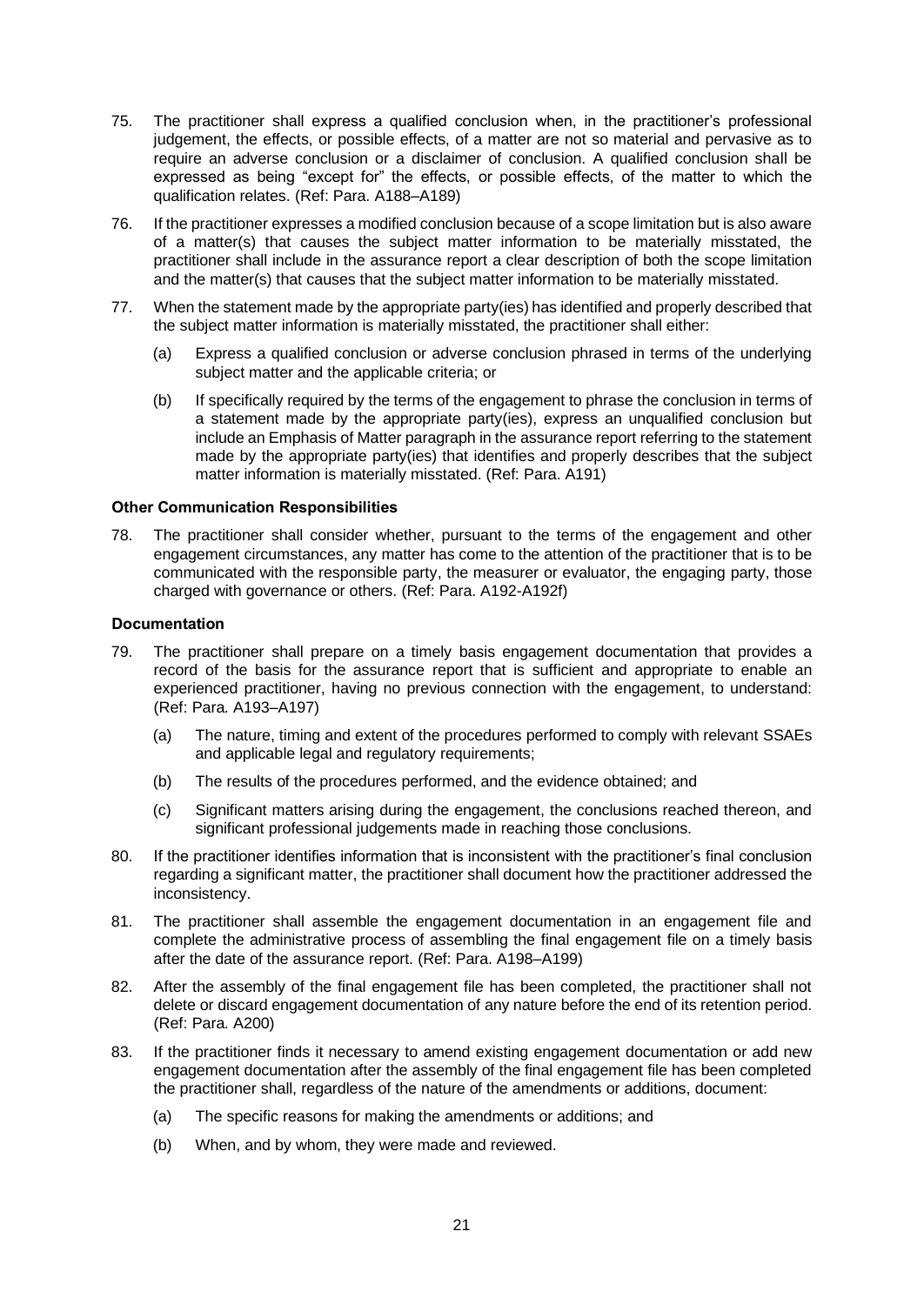#### \*\*\*

# **Application and Other Explanatory Material**

**Introduction** (Ref: Para. 6)

A1. In a consulting engagement, the practitioner applies technical skills, education, observations, experiences, and knowledge. Consulting engagements involve an analytical process that typically involves some combination of activities relating to: objective-setting, fact-finding, definition of problems or opportunities, evaluation of alternatives, development of recommendations including actions, communication of results, and sometimes implementation and follow-up. Reports (if issued) are generally written in a narrative (or "long-form") style. Generally the work performed is only for the use and benefit of the client. The nature and scope of work is determined by agreement between the practitioner and the client. Any service that meets the definition of an assurance engagement is not a consulting engagement but an assurance engagement.

# **Objectives**

*Engagements with Subject Matter Information Comprising a Number of Aspects* (Ref: Para. 10, 65, 69(l))

A2. Where the subject matter information is made up of a number of aspects, separate conclusions may be provided on each aspect. All such separate conclusions do not need to relate to the same level of assurance. Rather, each conclusion is expressed in the form that is appropriate to either a reasonable assurance engagement or a limited assurance engagement. References in this SSAE to the conclusion in the assurance report include each conclusion when separate conclusions are provided.

# **Definitions**

*The Nature, Timing and Extent of Procedures in Limited and Reasonable Assurance Engagements*  (Ref: Para. 12(a)(i))

- A3. Because the level of assurance obtained in a limited assurance engagement is lower than in a reasonable assurance engagement, the procedures the practitioner performs in a limited assurance engagement vary in nature and timing from, and are less in extent than for, a reasonable assurance engagement. The primary differences between the procedures for a reasonable assurance engagement and a limited assurance engagement include:
	- (a) The emphasis placed on the nature of various procedures as a source of evidence will likely differ, depending on the engagement circumstances. For example, the practitioner may judge it to be appropriate in the circumstances of a particular limited assurance engagement to place relatively greater emphasis on inquiries of the entity's personnel and analytical procedures, and relatively less emphasis, if any, on testing of controls and obtaining evidence from external sources than may be the case for a reasonable assurance engagement.
	- (b) In a limited assurance engagement the practitioner may:
		- Select less items for examination; or
		- Perform fewer procedures (for example, performing only analytical procedures in circumstances when, in a reasonable assurance engagement, both analytical procedures and other procedures would be performed).
	- (c) In a reasonable assurance engagement, analytical procedures performed in response to the engagement risk involve developing expectations that are sufficiently precise to identify material misstatements. In a limited assurance engagement, analytical procedures may be designed to support expectations regarding the direction of trends, relationships and ratios rather than to identify misstatements with the level of precision expected in a reasonable assurance engagement.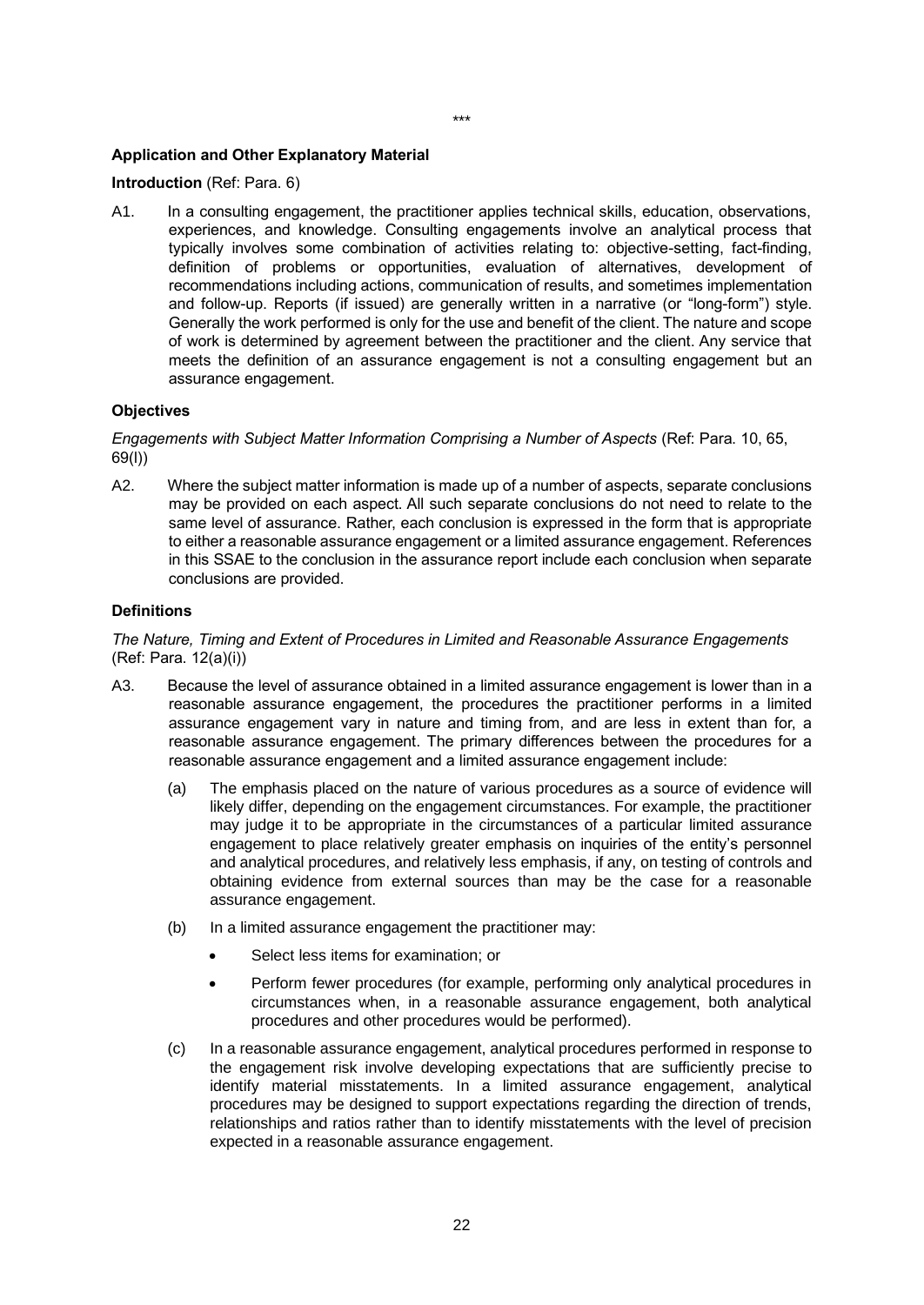- (d) Further, when significant fluctuations, relationships or differences are identified, appropriate evidence in a limited assurance engagement may be obtained by making inquiries and considering responses received in the light of known engagement circumstances.
- (e) In addition, when undertaking analytical procedures in a limited assurance engagement the practitioner may, for example use data that is more highly aggregated, such as quarterly data rather than monthly data, or use data that has not been subjected to separate procedures to test its reliability to the same extent as it would be for a reasonable assurance engagement.

# *A Level of Assurance that is Meaningful* (Ref: Para. 12(a)(i)(b), 47L)

- A4. The level of assurance the practitioner plans to obtain is not ordinarily susceptible to quantification, and whether it is meaningful is a matter of professional judgement for the practitioner to determine in the circumstances of the engagement. In a limited assurance engagement, the practitioner performs procedures that are limited compared with those necessary in a reasonable assurance engagement but are, nonetheless, planned to obtain a level of assurance that is meaningful. To be meaningful the level of assurance obtained by the practitioner is likely to enhance the intended users' confidence about the subject matter information to a degree that is clearly more than inconsequential (see also paragraphs A16– A18).
- A5. Across the range of all limited assurance engagements, what is meaningful assurance can vary from just above assurance that is likely to enhance the intended users' confidence about the subject matter information to a degree that is clearly more than inconsequential to just below reasonable assurance. What is meaningful in a particular engagement represents a judgement within that range that depends on the engagement circumstances, including the information needs of intended users as a group, the criteria, and the underlying subject matter of the engagement.
- A6. Because the level of assurance obtained by the practitioner in limited assurance engagements varies, the practitioner's report contains an informative summary of the procedures performed, recognising that an appreciation of the nature, timing and extent of procedures performed is essential to understanding the practitioner's conclusion (see paragraphs 69(k) and A173– A177).
- A7. Some of the factors that may be relevant in determining what constitutes meaningful assurance in a specific engagement include, for example:
	- The characteristics of the underlying subject matter and the criteria, and whether there are any relevant subject matter-specific SSAEs.
	- Instructions or other indications from the engaging party about the nature of the assurance the engaging party is seeking the practitioner to obtain. For example, the terms of the engagement may stipulate particular procedures that the engaging party considers necessary or particular aspects of the subject matter information on which the engaging party would like the practitioner to focus procedures. However, the practitioner may consider that other procedures are required to obtain sufficient appropriate evidence to obtain meaningful assurance.
	- Generally accepted practice, if it exists, with respect to assurance engagements for the particular subject matter information, or similar or related subject matter information.
	- The information needs of intended users as a group. Generally, the greater the consequence to intended users of receiving an inappropriate conclusion when the subject matter information is materially misstated, the greater the assurance that would be needed in order to be meaningful to them. For example, in some cases, the consequence to intended users of receiving an inappropriate conclusion may be so great that a reasonable assurance engagement is needed for the practitioner to obtain assurance that is meaningful in the circumstances.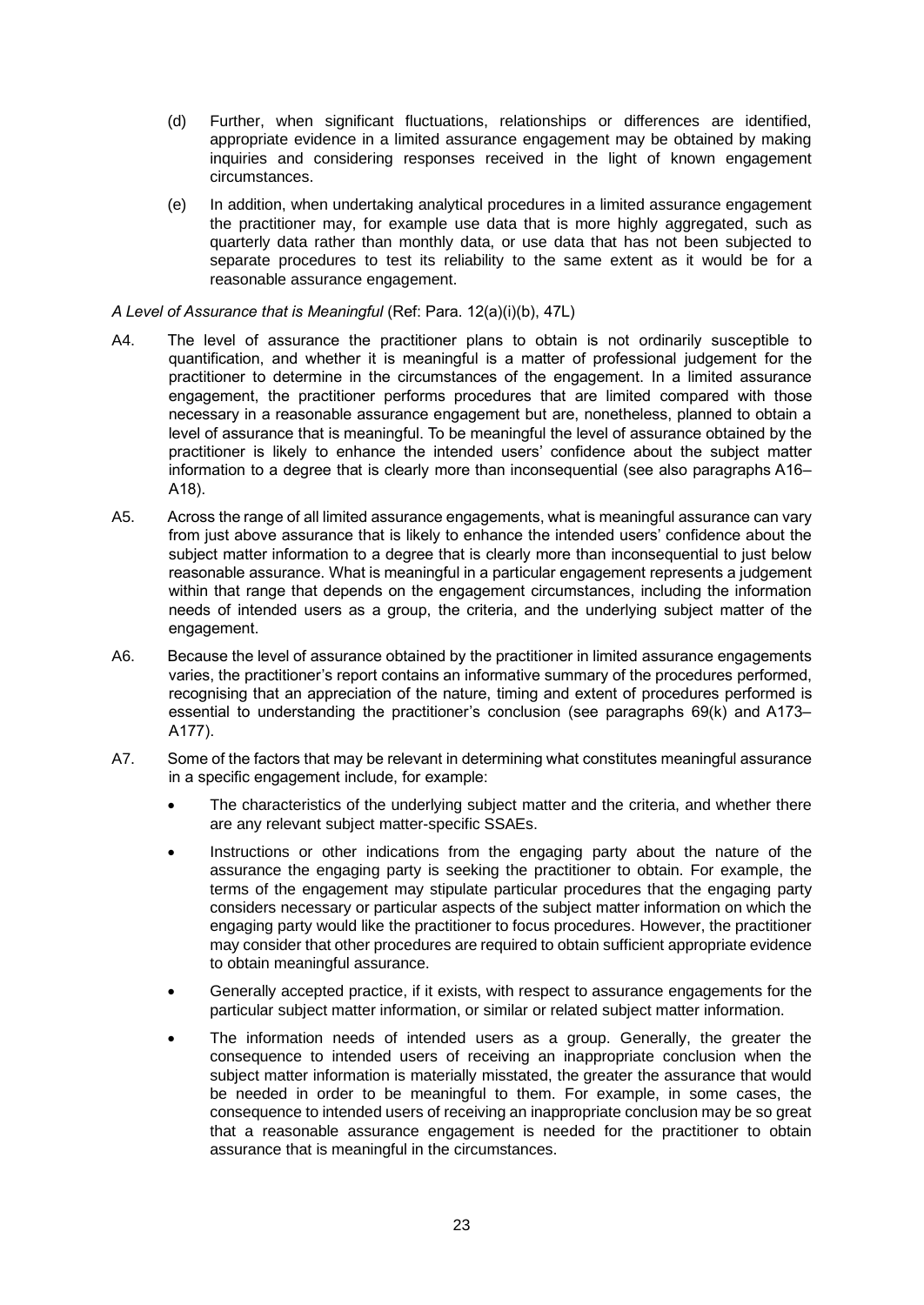The expectation by intended users that the practitioner will form the limited assurance conclusion on the subject matter information within a short timeframe and at a low cost.

# *Examples of Attestation Engagements* (Ref: Para. 12(a)(ii)(a))

- A8. Examples of engagements that may be conducted under this SSAE include:
	- (a) Sustainability An engagement on sustainability involves obtaining assurance on a report prepared by management or management's expert (the measurer or evaluator) on the sustainability performance of the entity.
	- (b) Compliance with law or regulation An engagement on compliance with law or regulation involves obtaining assurance on a statement by another party (the measurer or evaluator) of compliance with the relevant law or regulation.
	- (c) Value for money An engagement on value for money involves obtaining assurance on a measurement or evaluation of value for money by another party (the measurer or evaluator).

# *Assurance Skills and Techniques* (Ref: Para. 12(b))

- A9. Assurance skills and techniques include:
	- Application of professional scepticism and professional judgement;
	- Planning and performing an assurance engagement, including obtaining and evaluating evidence;
	- Understanding information systems and the role and limitations of internal control;
	- Linking the consideration of materiality and engagement risks to the nature, timing and extent of procedures;
	- Applying procedures as appropriate to the engagement (which may include inquiry, inspection, recalculation, reperformance, observation, confirmation, and analytical procedures); and
	- Systematic documentation practices and assurance report-writing skills.

#### *Criteria* (Ref: Para. 12(c), Appendix)

A10. Suitable criteria are required for reasonably consistent measurement or evaluation of an underlying subject matter within the context of professional judgement. Without the frame of reference provided by suitable criteria, any conclusion is open to individual interpretation and misunderstanding. The suitability of criteria is context-sensitive, that is, it is determined in the context of the engagement circumstances. Even for the same underlying subject matter there can be different criteria, which will yield a different measurement or evaluation. For example, a measurer or evaluator might select, as one of the criteria for the underlying subject matter of customer satisfaction, the number of customer complaints resolved to the acknowledged satisfaction of the customer; another measurer or evaluator might select the number of repeat purchases in the three months following the initial purchase. The suitability of criteria is not affected by the level of assurance, that is, if criteria are unsuitable for a reasonable assurance engagement, they are also unsuitable for a limited assurance engagement, and vice versa. Suitable criteria include, when relevant, criteria for presentation and disclosure.

#### *Engagement Risk* (Ref: Para. 12(f))

- A11. Engagement risk does not refer to, or include, the practitioner's business risks, such as loss from litigation, adverse publicity, or other events arising in connection with particular subject matter information.
- A12. In general, engagement risk can be represented by the following components, although not all of these components will necessarily be present or significant for all assurance engagements:
	- (a) Risks that the practitioner does not directly influence, which in turn consist of: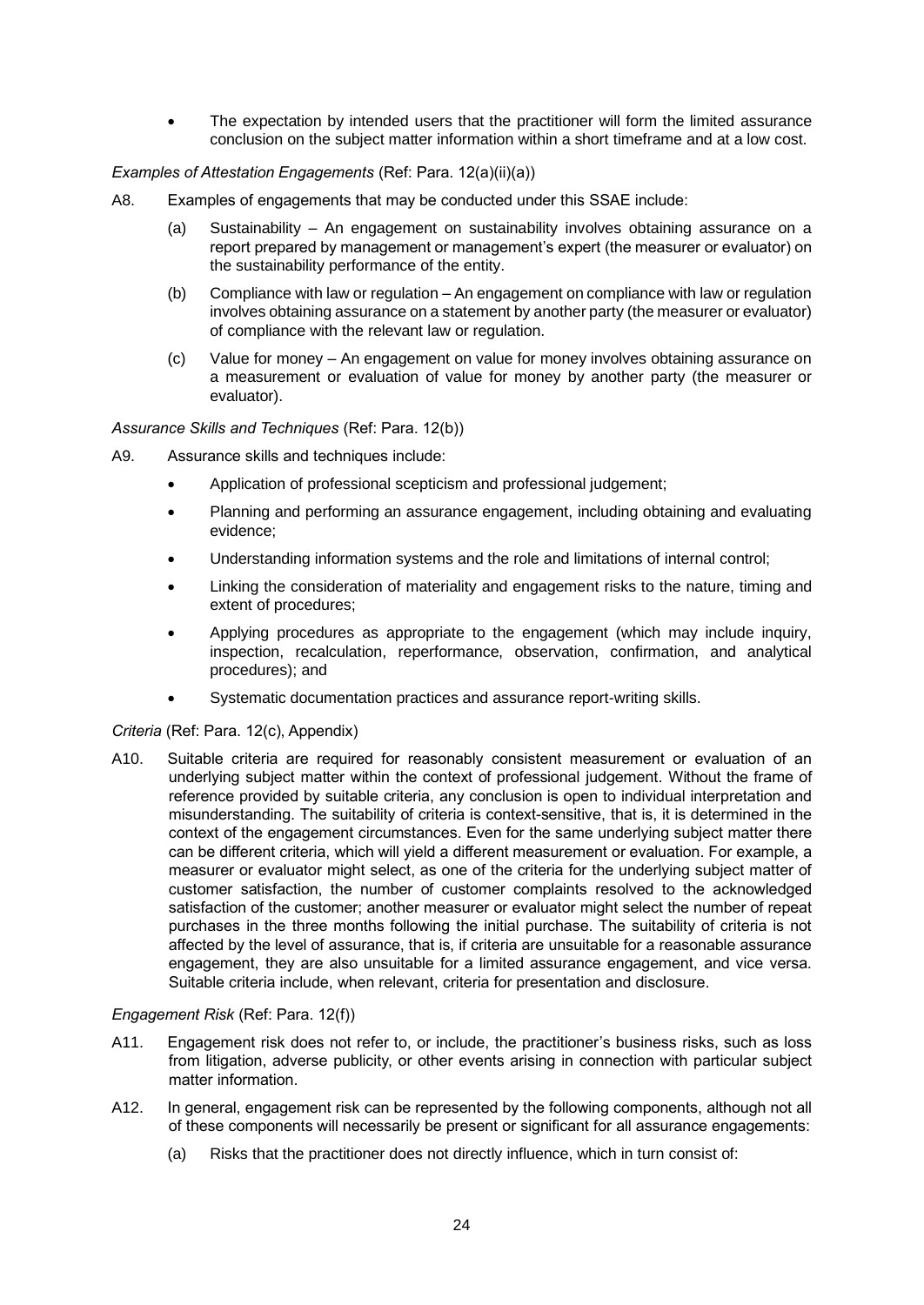- (i) The susceptibility of the subject matter information to a material misstatement before consideration of any related controls applied by the appropriate party(ies) (inherent risk); and
- (ii) The risk that a material misstatement that occurs in the subject matter information will not be prevented, or detected and corrected, on a timely basis by the appropriate party(ies)'s internal control (control risk); and
- (b) The risk that the practitioner does directly influence, which is the risk that the procedures performed by the practitioner will not detect a material misstatement (detection risk).
- A13. The degree to which each of these components is relevant to the engagement is affected by the engagement circumstances, in particular:
	- The nature of the underlying subject matter and the subiect matter information. For example, the concept of control risk may be more useful when the underlying subject matter relates to the preparation of information about an entity's performance than when it relates to information about the effectiveness of a control or the existence of a physical condition.
	- Whether a reasonable assurance or a limited assurance engagement is being performed. For example, in limited assurance engagements the practitioner may often decide to obtain evidence by means other than testing of controls, in which case consideration of control risk may be less relevant than in a reasonable assurance engagement on the same subject matter information.

The consideration of risks is a matter of professional judgement, rather than a matter capable of precise measurement.

- A14. Reducing engagement risk to zero is very rarely attainable or cost beneficial and, therefore, "reasonable assurance" is less than absolute assurance, as a result of factors such as the following:
	- The use of selective testing.
	- The inherent limitations of internal control.
	- The fact that much of the evidence available to the practitioner is persuasive rather than conclusive.
	- The use of professional judgement in gathering and evaluating evidence and forming conclusions based on that evidence.
	- In some cases, the characteristics of the underlying subject matter when evaluated or measured against the criteria.

# *The Engaging Party* (Ref: Para. 12(g), Appendix)

A15. The engaging party may be, under different circumstances, management or those charged with governance of the responsible party, a legislature, the intended users, the measurer or evaluator, or a different third party(ies).

# *Intended Users* (Ref: Para. 12(m), Appendix)

A16. In some cases, there may be intended users other than those to whom the assurance report is addressed. The practitioner may not be able to identify all those who will read the assurance report, particularly where a large number of people have access to it. In such cases, particularly where possible users are likely to have a broad range of interests in the underlying subject matter, intended users may be limited to major stakeholders with significant and common interests. Intended users may be identified in different ways, for example, by agreement between the practitioner and the responsible party or engaging party, or by law or regulation.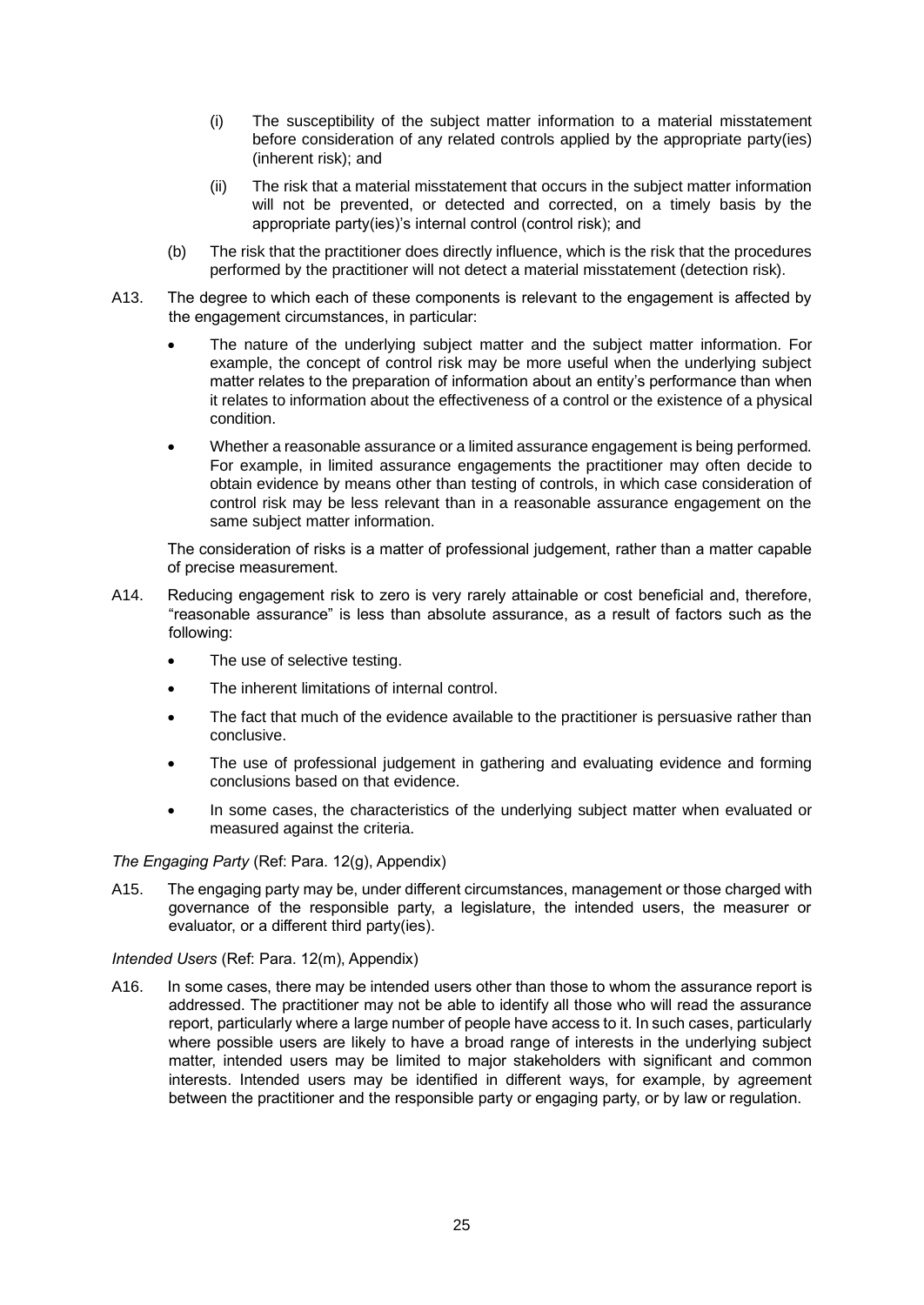- A17. Intended users or their representatives may be directly involved with the practitioner and the responsible party (and the engaging party if different) in determining the requirements of the engagement. Regardless of the involvement of others however, and unlike an agreed-upon procedures engagement (which involves reporting factual findings based upon procedures agreed with the engaging party and any appropriate third parties, rather than a conclusion):
	- (a) The practitioner is responsible for determining the nature, timing and extent of procedures; and
	- (b) The practitioner may need to perform additional procedures if information comes to the practitioner's attention that differs significantly from that on which the determination of planned procedures was based (see paragraphs A115–A117).
- A18. In some cases, intended users (for example, bankers and regulators) impose a requirement on, or request the appropriate party(ies) to arrange for an assurance engagement to be performed for a specific purpose. When engagements use criteria that are designed for a specific purpose, paragraph 69(f) requires a statement alerting readers to this fact. In addition, the practitioner may consider it appropriate to indicate that the assurance report is intended solely for specific users. Depending on the engagement circumstances, this may be achieved by restricting the distribution or use of the assurance report (see paragraphs A166–A167).

# *Subject Matter Information* (Ref: Para. 12(x), Appendix)

A19. In some cases, the subject matter information may be a statement that evaluates an aspect of a process, or of performance or compliance, in relation to the criteria. For example, "ABC's internal control operated effectively in terms of XYZ criteria during the period …." or "ABC's governance structure conformed with XYZ criteria during the period …".

# *The Appropriate Party(ies)* (Ref: Para. 13, Appendix)

A20. The roles played by the responsible party, the measurer or evaluator, and the engaging party can vary (see paragraph A37). Also, management and governance structures vary by jurisdiction and by entity, reflecting influences such as different cultural and legal backgrounds, and size and ownership characteristics. Such diversity means that it is not possible for SSAEs to specify for all engagements the person(s) with whom the practitioner is to inquire of, request representations from, or otherwise communicate with in all circumstances. In some cases, for example, when the appropriate party(ies) is only part of a complete legal entity, identifying the appropriate management personnel or those charged with governance with whom to communicate will require the exercise of professional judgement to determine which person(s) have the appropriate responsibilities for, and knowledge of, the matters concerned.

# **Conduct of an Assurance Engagement in Accordance with SSAEs**

*Complying with Standards that Are Relevant to the Engagement* (Ref: Para. 1, 5, 15)

- A21. This SSAE includes requirements that apply to assurance engagements<sup>3</sup> (other than audits or reviews of historical financial information), including engagements in accordance with a subject matter-specific SSAE. In some cases, a subject matter-specific SSAE is also relevant to the engagement. A subject matter-specific SSAE is relevant to the engagement when the SSAE is in effect, the subject matter of the SSAE is relevant to the engagement, and the circumstances addressed by the SSAE exist.
- A22. The SSAs and SSREs have been written for audits and reviews of historical financial information, respectively, and do not apply to other assurance engagements. They may, however, provide guidance in relation to the engagement process generally for practitioners undertaking an assurance engagement in accordance with this SSAE.

<sup>3</sup> This SSAE contains requirements and application and other explanatory material specific to reasonable and limited assurance attestation engagements. This SSAE may also be applied to reasonable and limited assurance direct engagements, adapted and supplemented as necessary in the engagement circumstances.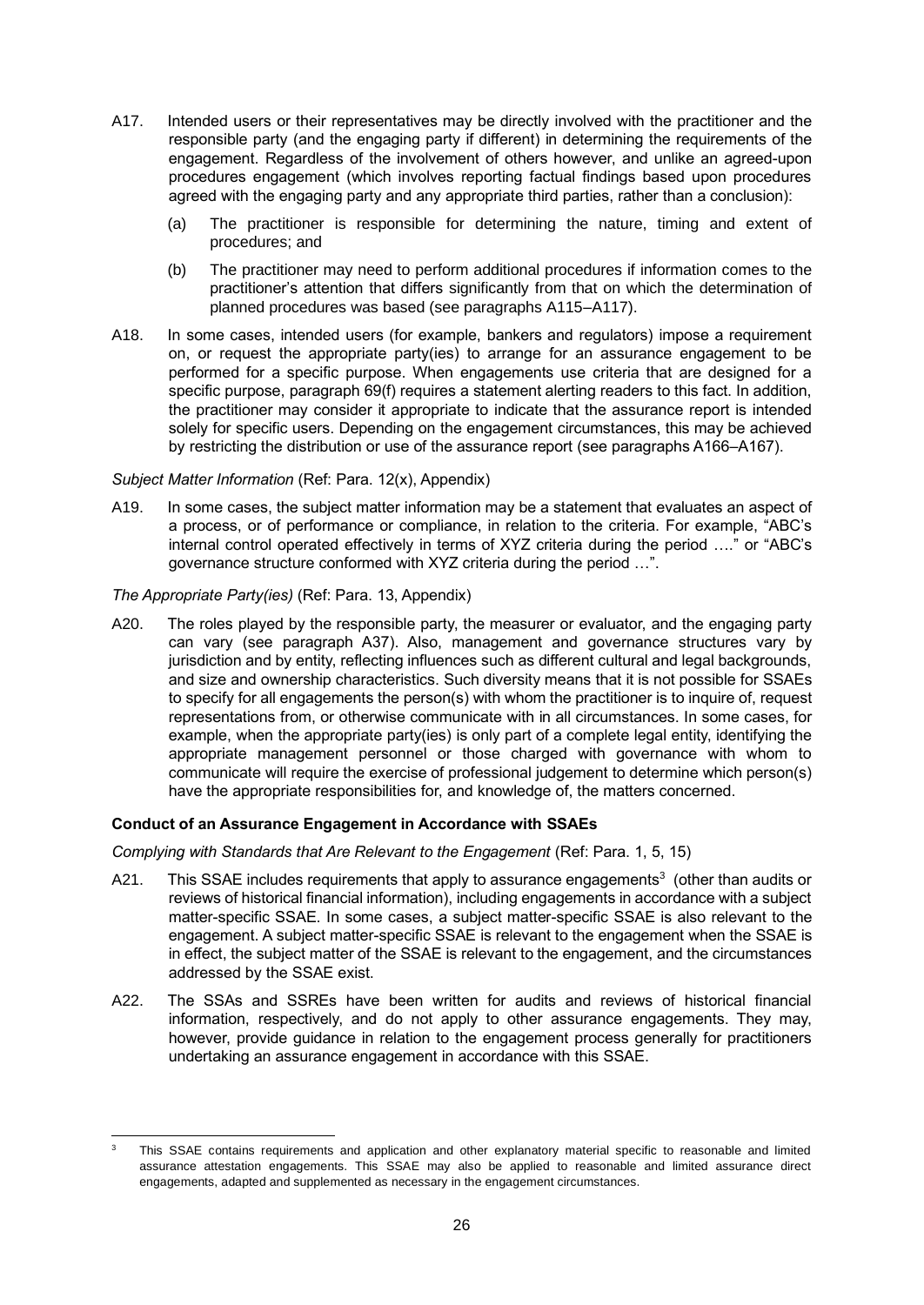*Text of an SSAE* (Ref: Para. 12, 16)

- A23. SSAEs contain the objectives of the practitioner in following the SSAEs, and requirements designed to enable the practitioner to meet those objectives. In addition, they contain related guidance in the form of application and other explanatory material, introductory material that provides context relevant to a proper understanding of the SSAE, and definitions.
- A24. The objectives in an SSAE provide the context in which the requirements of the SSAE are set, and are intended to assist in:
	- (a) Understanding what is to be accomplished; and
	- (b) Deciding whether more needs to be done to achieve the objectives.

The proper application of the requirements of an SSAE by the practitioner is expected to provide a sufficient basis for the practitioner's achievement of the objectives. However, because the circumstances of assurance engagements vary widely and all such circumstances cannot be anticipated in the SSAEs, the practitioner is responsible for determining the procedures necessary to fulfill the requirements of relevant SSAEs and to achieve the objectives stated therein. In the circumstances of an engagement, there may be particular matters that require the practitioner to perform procedures in addition to those required by relevant SSAEs to meet the objectives specified in those SSAEs.

- A25. The requirements of SSAEs are expressed using "shall."
- A26. Where necessary, the application and other explanatory material provides further explanation of the requirements and guidance for carrying them out. In particular, it may:
	- (a) Explain more precisely what a requirement means or is intended to cover; and
	- (b) Include examples that may be appropriate in the circumstances.

While such guidance does not in itself impose a requirement, it is relevant to the proper application of the requirements. The application and other explanatory material may also provide background information on matters addressed in an SSAE. Where appropriate, additional considerations specific to public sector audit organisations or smaller firms are included within the application and other explanatory material. These additional considerations assist in the application of the requirements in the SSAEs. They do not, however, limit or reduce the responsibility of the practitioner to apply and comply with the requirements in an SSAE.

- A27. Definitions are provided in the SSAEs to assist in the consistent application and interpretation of the SSAEs, and are not intended to override definitions that may be established for other purposes, whether by laws, regulations or otherwise.
- A28. Appendices form part of the application and other explanatory material. The purpose and intended use of an appendix are explained in the body of the related SSAE or within the title and introduction of the appendix itself.

Complying with Relevant Requirements (Ref: Para. 17)

A29. Although some procedures are required only for reasonable assurance engagements, they may nonetheless be appropriate in some limited assurance engagements.

# **Ethical Requirements** (Ref: Para. 3(a), 20, 22(a))

- A30. The ACRA Code establishes the following fundamental principles of ethics, which are:
	- (a) Integrity;
	- (b) Objectivity;
	- (c) Professional competence and due care;
	- (d) Confidentiality; and
	- (e) Professional behaviour.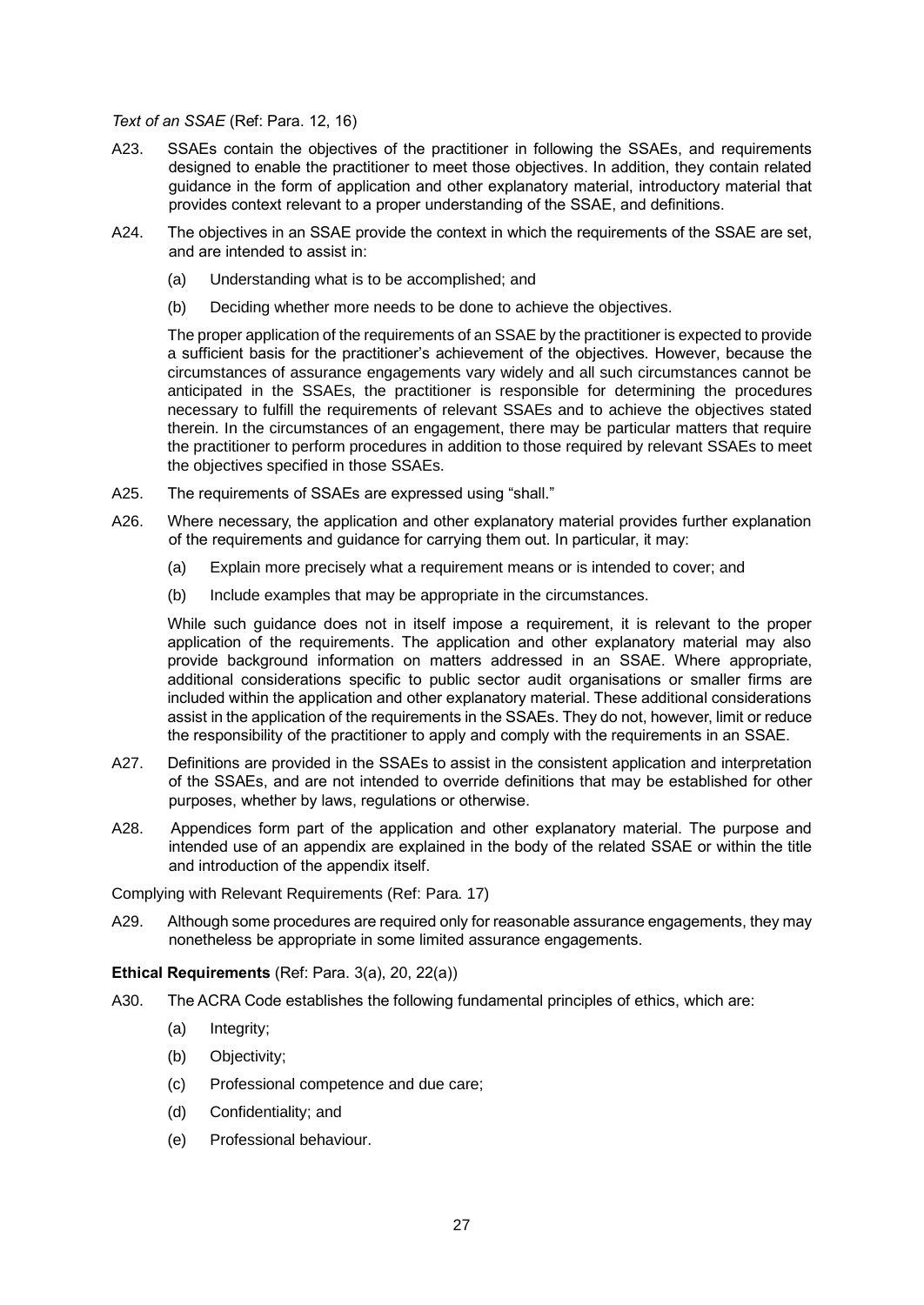The fundamental principles of ethics establish the standard of behavior expected of a professional accountant.

- A31. The ACRA Code provides a conceptual framework which a professional accountant is required to apply when addressing threats to compliance with the fundamental principles, including:
	- (a) Identify threats to compliance with the fundamental principles. Threats fall into one or more of the following categories:
		- (i) Self-interest;
		- (ii) Self-review;
		- (iii) Advocacy;
		- (iv) Familiarity; and
		- (v) Intimidation;
	- (b) Evaluating whether the threats identified are at an acceptable level; and
	- (c) If the identified threats to compliance with the fundamental principles are not at an acceptable level, addressing them by eliminating the circumstances that create the threats, applying safeguards to reduce threats to an acceptable level, or withdrawing from the engagement, where withdrawal is possible under applicable law or regulation.
- A32. The ACRA Code sets out requirements and application material on various topics, including:
	- Conflicts of interest:
	- Professional appointments;
	- Second opinions;
	- Fees and other types of remuneration;
	- Inducements, including gifts and hospitality;
	- Custody of client assets; and
	- Responding to non-compliance with laws and regulations.
- A33. The ACRA Code also includes the *Independence Standards.* The ACRA Code defines independence as comprising both independence of mind and independence in appearance. Independence safeguards the ability to form an assurance conclusion without being affected by influences that might compromise that conclusion. Independence enhances the ability to act with integrity, to be objective and to maintain an attitude of professional scepticism. Matters addressed in the *Independence Standards* in the ACRA Code include, for example:
	- Fees;
	- Gifts and hospitality;
	- Actual or threatened litigation;
	- Financial interests;
	- Loans and guarantees;
	- Business relationships;
	- Family and personal relationships;
	- Recent service with an assurance client;
	- Serving as a director or officer of an assurance client;
	- Employment with an assurance client;
	- Long association of personnel with an assurance client;
	- Provision of non-assurance services to an assurance client; and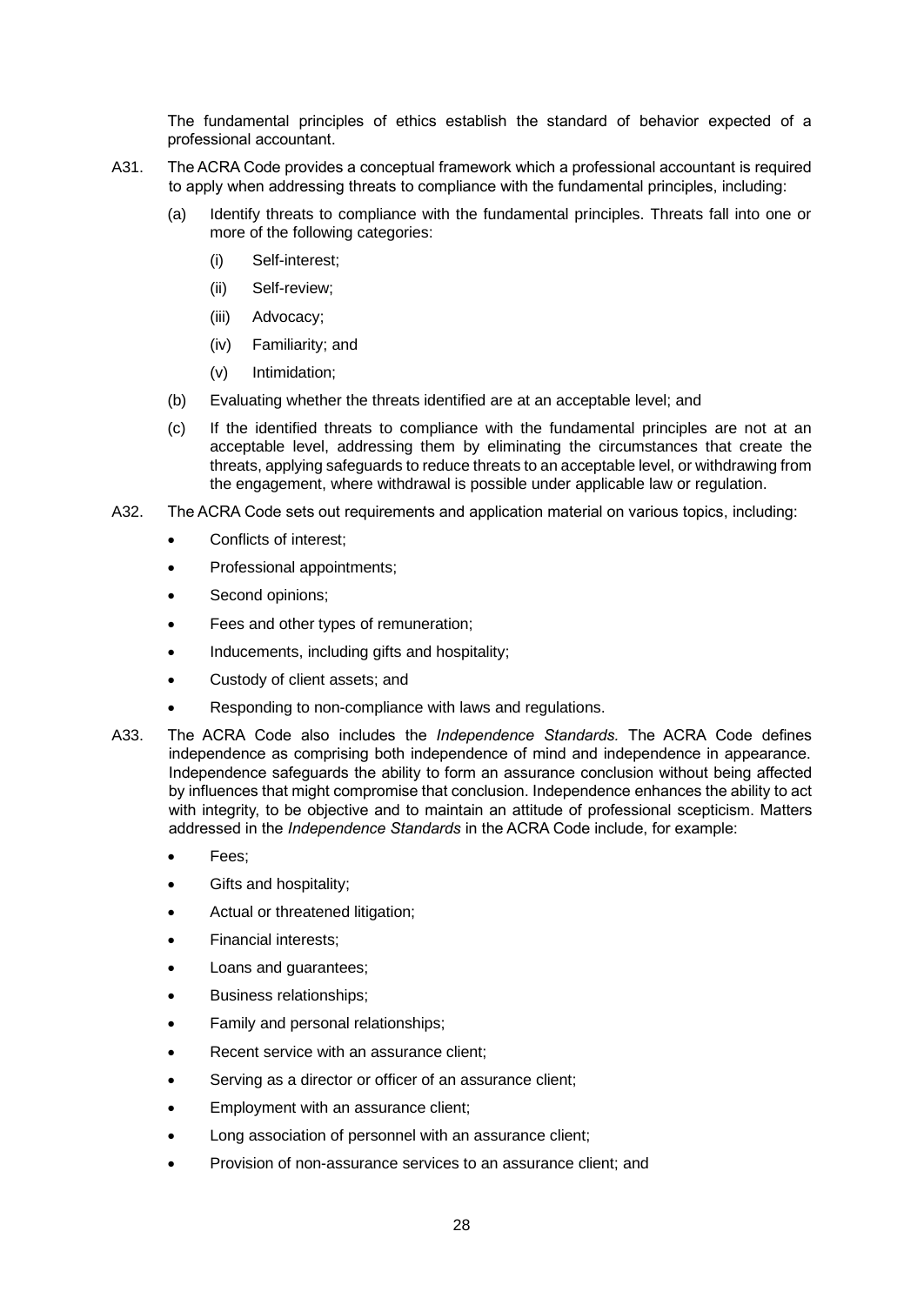- Reports that include a restriction on use and distribution.
- A34. Professional requirements, or requirements imposed by law or regulation, are at least as demanding as the provisions of the ACRA Code related to assurance engagements when they address all the matters referred to in paragraphs A30–A33 and impose obligations that achieve the aims of the requirements set out in the ACRA Code related to such engagements.

#### **Acceptance and Continuance**

#### *Preconditions for the Engagement* (Ref: Para. 24)

- A35. In a public sector environment, some of the preconditions for an assurance engagement may be assumed to be present, for example:
	- (a) The roles and responsibilities of public sector audit organisations and the government entities scoped into assurance engagements are assumed to be appropriate because they are generally set out in legislation;
	- (b) Public sector audit organisations' right of access to the information necessary to perform the engagement is often set out in legislation;
	- (c) The practitioner's conclusion, in the form appropriate to either a reasonable assurance engagement or a limited assurance engagement, is generally required by legislation to be contained in a written report; and
	- (d) A rational purpose is generally present because the engagement is set out in legislation.
- A36. If suitable criteria are not available for all of the underlying subject matter but the practitioner can identify one or more aspects of the underlying subject matter for which those criteria are suitable, then an assurance engagement can be performed with respect to that aspect of the underlying subject matter in its own right. In such cases, the assurance report may need to clarify that the report does not relate to the original underlying subject matter in its entirety.

# Roles and Responsibilities (Ref: Para.  $12(m)$ ,  $12(n)$ ,  $12(r)$ ,  $12(v)$ ,  $13$ ,  $24(a)$ , Appendix)

- A37. All assurance engagements have at least three parties: the responsible party, the practitioner, and the intended users. In many attestation engagements, the responsible party may also be the measurer or evaluator, and the engaging party. See the Appendix for a discussion of how each of these roles relate to an assurance engagement.
- A38. Evidence that the appropriate relationship exists with respect to responsibility for the underlying subject matter may be obtained through an acknowledgement provided by the responsible party. Such an acknowledgement also establishes a basis for a common understanding of the responsibilities of the responsible party and the practitioner. A written acknowledgement is the most appropriate form of documenting the responsible party's understanding. In the absence of a written acknowledgement of responsibility, it may still be appropriate for the practitioner to accept the engagement if, for example, other sources, such as legislation or a contract, indicate responsibility. In other cases, it may be appropriate to decline the engagement depending on the circumstances, or to disclose the circumstances in the assurance report.
- A39. The measurer or evaluator is responsible for having a reasonable basis for the subject matter information. What constitutes a reasonable basis will depend on the nature of the underlying subject matter and other engagement circumstances. In some cases, a formal process with extensive internal controls may be needed to provide the measurer or evaluator with a reasonable basis that the subject matter information is free from material misstatement. The fact that the practitioner will report on the subject matter information is not a substitute for the measurer or evaluator's own processes to have a reasonable basis for the subject matter information.

Appropriateness of the Underlying Subject Matter (Ref: Para. 24(b)(i))

A40. An appropriate underlying subject matter is identifiable and capable of consistent measurement or evaluation against the applicable criteria such that the resulting subject matter information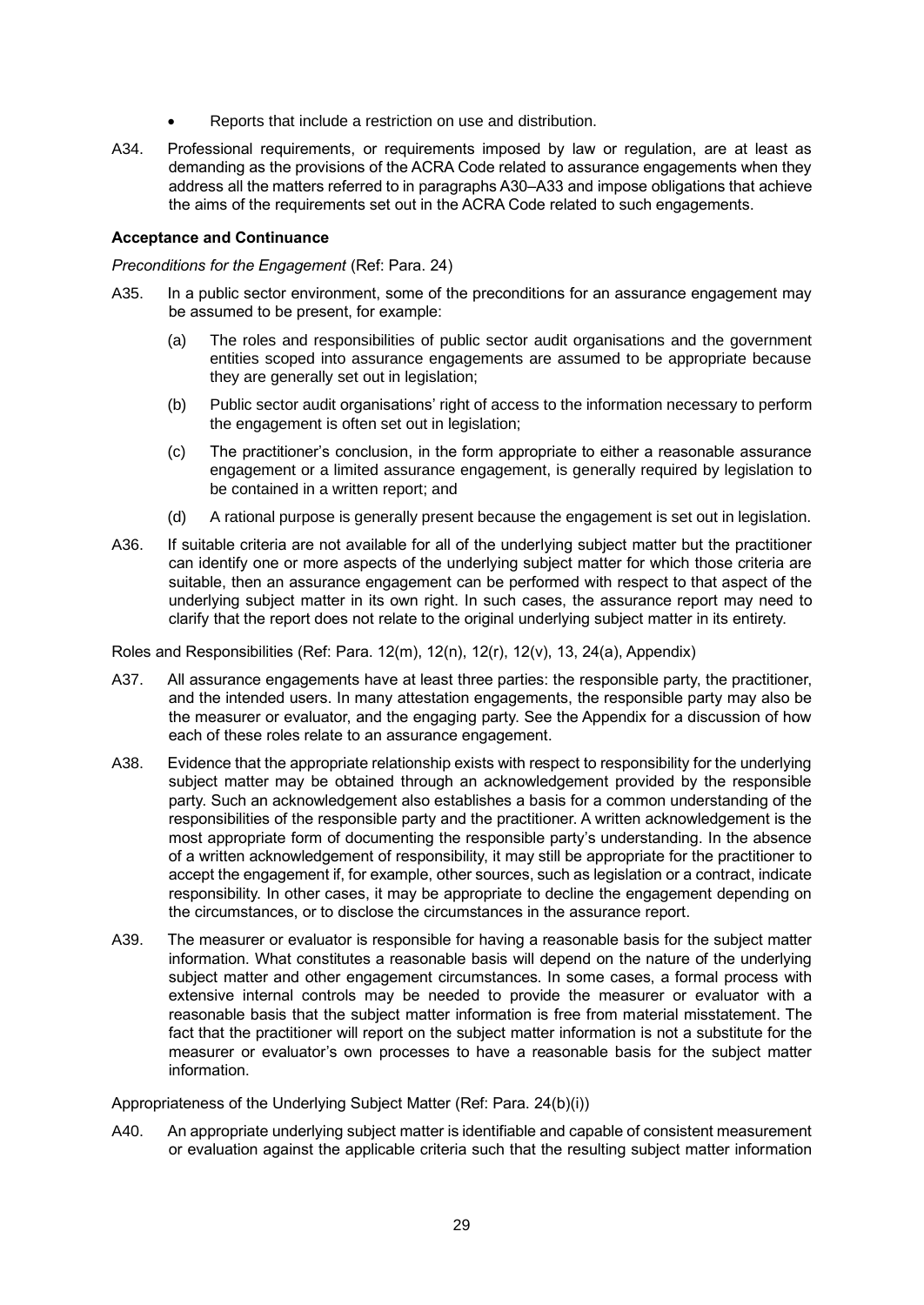can be subjected to procedures for obtaining sufficient appropriate evidence to support a reasonable assurance or limited assurance conclusion, as appropriate.

- A41. The appropriateness of an underlying subject matter is not affected by the level of assurance, that is, if an underlying subject matter is not appropriate for a reasonable assurance engagement, it is also not appropriate for a limited assurance engagement, and vice versa.
- A42. Different underlying subject matters have different characteristics, including the degree to which information about them is qualitative versus quantitative, objective versus subjective, historical versus prospective, and relates to a point in time or covers a period. Such characteristics affect the:
	- (a) Precision with which the underlying subject matter can be measured or evaluated against criteria; and
	- (b) The persuasiveness of available evidence.
- A43. Identifying such characteristics and considering their effects assist the practitioner when assessing the appropriateness of the underlying subject matter and also in determining the content of the assurance report (see paragraph A163).
- A44. In some cases, the assurance engagement may relate to only one part of a broader underlying subject matter. For example, the practitioner may be engaged to report on one aspect of an entity's contribution to sustainable development, such as a number of programs run by an entity that have positive environmental outcomes. In determining whether the engagement exhibits the characteristic of having an appropriate underlying subject matter in such cases, it may be appropriate for the practitioner to consider whether information about the aspect on which the practitioner is asked to report is likely to meet the information needs of intended users as a group, and also how the subject matter information will be presented and distributed, for example, whether there are more significant programs with less favorable outcomes that the entity is not reporting upon.

Suitability and Availability of the Criteria

Suitability of the criteria (Ref: Para. 24(b)(ii))

- A45. Suitable criteria exhibit the following characteristics:
	- (a) Relevance: Relevant criteria result in subject matter information that assists decisionmaking by the intended users.
	- (b) Completeness: Criteria are complete when subject matter information prepared in accordance with them does not omit relevant factors that could reasonably be expected to affect decisions of the intended users made on the basis of that subject matter information. Complete criteria include, where relevant, benchmarks for presentation and disclosure.
	- (c) Reliability: Reliable criteria allow reasonably consistent measurement or evaluation of the underlying subject matter including, where relevant, presentation and disclosure, when used in similar circumstances by different practitioners.
	- (d) Neutrality: Neutral criteria result in subject matter information that is free from bias as appropriate in the engagement circumstances.
	- (e) Understandability: Understandable criteria result in subject matter information that can be understood by the intended users.
- A46. Vague descriptions of expectations or judgements of an individual's experiences do not constitute suitable criteria.
- A47. The suitability of criteria for a particular engagement depends on whether they reflect the above characteristics. The relative importance of each characteristic to a particular engagement is a matter of professional judgement. Further, criteria may be suitable for a particular set of engagement circumstances, but may not be suitable for a different set of engagement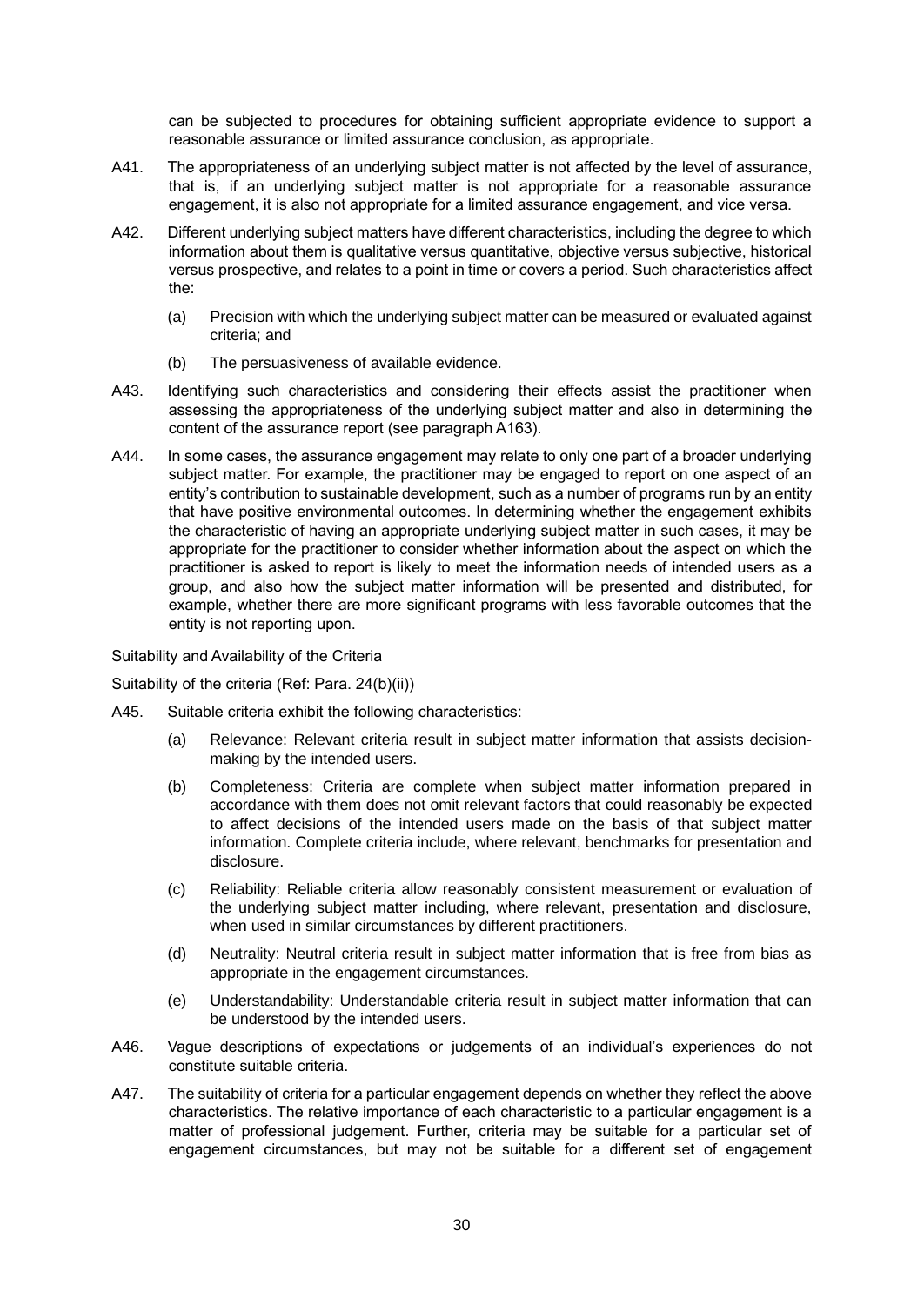circumstances. For example, reporting to governments or regulators may require the use of a particular set of criteria, but these criteria may not be suitable for a broader group of users.

- A48. Criteria can be selected or developed in a variety of ways, for example, they may be:
	- Embodied in law or regulation.
	- Issued by authorised or recognised bodies of experts that follow a transparent due process.
	- Developed collectively by a group that does not follow a transparent due process.
	- Published in scholarly journals or books.
	- Developed for sale on a proprietary basis.
	- Specifically designed for the purpose of preparing the subject matter information in the particular circumstances of the engagement.

How criteria are developed may affect the work that the practitioner carries out to assess their suitability.

- A49. In some cases, law or regulation prescribes the criteria to be used for the engagement. In the absence of indications to the contrary, such criteria are presumed to be suitable, as are criteria issued by authorised or recognised bodies of experts that follow a transparent due process if they are relevant to the intended users' information needs. Such criteria are known as established criteria. Even when established criteria exist for an underlying subject matter, specific users may agree to other criteria for their specific purposes. For example, various frameworks can be used as established criteria for evaluating the effectiveness of internal control. Specific users may, however, develop a more detailed set of criteria that meet their specific information needs in relation to, for example, prudential supervision. In such cases, the assurance report:
	- (a) Alerts readers that the subject matter information is prepared in accordance with special purpose criteria and that, as a result, the subject matter information may not be suitable for another purpose (see paragraph 69(f)); and
	- (b) May note, when it is relevant to the circumstances of the engagement, that the criteria are not embodied in law or regulation, or issued by authorised or recognised bodies of experts that follow a transparent due process.
- A50. If criteria are specifically designed for the purpose of preparing the subject matter information in the particular circumstances of the engagement, they are not suitable if they result in subject matter information or an assurance report that is misleading to the intended users. It is desirable for the intended users or the engaging party to acknowledge that specifically developed criteria are suitable for the intended users' purposes. The absence of such an acknowledgement may affect what is to be done to assess the suitability of the criteria, and the information provided about the criteria in the assurance report.

Availability of the criteria (Ref: Para. 24(b)(iii))

- A51. Criteria need to be available to the intended users to allow them to understand how the underlying subject matter has been measured or evaluated. Criteria are made available to the intended users in one or more of the following ways:
	- (a) Publicly.
	- (b) Through inclusion in a clear manner in the presentation of the subject matter information.
	- (c) Through inclusion in a clear manner in the assurance report (see paragraph A164).
	- (d) By general understanding, for example the criterion for measuring time in hours and minutes.
- A52. Criteria may also be available only to intended users, for example the terms of a contract, or criteria issued by an industry association that are available only to those in the industry because they are relevant only to a specific purpose. When this is the case, paragraph 69(f) requires a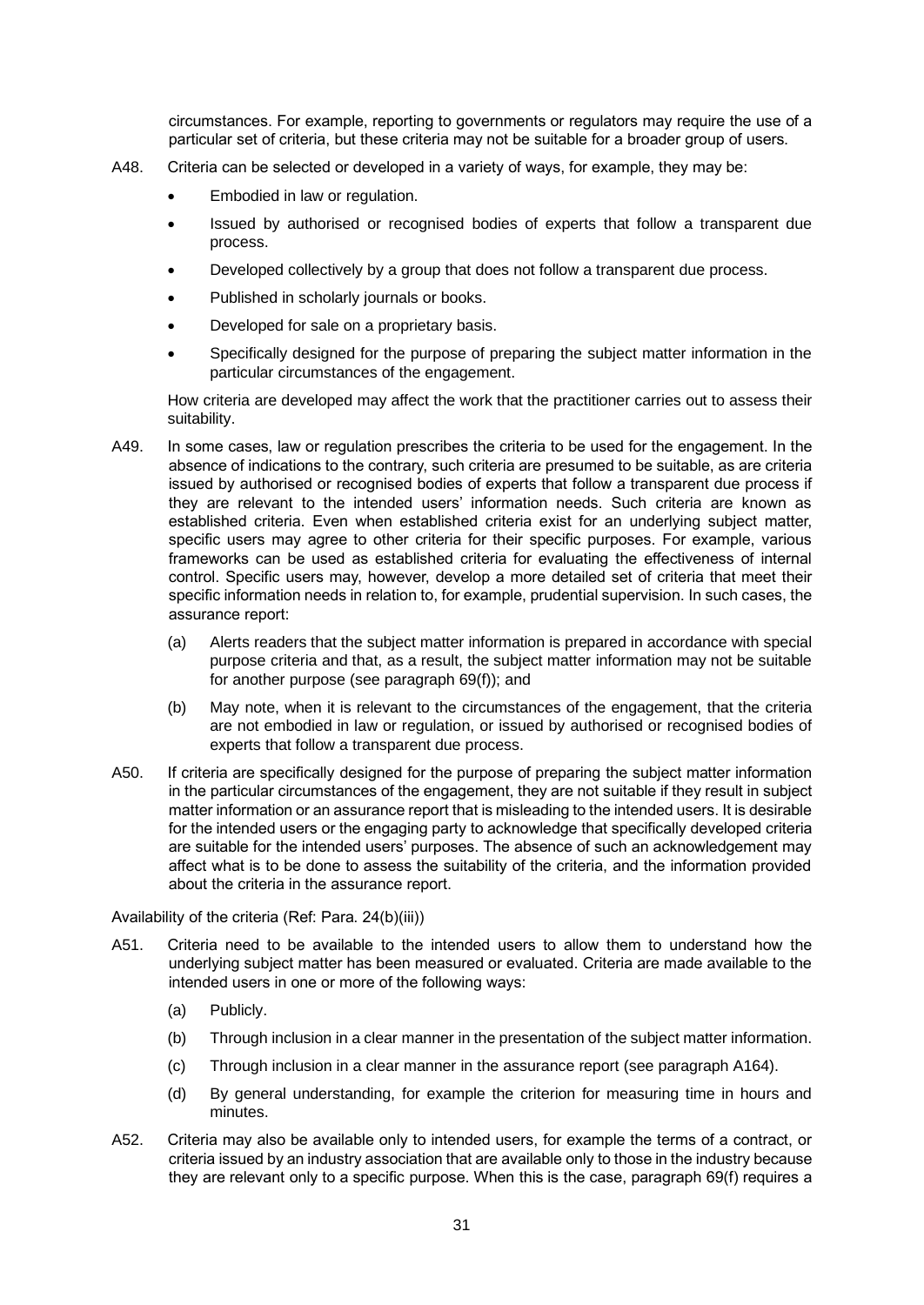statement alerting readers to this fact. In addition, the practitioner may consider it appropriate to indicate that the assurance report is intended solely for specific users (see paragraph A166– A167).

Access to Evidence (Ref: Para. 24(b)(iv))

Quantity and quality of available evidence

- A53. The quantity or quality of available evidence is affected by:
	- (a) The characteristics of the underlying subject matter or the subject matter information. For example, less objective evidence might be expected when the subject matter information is future oriented rather than historical; and
	- (b) Other circumstances, such as when evidence that could reasonably be expected to exist is not available because of, for example, the timing of the practitioner's appointment, an entity's document retention policy, inadequate information systems, or a restriction imposed by the responsible party.

Ordinarily, evidence will be persuasive rather than conclusive.

Access to records (Ref: Para. 56)

- A54. Seeking the agreement of the appropriate party(ies) that it acknowledges and understands its responsibility to provide the practitioner with the following may assist the practitioner in determining whether the engagement exhibits the characteristic of access to evidence:
	- (a) Access to all information of which the appropriate party(ies) is aware that is relevant to the preparation of the subject matter information such as records, documentation and other matters;
	- (b) Additional information that the practitioner may request from the appropriate party(ies) for the purpose of the engagement; and
	- (c) Unrestricted access to persons from the appropriate party(ies) from whom the practitioner determines it necessary to obtain evidence.
- A55. The nature of relationships between the responsible party, the measurer or evaluator, and the engaging party may affect the practitioner's ability to access records, documentation and other information the practitioner may require as evidence to complete the engagement. The nature of such relationships may therefore be a relevant consideration when determining whether or not to accept the engagement. Examples of some circumstances in which the nature of these relationships may be problematic are included in paragraph A139.

A Rational Purpose (Ref: Para. 24(b)(vi))

- A56. In determining whether the engagement has a rational purpose, relevant considerations may include the following:
	- The intended users of the subject matter information and the assurance report (particularly, when the criteria are designed for a special purpose). A further consideration is the likelihood that the subject matter information and the assurance report will be used or distributed more broadly than to intended users.
	- Whether aspects of the subject matter information are expected to be excluded from the assurance engagement, and the reason for their exclusion.
	- The characteristics of the relationships between the responsible party, the measurer or evaluator, and the engaging party, for example, when the measurer or evaluator is not the responsible party, whether the responsible party consents to the use to be made of the subject matter information and will have the opportunity to review the subject matter information before it is made available to intended users or to distribute comments with the subject matter information.
	- Who selected the criteria to be applied to measure or evaluate the underlying subject matter, and what the degree of judgement and scope for bias is in applying them. The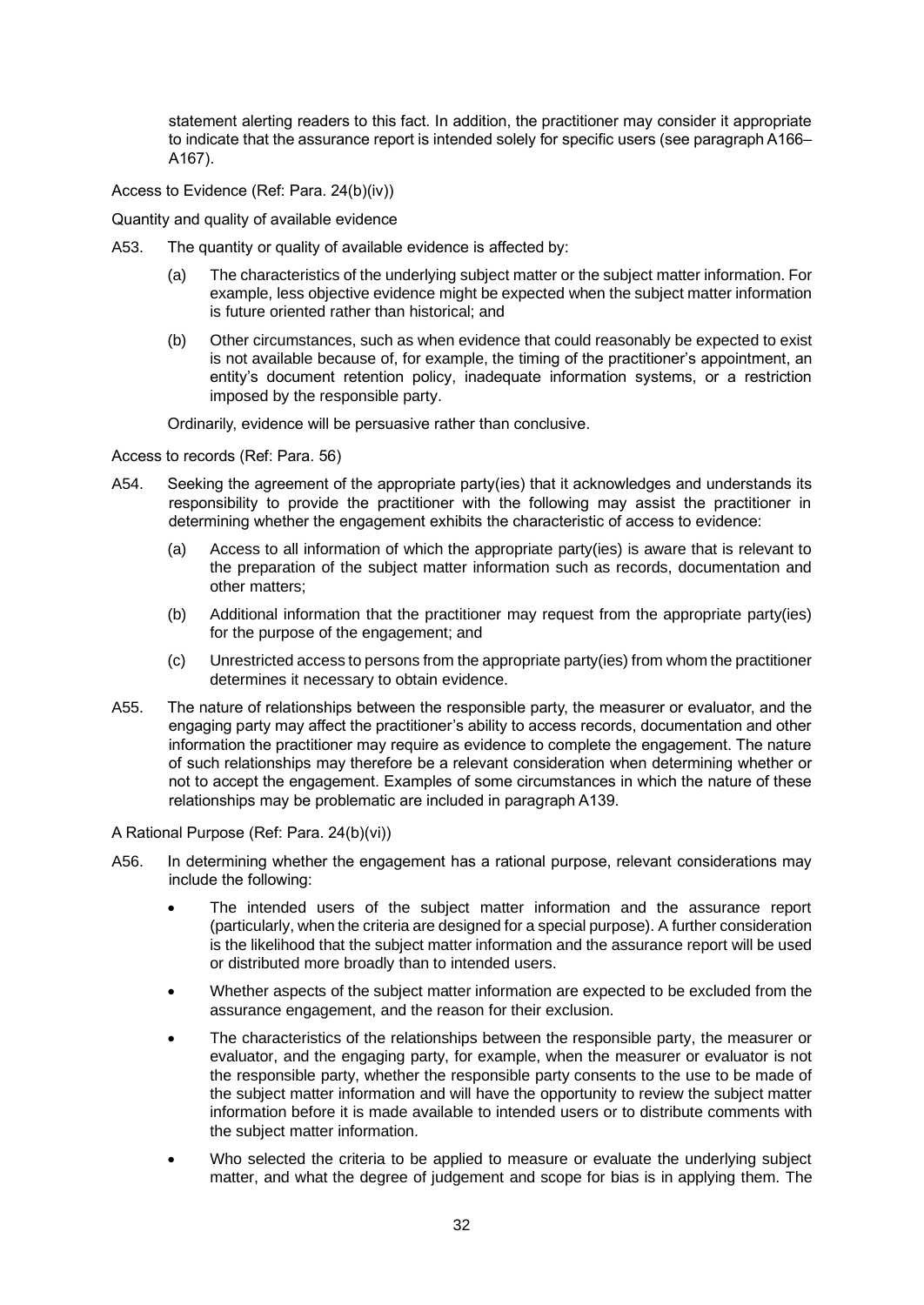engagement is more likely to have a rational purpose if the intended users selected or were involved in selecting the criteria.

- Any significant limitations on the scope of the practitioner's work.
- Whether the practitioner believes the engaging party intends to associate the practitioner's name with the underlying subject matter or the subject matter information in an inappropriate manner.

#### *Agreeing on the Terms of the Engagement* (Ref: Para. 27)

- A57. It is in the interests of both the engaging party and the practitioner that the practitioner communicates in writing the agreed terms of the engagement before the commencement of the engagement to help avoid misunderstandings. The form and content of the written agreement or contract will vary with the engagement circumstances. For example, if law or regulation prescribes in sufficient detail the terms of the engagement, the practitioner need not record them in a written agreement, except for the fact that such law or regulation applies and that the appropriate party(ies) acknowledges and understands its responsibilities under such law or regulation.
- A58. Law or regulation, particularly in the public sector, may mandate the appointment of a practitioner and set out specific powers, such as the power to access an appropriate party(ies)'s records and other information, and responsibilities, such as requiring the practitioner to report directly to a minister, the legislature or the public if an appropriate party(ies) attempts to limit the scope of the engagement.

# *Acceptance of a Change in the Terms of the Engagement* (Ref: Para. 29)

A59. A change in circumstances that affects the intended users' requirements, or a misunderstanding concerning the nature of the engagement, may justify a request for a change in the engagement, for example, from an assurance engagement to a non-assurance engagement, or from a reasonable assurance engagement to a limited assurance engagement. An inability to obtain sufficient appropriate evidence to form a reasonable assurance conclusion is not an acceptable reason to change from a reasonable assurance engagement to a limited assurance engagement.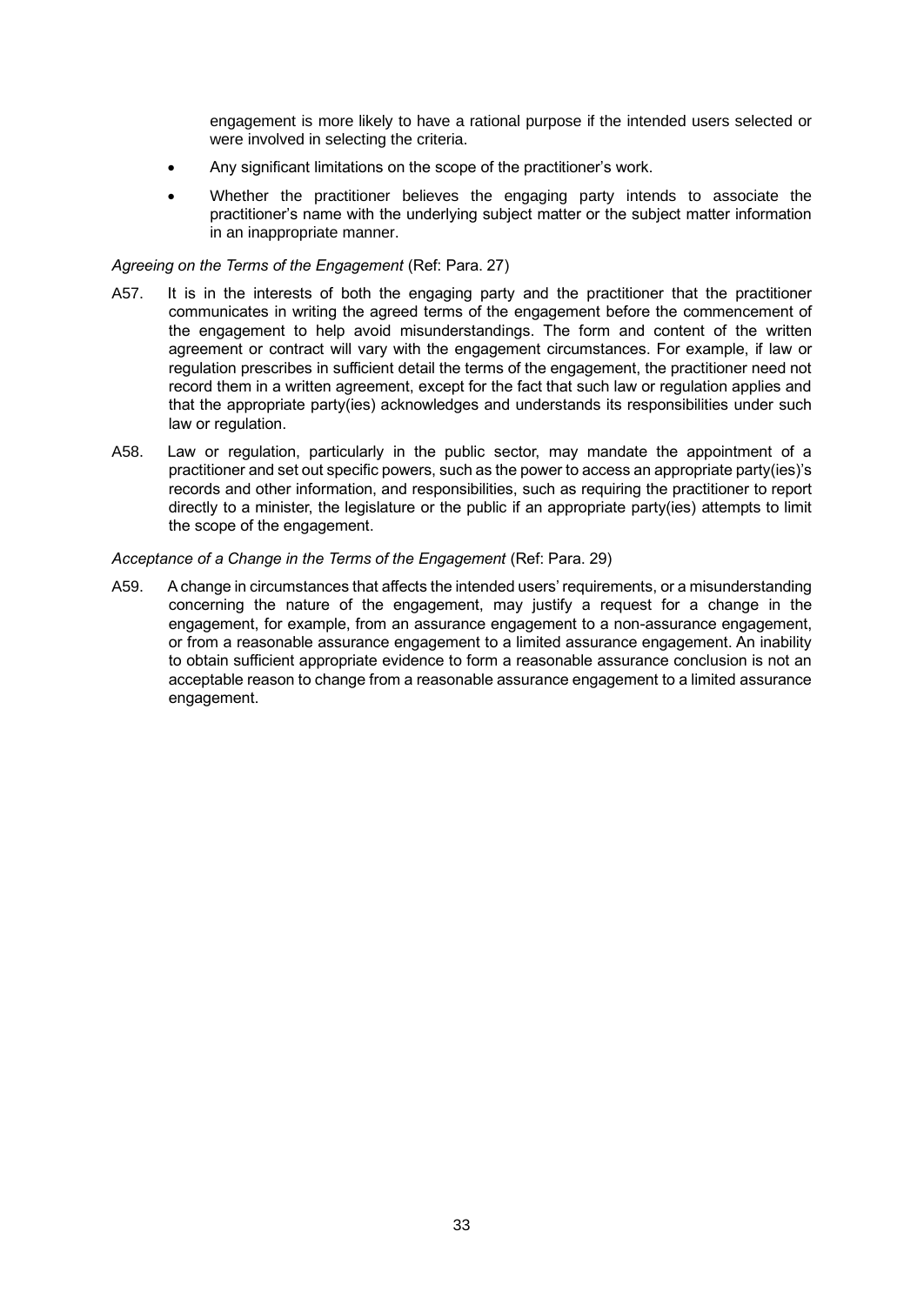# **Quality Control**

# *Practitioners* (Ref: Para. 20, 31(a)–(b))

- A60. This SSAE has been written in the context of a range of measures taken to ensure the quality of assurance engagements undertaken by practitioners. Such measures include:
	- Competency requirements, such as education and experience benchmarks for entry to membership, and ongoing continuing professional development as well as life-long learning requirements.
	- Quality control policies and procedures implemented across the firm. SSQC 1 applies to all firms of professional accountants in respect of assurance and related services engagements.
	- A comprehensive Code of Ethics, including detailed independence requirements, founded on fundamental principles of integrity, objectivity, professional competence and due care, confidentiality and professional behaviour.

# *Firm Level Quality Control (Ref: Para. 3(b), 31(a))*

- A61. SSQC 1 deals with the firm's responsibilities to establish and maintain its system of quality control for assurance engagements. It sets out the responsibilities of the firm for establishing policies and procedures designed to provide it with reasonable assurance that the firm and its personnel comply with relevant ethical requirements, including those pertaining to independence. Compliance with SSQC 1 requires, among other things, that the firm establish and maintain a system of quality control that includes policies and procedures addressing each of the following elements, and that it documents its policies and procedures and communicates them to the firm's personnel:
	- (a) Leadership responsibilities for quality within the firm;
	- (b) Relevant ethical requirements;
	- (c) Acceptance and continuance of client relationships and specific engagements;
	- (d) Human resources;
	- (e) Engagement performance; and
	- (f) Monitoring.
- A62. Other professional requirements, or requirements in law or regulation that deal with the firm's responsibilities to establish and maintain a system of quality control, are at least as demanding as SSQC 1 when they address all the matters referred to in the preceding paragraph and impose obligations on the firm that achieve the aims of the requirements set out in SSQC 1.
- A63. The actions of the engagement partner, and appropriate messages to the other members of the engagement team, in the context of the engagement partner taking responsibility for the overall quality on each engagement, emphasise the fact that quality is essential in performing an assurance engagement, and the importance to the quality of the assurance engagement of:
	- (a) Performing work that complies with professional standards and regulatory and legal requirements.
	- (b) Complying with the firm's quality control policies and procedures as applicable.
	- (c) Issuing a report for the engagement that is appropriate in the circumstances.
	- (d) The engagement team's ability to raise concerns without fear of reprisals.
- A64. An effective system of quality control includes a monitoring process designed to provide the firm with reasonable assurance that its policies and procedures relating to the system of quality control are relevant, adequate and operating effectively.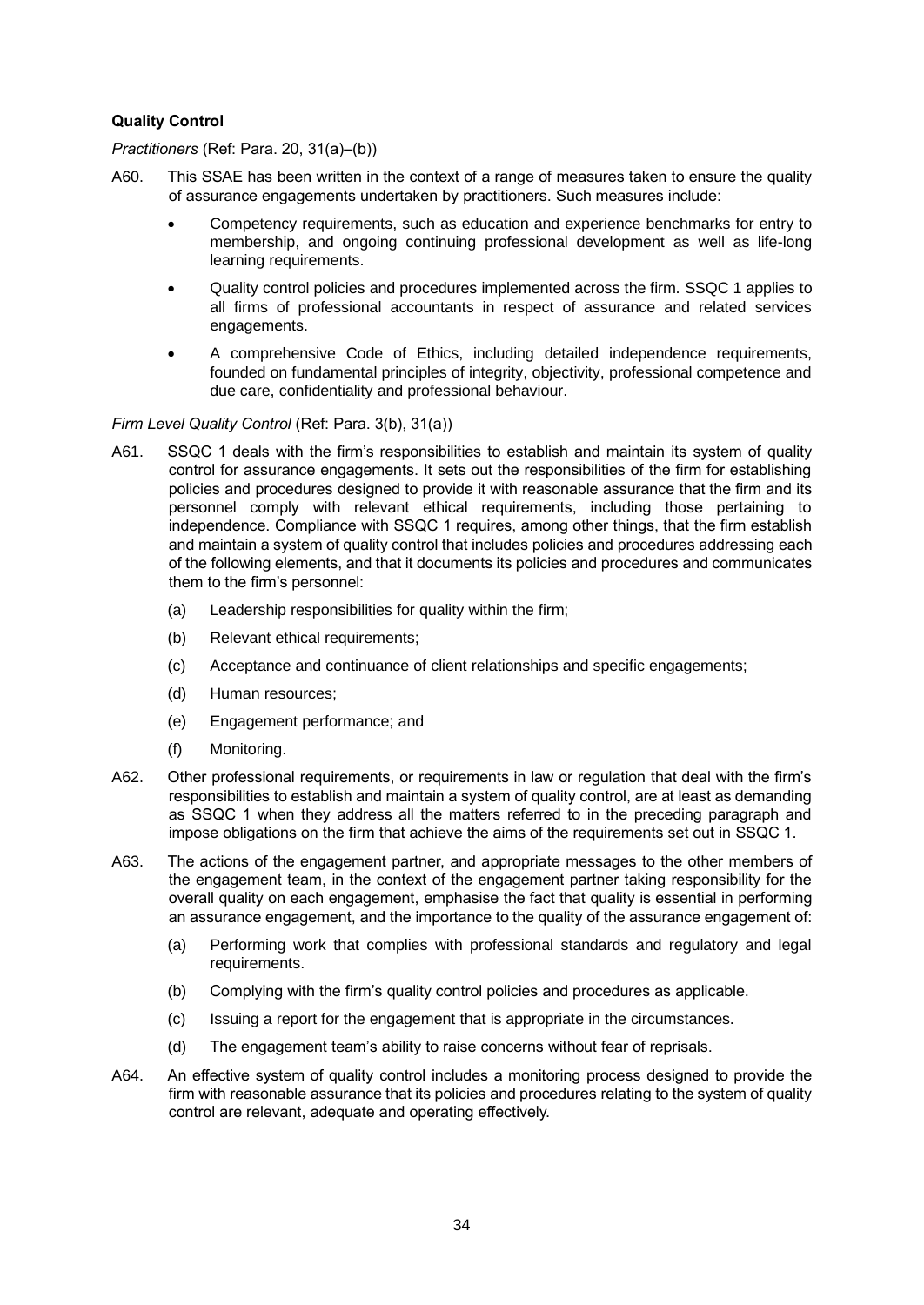- A65. Unless information provided by the firm or other parties suggests otherwise, the engagement team is entitled to rely on the firm's system of quality control. For example, the engagement team may rely on the firm's system of quality control in relation to:
	- (a) Competence of personnel through their recruitment and formal training.
	- (b) Independence through the accumulation and communication of relevant independence information.
	- (c) Maintenance of client relationships through acceptance and continuance systems.
	- (d) Adherence to regulatory and legal requirements through the monitoring process.

In considering deficiencies identified in the firm's system of quality control that may affect the assurance engagement, the engagement partner may consider measures taken by the firm to rectify those deficiencies.

A66. A deficiency in the firm's system of quality control does not necessarily indicate that an assurance engagement was not performed in accordance with professional standards and applicable legal and regulatory requirements, or that the practitioner's report was not appropriate.

# *Skills, Knowledge and Experience with Respect to the Underlying Subject Matter and Its Measurement or Evaluation* (Ref: Para. 31(c))

- A67. A practitioner may be requested to perform assurance engagements with respect to a wide range of underlying subject matter and subject matter information. Some may require specialised skills and knowledge beyond those ordinarily possessed by a particular individual.
- A68. The ACRA Code provides requirements and guidance on the self-interest threat to compliance with the principle of professional competence and due care that is created if the engagement team does not possess, or cannot acquire, the competencies to perform the professional services. 4 The practitioner has sole responsibility for the assurance conclusion expressed, and that responsibility is not reduced by the practitioner's use of the work of a practitioner's expert. Nonetheless, if the practitioner using the work of a practitioner's expert, having followed this SSAE, concludes that the work of that expert is adequate for the practitioner's purposes, the practitioner may accept that expert's findings or conclusions in the expert's field as appropriate evidence.

# *Assignment of the Team*

Collective Competence and Capabilities (Ref: Para. 32)

A69. SSQC 1 requires the firm to establish policies and procedures for the acceptance and continuance of client relationships and specific engagements, designed to provide the firm with reasonable assurance that it will only undertake or continue relationships and engagements where the firm is competent to perform the engagement and has the capabilities, including time and resources, to do so.<sup>5</sup>

Practitioner's Expert (Ref: Para. 32(a), 32(b)(i))

- A70. Some of the assurance work may be performed by a multi-disciplinary team that includes one or more practitioner's expert. For example, a practitioner's expert may be needed to assist the practitioner in obtaining an understanding of the underlying subject matter and other engagement circumstances or in one or more of the matters mentioned in paragraph 46R (in the case of a reasonable assurance engagement) or 46L (in the case of a limited assurance engagement).
- A71. When the work of a practitioner's expert is to be used, it may be appropriate to perform some of the procedures required by paragraph 52 at the engagement acceptance or continuance stage.

The ACRA Code, paragraph 320.3 A3

<sup>5</sup> SSQC 1, paragraph 26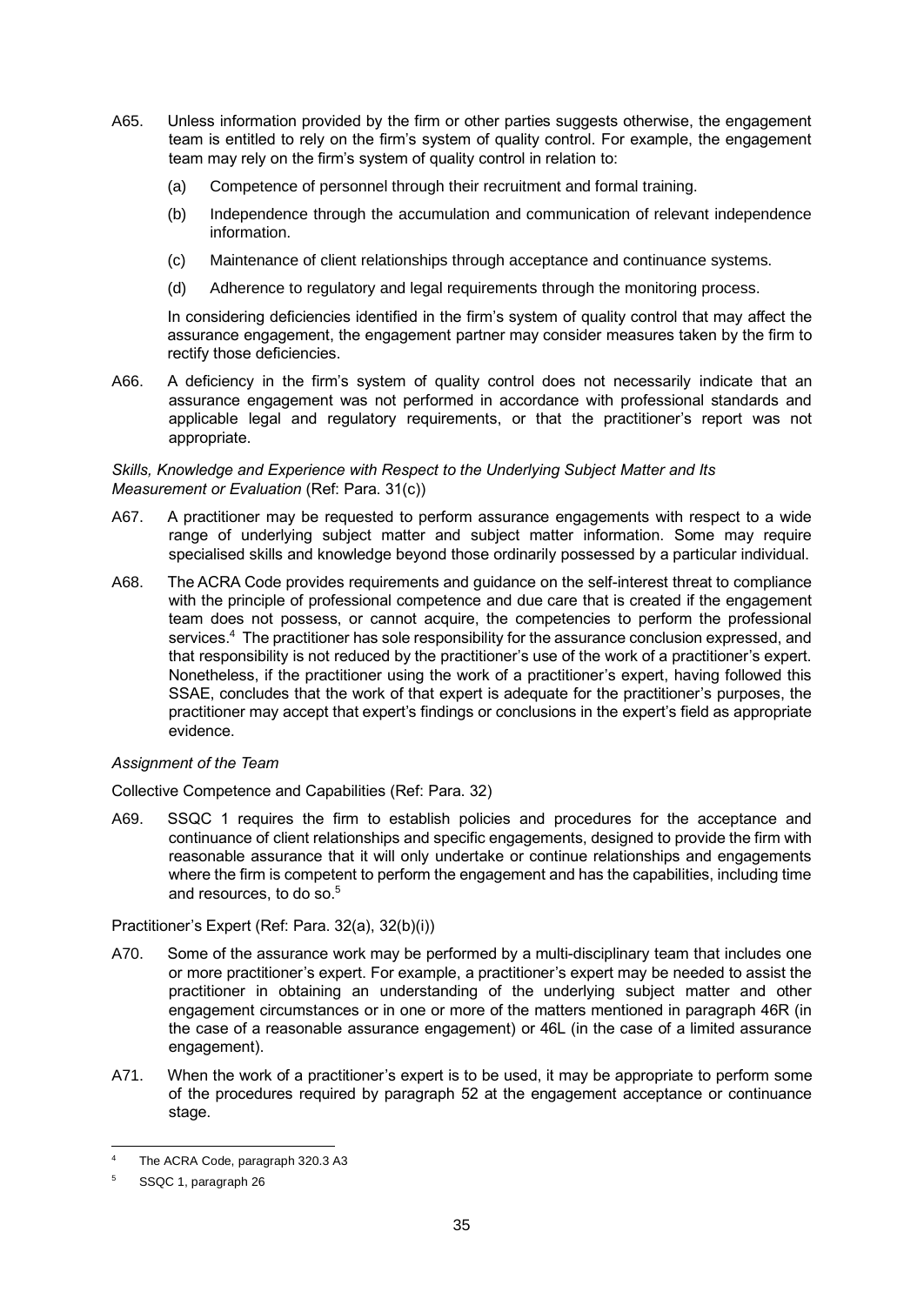Other Practitioners (Ref: Para. 32(b)(ii))

- A72. The subject matter information may include information upon which another practitioner may have expressed a conclusion. The practitioner, in concluding on the subject matter information, may decide to use the evidence on which that other practitioner's conclusion is based to provide evidence regarding the subject matter information.
- A73. The work of another practitioner may be used in relation to, for example, an underlying subject matter at a remote location or in a foreign jurisdiction. Such other practitioners are not part of the engagement team. Relevant considerations when the engagement team plans to use the work of another practitioner may include:
	- Whether the other practitioner understands and complies with the ethical requirements that are relevant to the engagement and, in particular, is independent.
	- The other practitioner's professional competence.
	- The extent of the engagement team's involvement in the work of the other practitioner.
	- Whether the other practitioner operates in a regulatory environment that actively oversees that practitioner.

# *Review Responsibilities* (Ref: Para. 33(c))

A74. Under SSQC 1, the firm's review responsibility policies and procedures are determined on the basis that the work of less experienced team members is reviewed by more experienced team members.<sup>6</sup>

# *Engagement Quality Control Review* (Ref: Para. 36(b))

- A75. Other matters that may be considered in an engagement quality control review include:
	- (a) The engagement team's evaluation of the firm's independence in relation to the engagement;
	- (b) Whether appropriate consultation has taken place on matters involving differences of opinion or other difficult or contentious matters, and the conclusions arising from those consultations; and
	- (c) Whether engagement documentation selected for review reflects the work performed in relation to the significant judgements and supports the conclusions reached.

# **Professional Scepticism and Professional Judgement**

*Professional Scepticism* (Ref: Para. 37)

- A76. Professional scepticism is an attitude that includes being alert to, for example:
	- Evidence that is inconsistent with other evidence obtained.
	- Information that calls into question the reliability of documents and responses to inquiries to be used as evidence.
	- Circumstances that suggest the need for procedures in addition to those required by relevant SSAEs.
	- Conditions that may indicate likely misstatement.
- A77. Maintaining professional scepticism throughout the engagement is necessary if the practitioner is, for example, to reduce the risks of:
	- Overlooking unusual circumstances.
	- Overgeneralising when drawing conclusions from observations.
	- Using inappropriate assumptions in determining the nature timing, and extent of the procedures, and evaluating the results thereof.

<sup>6</sup> SSQC 1, paragraph 33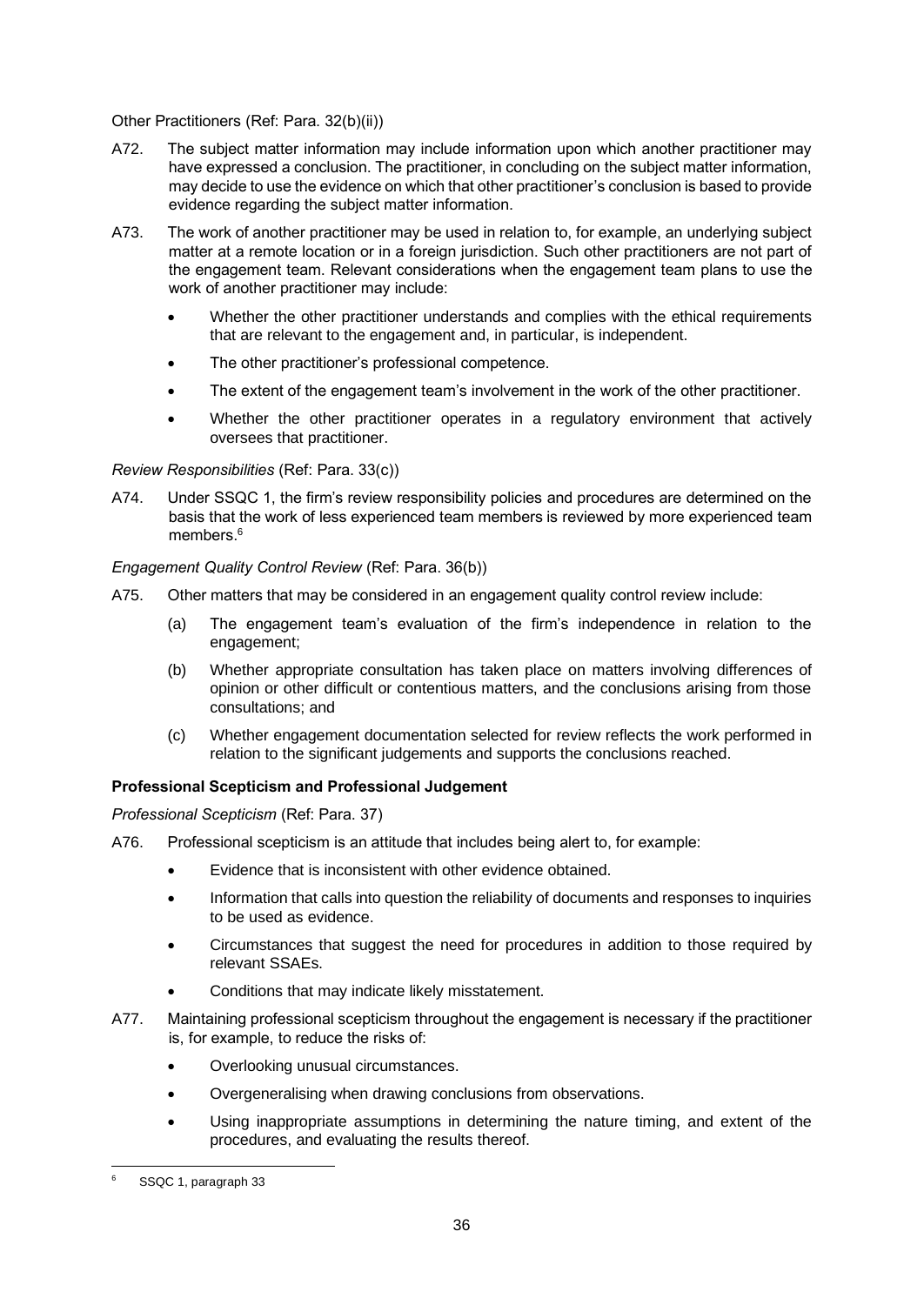- A78. Professional scepticism is necessary to the critical assessment of evidence. This includes questioning inconsistent evidence and the reliability of documents and responses to inquiries. It also includes consideration of the sufficiency and appropriateness of evidence obtained in the light of the circumstances.
- A79. Unless the engagement involves assurance about whether documents are genuine, the practitioner may accept records and documents as genuine unless the practitioner has reason to believe the contrary. Nevertheless, the practitioner is required by paragraph 50 to consider the reliability of information to be used as evidence.
- A80. The practitioner cannot be expected to disregard past experience of the honesty and integrity of those who provide evidence. Nevertheless, a belief that those who provide evidence are honest and have integrity does not relieve the practitioner of the need to maintain professional scepticism.

# *Professional Judgement* (Ref: Para. 38)

- A81. Professional judgement is essential to the proper conduct of an assurance engagement. This is because interpretation of relevant ethical requirements and relevant SSAEs and the informed decisions required throughout the engagement cannot be made without the application of relevant training, knowledge, and experience to the facts and circumstances. Professional judgement is necessary in particular regarding decisions about:
	- Materiality and engagement risk.
	- The nature, timing and extent of procedures used to meet the requirements of relevant SSAEs and obtain evidence.
	- Evaluating whether sufficient appropriate evidence has been obtained, and whether more needs to be done to achieve the objectives of this SSAE and any relevant subject matter specific SSAE. In particular, in the case of a limited assurance engagement, professional judgement is required in evaluating whether a meaningful level of assurance has been obtained.
	- The appropriate conclusions to draw based on the evidence obtained.
- A82. The distinguishing feature of the professional judgement expected of a practitioner is that it is exercised by a practitioner whose training, knowledge and experience have assisted in developing the necessary competencies to achieve reasonable judgements.
- A83. The exercise of professional judgement in any particular case is based on the facts and circumstances that are known by the practitioner. Consultation on difficult or contentious matters during the course of the engagement, both within the engagement team and between the engagement team and others at the appropriate level within or outside the firm assist the practitioner in making informed and reasonable judgements, including the extent to which particular items in the subject matter information are affected by judgement of the appropriate party(ies).
- A84. Professional judgement can be evaluated based on whether the judgement reached reflects a competent application of assurance and measurement or evaluation principles and is appropriate in the light of, and consistent with, the facts and circumstances that were known to the practitioner up to the date of the practitioner's assurance report.
- A85. Professional judgement needs to be exercised throughout the engagement. It also needs to be appropriately documented. In this regard, paragraph 79 requires the practitioner to prepare documentation sufficient to enable an experienced practitioner, having no previous connection with the engagement, to understand the significant professional judgements made in reaching conclusions on significant matters arising during the engagement. Professional judgement is not to be used as the justification for decisions that are not otherwise supported by the facts and circumstances of the engagement or sufficient appropriate evidence.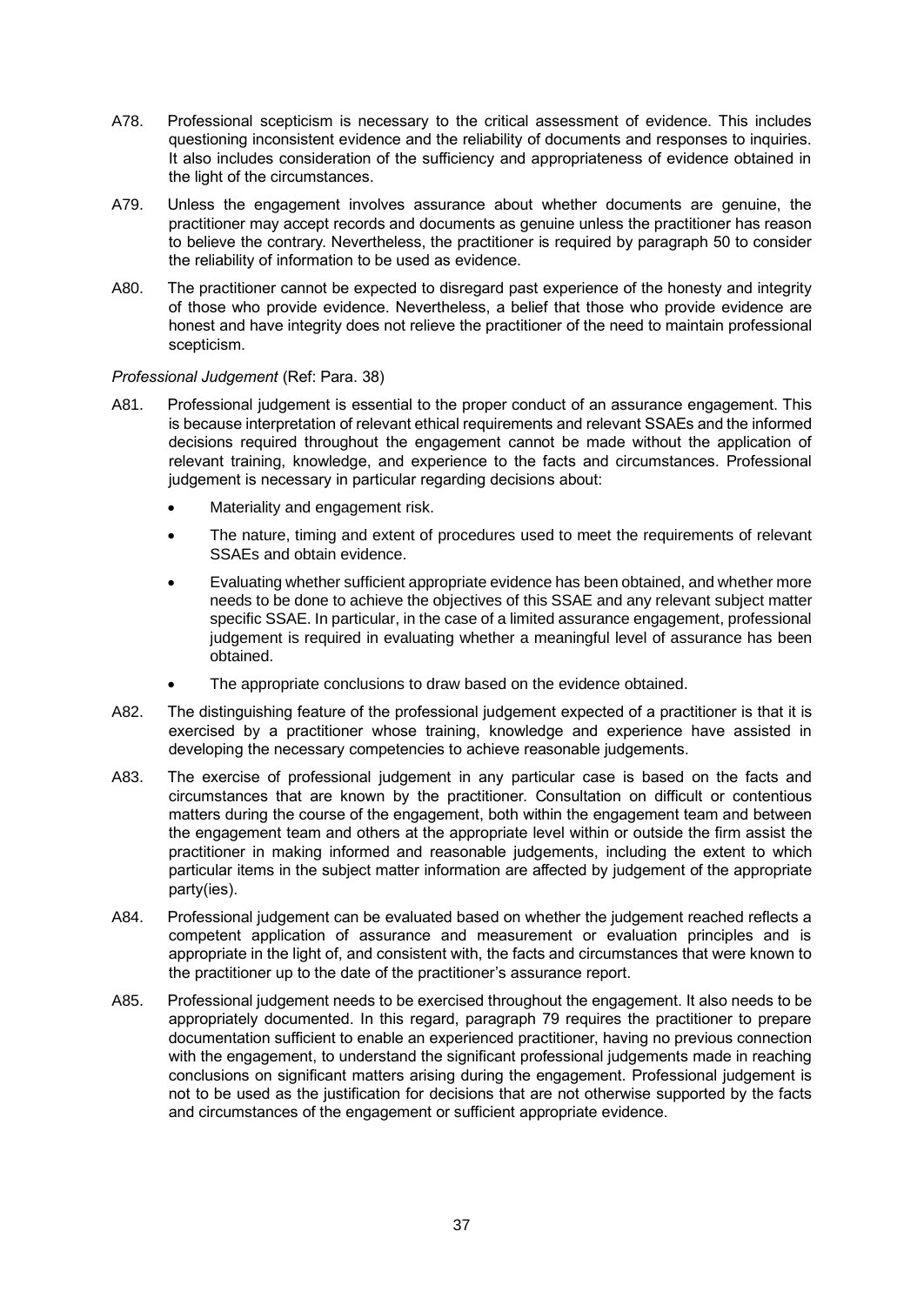# **Planning and Performing the Engagement**

*Planning* (Ref: Para. 40)

- A86. Planning involves the engagement partner, other key members of the engagement team, and any key practitioner's external experts developing an overall strategy for the scope, emphasis, timing and conduct of the engagement, and an engagement plan, consisting of a detailed approach for the nature, timing and extent of procedures to be performed, and the reasons for selecting them. Adequate planning helps to devote appropriate attention to important areas of the engagement, identify potential problems on a timely basis and properly organise and manage the engagement in order for it to be performed in an effective and efficient manner. Adequate planning also assists the practitioner to properly assign work to engagement team members, and facilitates the direction, supervision, and the review of their work. Further, it assists, where applicable, the coordination of work done by other practitioners and experts. The nature and extent of planning activities will vary with the engagement circumstances, for example the complexity of the underlying subject matter and criteria. Examples of the main matters that may be considered include:
	- The characteristics of the engagement that define its scope, including the terms of the engagement and the characteristics of the underlying subject matter and the criteria.
	- The expected timing and the nature of the communications required.
	- The results of engagement acceptance activities and, where applicable, whether knowledge gained on other engagements performed by the engagement partner for the appropriate party(ies) is relevant.
	- The engagement process.
	- The practitioner's understanding of the appropriate party(ies) and its environment, including the risks that the subject matter information may be materially misstated.
	- Identification of intended users and their information needs, and consideration of materiality and the components of engagement risk.
	- The extent to which the risk of fraud is relevant to the engagement.
	- The nature, timing and extent of resources necessary to perform the engagement, such as personnel and expertise requirements, including the nature and extent of experts' involvement.
	- The impact of the internal audit function on the engagement.
- A87. The practitioner may decide to discuss elements of planning with the appropriate party(ies) to facilitate the conduct and management of the engagement (for example, to coordinate some of the planned procedures with the work of the appropriate party(ies)'s personnel). Although these discussions often occur, the overall engagement strategy and the engagement plan remain the practitioner's responsibility. When discussing matters included in the overall engagement strategy or engagement plan, care is required in order not to compromise the effectiveness of the engagement. For example, discussing the nature and timing of detailed procedures with the appropriate party(ies) may compromise the effectiveness of the engagement by making the procedures too predictable.
- A88. Planning is not a discrete phase, but rather a continual and iterative process throughout the engagement. As a result of unexpected events, changes in conditions, or evidence obtained, the practitioner may need to revise the overall strategy and engagement plan, and thereby the resulting planned nature, timing and extent of procedures.
- A89. In smaller or less complex engagements, the entire engagement may be conducted by a very small engagement team, possibly involving the engagement partner (who may be a sole practitioner) working without any other engagement team members. With a smaller team, coordination of, and communication between, team members is easier. Establishing the overall engagement strategy in such cases need not be a complex or time-consuming exercise; it varies according to the size of the entity, the complexity of the engagement, including the underlying subject matter and criteria, and the size of the engagement team. For example, in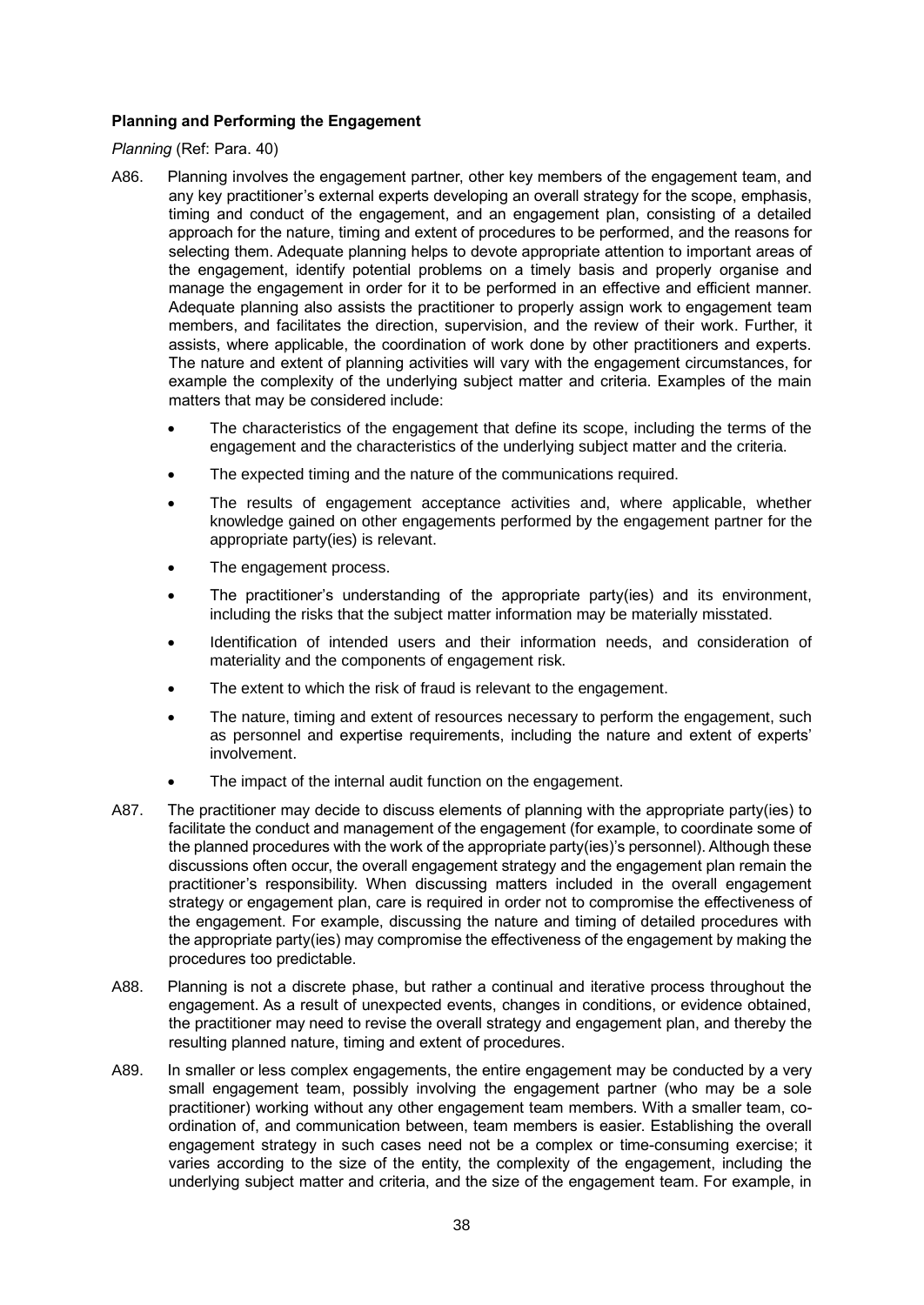the case of a recurring engagement, a brief memorandum prepared at the completion of the previous period, based on a review of the working papers and highlighting issues identified in the engagement just completed, updated in the current period based on discussions with appropriate parties, can serve as the documented engagement strategy for the current engagement.

- A90. If in the circumstances described in paragraph 43, the practitioner continues with the engagement:
	- (a) When, in the practitioner's professional judgement, the unsuitable applicable criteria or inappropriate underlying subject matter is likely to mislead the intended users, a qualified conclusion or adverse conclusion would be appropriate in the circumstances depending on how material and pervasive the matter is.
	- (b) In other cases, a qualified conclusion or a disclaimer of conclusion would be appropriate depending on, in the practitioner's professional judgement, how material and pervasive the matter is.
- A91. For example, if after accepting the engagement, the practitioner discovers that the application of the applicable criteria leads to biased subject matter information, and the bias of the subject matter information is material and pervasive, then an adverse conclusion would be appropriate in the circumstances.

*Materiality* (Ref: Para. 44)

- A92. Professional judgements about materiality are made in light of surrounding circumstances, but are not affected by the level of assurance, that is, for the same intended users and purpose, materiality for a reasonable assurance engagement is the same as for a limited assurance engagement because materiality is based on the information needs of intended users.
- A93. The applicable criteria may discuss the concept of materiality in the context of the preparation and presentation of the subject matter information and thereby provide a frame of reference for the practitioner in considering materiality for the engagement. Although applicable criteria may discuss materiality in different terms, the concept of materiality generally includes the matters discussed in paragraphs A92–A100. If the applicable criteria do not include a discussion of the concept of materiality, these paragraphs provide the practitioner with a frame of reference.
- A94. Misstatements, including omissions, are considered to be material if they, individually or in the aggregate, could reasonably be expected to influence relevant decisions of intended users taken on the basis of the subject matter information. The practitioner's consideration of materiality is a matter of professional judgement, and is affected by the practitioner's perception of the common information needs of intended users as a group. In this context, it is reasonable for the practitioner to assume that intended users:
	- (a) Have a reasonable knowledge of the underlying subject matter, and a willingness to study the subject matter information with reasonable diligence;
	- (b) Understand that the subject matter information is prepared and assured to appropriate levels of materiality, and have an understanding of any materiality concepts included in the applicable criteria;
	- (c) Understand any inherent uncertainties involved in the measuring or evaluating the underlying subject matter; and
	- (d) Make reasonable decisions on the basis of the subject matter information taken as a whole.

Unless the engagement has been designed to meet the particular information needs of specific users, the possible effect of misstatements on specific users, whose information needs may vary widely, is not ordinarily considered (see also paragraphs A16–A18).

A95. Materiality is considered in the context of qualitative factors and, when applicable, quantitative factors. The relative importance of qualitative factors and quantitative factors when considering materiality in a particular engagement is a matter for the practitioner's professional judgement.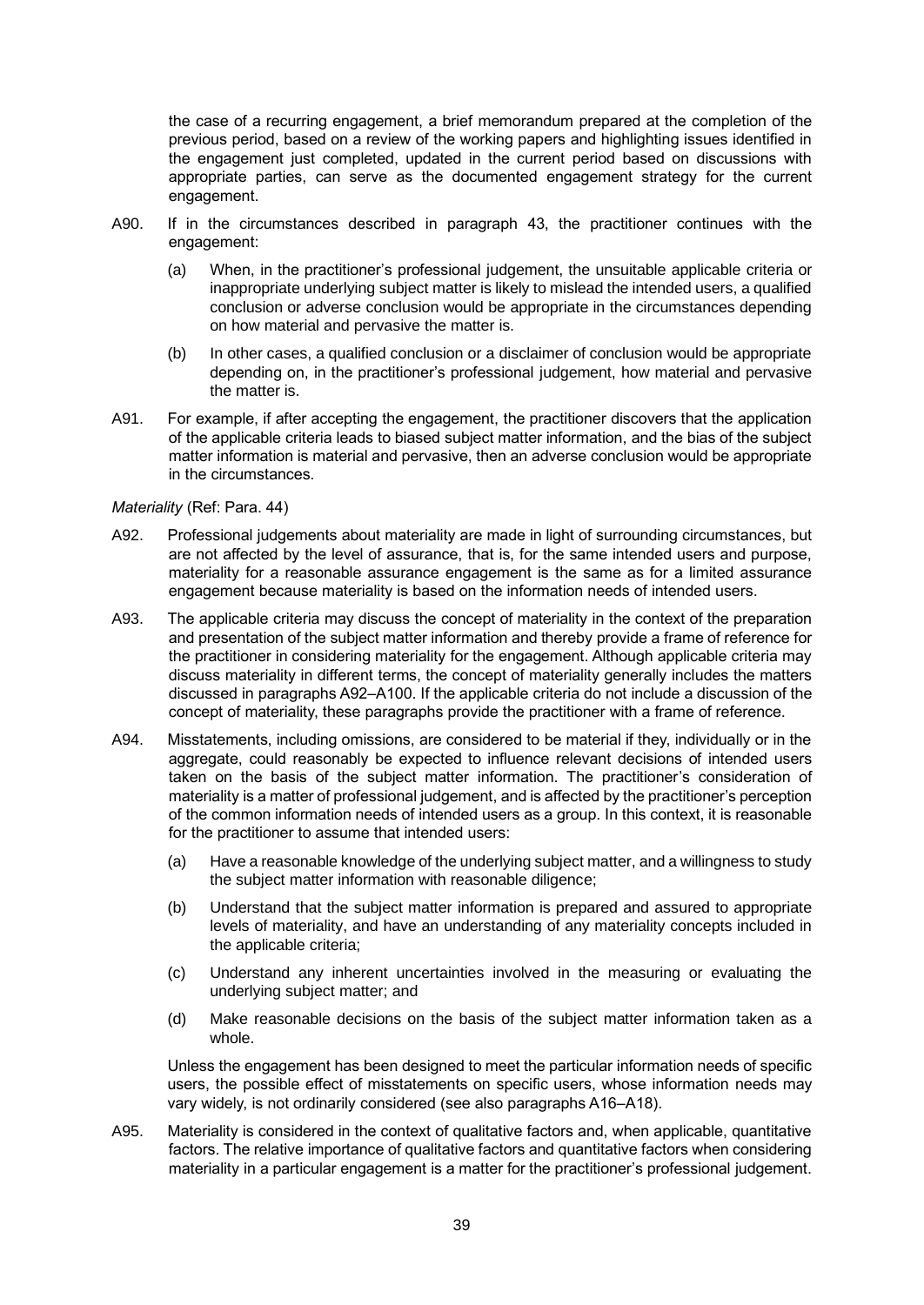- A96. Qualitative factors may include such things as:
	- The number of persons or entities affected by the subject matter.
	- The interaction between, and relative importance of, various components of the subject matter information when it is made up of multiple components, such as a report that includes numerous performance indicators.
	- The wording chosen with respect to subject matter information that is expressed in narrative form.
	- The characteristics of the presentation adopted for the subject matter information when the applicable criteria allow for variations in that presentation.
	- The nature of a misstatement, for example, the nature of observed deviations from a control when the subject matter information is a statement that the control is effective.
	- Whether a misstatement affects compliance with law or regulation.
	- In the case of periodic reporting on an underlying subject matter, the effect of an adjustment that affects past or current subject matter information or is likely to affect future subject matter information.
	- Whether a misstatement is the result of an intentional act or is unintentional.
	- Whether a misstatement is significant having regard to the practitioner's understanding of known previous communications to users, for example, in relation to the expected outcome of the measurement or evaluation of the underlying subject matter.
	- Whether a misstatement relates to the relationship between the responsible party, the measurer or evaluator, or the engaging party or their relationship with other parties.
	- When a threshold or benchmark value has been identified, whether the result of the procedure deviates from that value.
	- When the underlying subject matter is a governmental program or public sector entity, whether a particular aspect of the program or entity is significant with regard to the nature, visibility and sensitivity of the program or entity.
	- When the subject matter information relates to a conclusion on compliance with law or regulation, the seriousness of the consequences of non-compliance.
- A97. Quantitative factors relate to the magnitude of misstatements relative to reported amounts for those aspects of the subject matter information, if any, that are:
	- Expressed numerically; or
	- Otherwise related to numerical values (for example, the number of observed deviations from a control may be a relevant quantitative factor when the subject matter information is a statement that the control is effective).
- A98. When quantitative factors are applicable, planning the engagement solely to detect individually material misstatements overlooks the fact that the aggregate of uncorrected and undetected individually immaterial misstatements may cause the subject matter information to be materially misstated. It may therefore be appropriate when planning the nature, timing and extent of procedures for the practitioner to determine a quantity less than materiality as a basis for determining the nature, timing and extent of procedures.
- A99. Materiality relates to the information covered by the assurance report. Therefore, when the engagement covers some, but not all, aspects of the information communicated about an underlying subject matter, materiality is considered in relation to only that portion that is covered by the engagement.
- A100. Concluding on the materiality of the misstatements identified as a result of the procedures performed requires professional judgement. For example:
	- The applicable criteria for a value for money engagement for a hospital's emergency department may include the speed of the services provided, the quality of the services,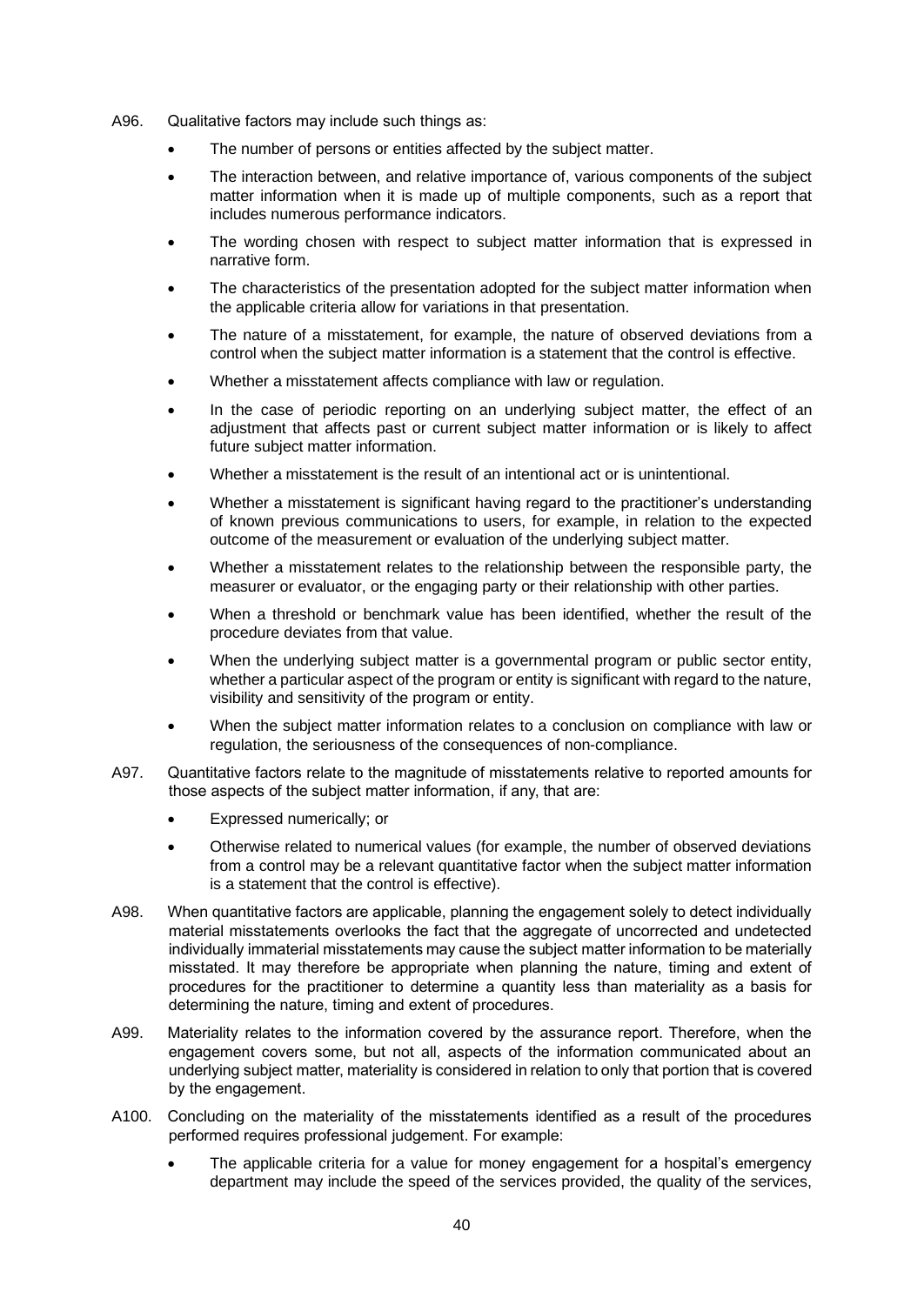the number of patients treated during a shift, and benchmarking the cost of the services against other similar hospitals. If three of these applicable criteria are satisfied but one applicable criterion is not satisfied by a small margin, then professional judgement is needed to conclude whether the hospital's emergency department represents value for money as a whole.

• In a compliance engagement, the entity may have complied with nine provisions of the relevant law or regulation, but did not comply with one provision. Professional judgement is needed to conclude whether the entity complied with the relevant law or regulation as a whole. For example, the practitioner may consider the significance of the provision with which the entity did not comply, as well as the relationship of that provision to the remaining provisions of the relevant law or regulation.

# *Understanding the Engagement Circumstances* (Ref: Para. 45–47R)

- A101. Discussions between the engagement partner and other key members of the engagement team, and any key practitioner's external experts, about the susceptibility of the subject matter information to material misstatement, and the application of the applicable criteria to the facts and circumstances of the engagement, may assist the engagement team in planning and performing the engagement. It is also useful to communicate relevant matters to members of the engagement team, and to any practitioner's external experts not involved in the discussion.
- A101a. The practitioner may have additional responsibilities under law, regulation or relevant ethical requirements regarding an entity's non-compliance with laws and regulations, which may differ from or go beyond the practitioner's responsibilities under this SSAE, such as:
	- (a) Responding to identified or suspected non-compliance with laws and regulations, including requirements in relation to specific communications with management and those charged with governance and considering whether further action is needed;
	- (b) Communicating identified or suspected non-compliance with laws and regulations to an auditor;<sup>7</sup> and
	- (c) Documentation requirements regarding identified or suspected non-compliance with laws and regulations.

Complying with any additional responsibilities may provide further information that is relevant to the practitioner's work in accordance with this and any other SSAE (e.g., regarding the integrity of the responsible party or those charged with governance). Paragraphs A192a–A192e further address the practitioner's responsibilities under law, regulation or relevant ethical requirements regarding communicating and reporting identified or suspected non-compliance with laws and regulations.

- A102. Obtaining an understanding of the underlying subject matter and other engagement circumstances provides the practitioner with a frame of reference for exercising professional judgement throughout the engagement, for example when:
	- Considering the characteristics of the underlying subject matter;
	- Assessing the suitability of criteria;
	- Considering the factors that, in the practitioner's professional judgement, are significant in directing the engagement team's efforts, including where special consideration may be necessary; for example, the need for specialised skills or the work of an expert;
	- Establishing and evaluating the continued appropriateness of quantitative materiality levels (where appropriate), and considering qualitative materiality factors;
	- Developing expectations for use when performing analytical procedures;
	- Designing and performing procedures; and

See, for example, paragraphs R360.31-360.35 A1 of the ACRA Code.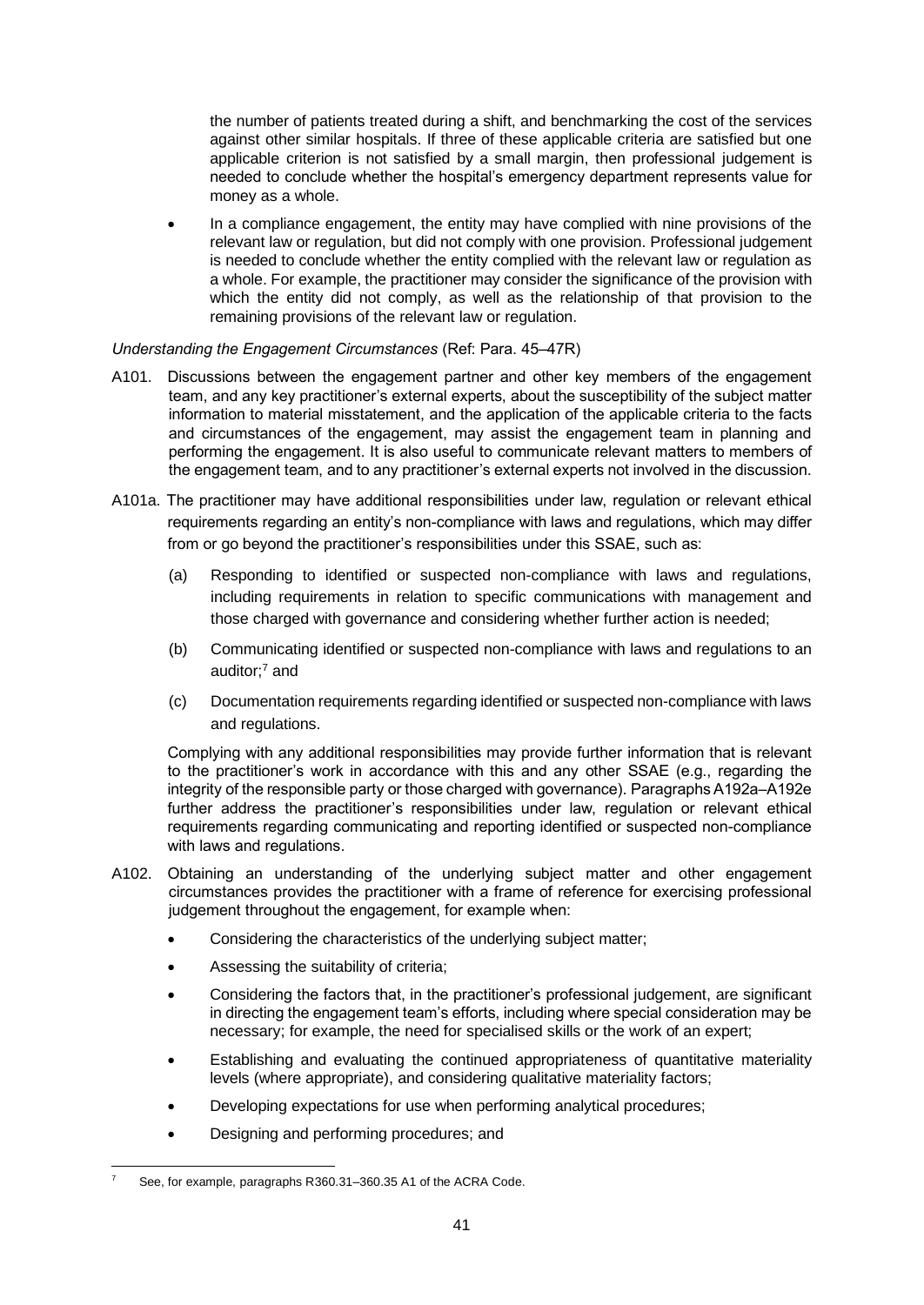- Evaluating evidence, including the reasonableness of the oral and written representations received by the practitioner.
- A103. The practitioner ordinarily has a lesser depth of understanding of the underlying subject matter and other engagement circumstances than the responsible party. The practitioner also ordinarily has a lesser depth of understanding of the underlying subject matter and other engagement circumstances for a limited assurance engagement than for a reasonable assurance engagement, for example, while in some limited assurance engagements the practitioner may obtain an understanding of internal control over the preparation of the subject matter information, this is often not the case.
- A104. In a limited assurance engagement, identifying the areas where a material misstatement of the subject matter information is likely to arise enables the practitioner to focus procedures on those areas. For example, in an engagement when the subject matter information is a sustainability report, the practitioner may focus on certain areas of the sustainability report. The practitioner may design and perform procedures over the entire subject matter information when the subject matter information consists of only a single area or when obtaining assurance over all areas of the subject matter information is necessary to obtain meaningful assurance.
- A105. In a reasonable assurance engagement, understanding internal control over the subject matter information assists the practitioner in identifying the types of misstatements and factors that affect the risks of material misstatements in the subject matter information. The practitioner is required to evaluate the design of relevant controls and determines whether they have been implemented, by performing procedures in addition to inquiry of the responsible party. Professional judgement is needed to determine which controls are relevant in the engagement circumstances.
- A106. In a limited assurance engagement, considering the process used to prepare the subject matter information assists the practitioner in designing and performing procedures that address the areas where a material misstatement of the subject matter information is likely to arise. In considering the process used, the practitioner uses professional judgement to determine which aspects of the process are relevant to the engagement, and may make inquiries of the appropriate party about those aspects.
- A107. In both a reasonable assurance and a limited assurance engagement, the results of the entity's risk assessment process may also assist the practitioner in obtaining an understanding of the underlying subject matter and other engagement circumstances.

# **Obtaining Evidence**

*The Nature, Timing and Extent of Procedures* (Ref: Para. 48(L)–49(R))

- A108. The practitioner chooses a combination of procedures to obtain reasonable assurance or limited assurance, as appropriate. The procedures listed below may be used, for example, for planning or performing the engagement, depending on the context in which they are applied by the practitioner:
	- Inspection;
	- Observation:
	- Confirmation;
	- Recalculation:
	- Reperformance;
	- Analytical procedures; and
	- Inquiry.
- A109. Factors that may affect the practitioner's selection of procedures include the nature of the underlying subject matter; the level of assurance to be obtained; and the information needs of the intended users and the engaging party, including relevant time and cost constraints.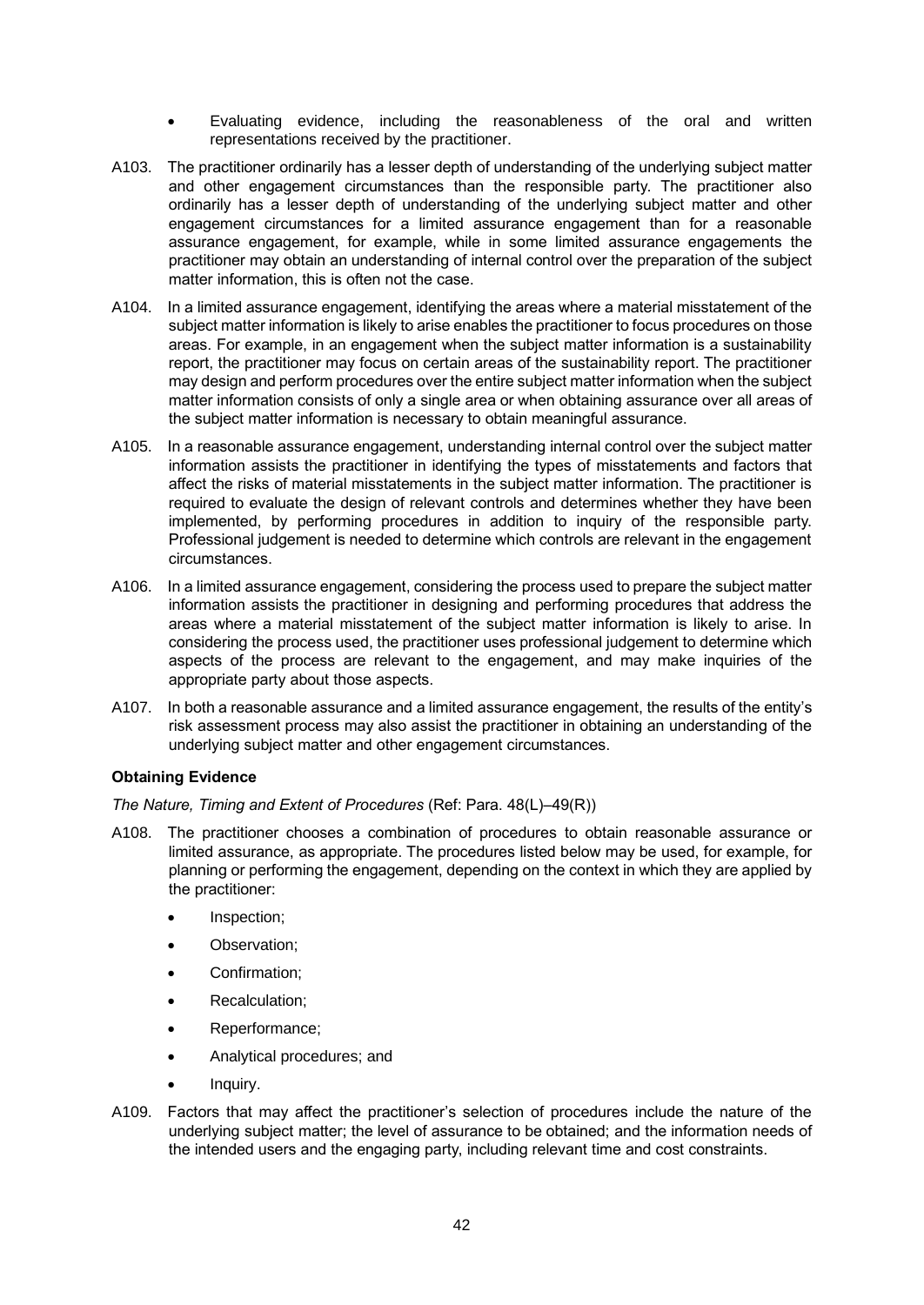- A110. In some cases, a subject matter-specific SSAE may include requirements that affect the nature, timing and extent of procedures. For example, a subject matter-specific SSAE may describe the nature or extent of particular procedures to be performed or the level of assurance expected to be obtained in a particular type of engagement. Even in such cases, determining the exact nature, timing and extent of procedures is a matter of professional judgement and will vary from one engagement to the next.
- A111. In some engagements, the practitioner may not identify any areas where a material misstatement of the subject matter information is likely to arise. Irrespective of whether any such areas have been identified, the practitioner designs and performs procedures to obtain a meaningful level of assurance.
- A112. An assurance engagement is an iterative process, and information may come to the practitioner's attention that differs significantly from that on which the determination of planned procedures was based. As the practitioner performs planned procedures, the evidence obtained may cause the practitioner to perform additional procedures. Such procedures may include asking the measurer or evaluator to examine the matter identified by the practitioner, and to make adjustments to the subject matter information if appropriate.

# *Determining Whether Additional Procedures Are Necessary in a Limited Assurance Engagement* (Ref: Para. 49L)

- A113. The practitioner may become aware of misstatements that are, after applying professional judgement, clearly not indicative of the existence of material misstatements. The following examples illustrate when additional procedures may not be needed because, in the practitioner's professional judgement, the identified misstatements are clearly not indicative of the existence of material misstatements:
	- If materiality is 10,000 units, and the practitioner judges that a potential error of 100 units may exist, then additional procedures would not generally be required, unless there are other qualitative factors that need to be considered, because the risk of a material misstatement is likely to be acceptable in the engagement circumstances.
	- If, in performing a set of procedures over an area where material misstatements are likely, a response to one inquiry among many was not as expected, additional procedures may not be needed if the risk of a material misstatement is, nevertheless, at a level that is acceptable in the circumstances of the engagement in light of the results of other procedures.
- A114. The practitioner may become aware of a matter(s) that causes the practitioner to believe that the subject matter information may be materially misstated. The following examples illustrate when additional procedures may be needed as the identified misstatements indicate that the subject matter information may be materially misstated:
	- When performing analytical procedures, the practitioner may identify a fluctuation or relationship that is inconsistent with other relevant information or that differs significantly from expected amounts or ratios.
	- The practitioner may become aware of a potential material misstatement from reviewing external sources.
	- If the applicable criteria permit a 10% error rate and, based on a particular test, the practitioner discovered a 9% error rate, then additional procedures may be needed because the risk of a material misstatement may not be acceptable in the engagement circumstances.
	- If the results of analytical procedures are within expectations but are, nevertheless, close to exceeding the expected value, then additional procedures may be needed because the risk of a material misstatement may not be acceptable in the engagement circumstances.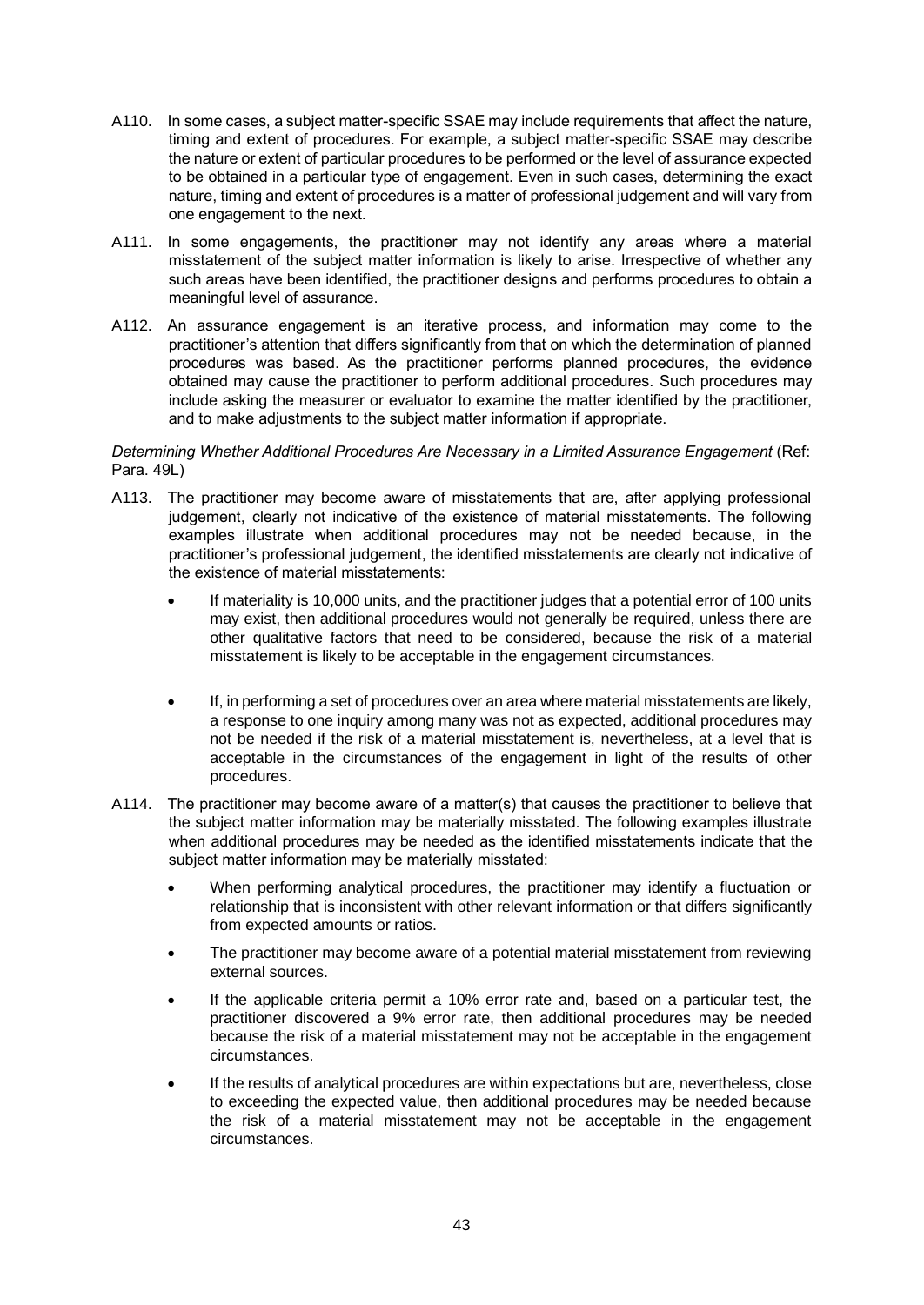- A115. If, in the case of a limited assurance engagement, a matter(s) comes to the practitioner's attention that causes the practitioner to believe the subject matter information may be materially misstated, the practitioner is required by paragraph 49L to design and perform additional procedures. Additional procedures may include, for example, inquiring of the appropriate party(ies) or performing other procedures as appropriate in the circumstances.
- A116. If, having performed the additional procedures required by paragraph 49L, the practitioner is not able to obtain sufficient appropriate evidence to either conclude that the matter(s) is not likely to cause the subject matter information to be materially misstated or determine that it does cause the subject matter information to be materially misstated, a scope limitation exists and paragraph 66 applies.
- A117. The practitioner's judgement about the nature, timing and extent of additional procedures that are needed to obtain evidence to either conclude that a material misstatement is not likely, or determine that a material misstatement exists, is, for example, guided by:
	- Information obtained from the practitioner's evaluation of the results of the procedures already performed;
	- The practitioner's updated understanding of the underlying subject matter and other engagement circumstances obtained throughout the course of the engagement; and
	- The practitioner's view on the persuasiveness of evidence needed to address the matter that causes the practitioner to believe that the subject matter information may be materially misstated.

# *Accumulating Uncorrected Misstatements* (Ref: Para. 51, 65)

- A118. Uncorrected misstatements are accumulated during the engagement (see paragraph 51) for the purpose of evaluating whether, individually or in aggregate, they are material when forming the practitioner's conclusion.
- A119. The practitioner may designate an amount below which misstatements would be clearly trivial and would not need to be accumulated because the practitioner expects that the accumulation of such amounts clearly would not have a material effect on the subject matter information. "Clearly trivial" is not another expression for "not material." Matters that are clearly trivial will be of a wholly different (smaller) order of magnitude than materiality determined in accordance with paragraph 44, and will be matters that are clearly inconsequential, whether taken individually or in aggregate and whether judged by any criteria of size, nature or circumstances. When there is any uncertainty about whether one or more items are clearly trivial, the matter is considered not to be clearly trivial.

#### *Considerations When a Practitioner's Expert Is Involved on the Engagement*

Nature, Timing and Extent of Procedures (Ref: Para. 52)

- A120. The following matters are often relevant when determining the nature, timing and extent of procedures with respect to the work of a practitioner's expert when some of the assurance work is performed by one or more practitioner's expert (see paragraph A70):
	- (a) The significance of that expert's work in the context of the engagement (see also paragraphs A121–A122);
	- (b) The nature of the matter to which that expert's work relates;
	- (c) The risks of material misstatement in the matter to which that expert's work relates;
	- (d) The practitioner's knowledge of and experience with previous work performed by that expert; and
	- (e) Whether that expert is subject to the practitioner's firm's quality control policies and procedures (see also paragraphs A123–A124).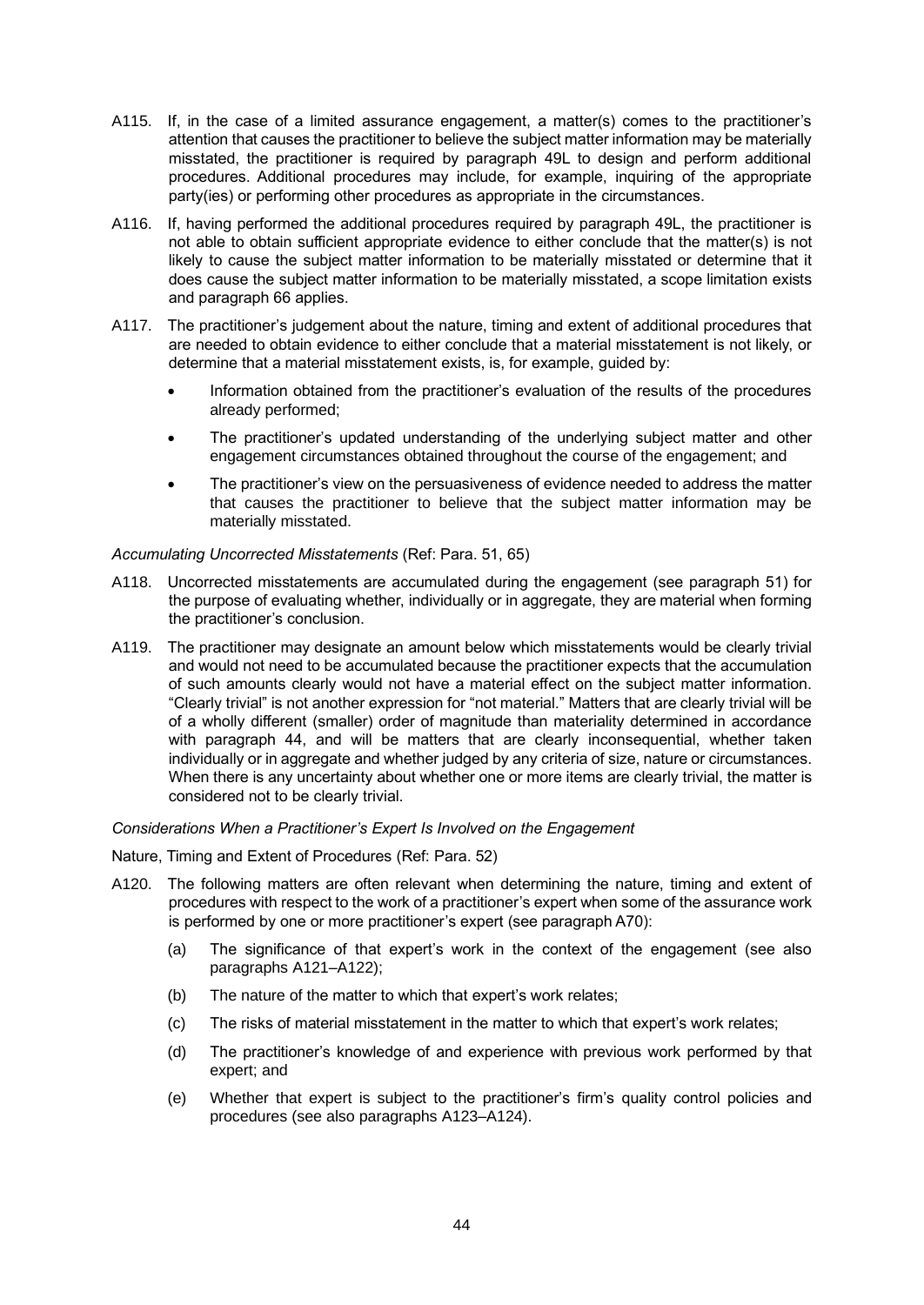Integrating the work of a practitioner's expert

- A121. Assurance engagements may be performed on a wide range of underlying subject matters that require specialised skills and knowledge beyond those possessed by the engagement partner and other members of the engagement team and for which the work of a practitioner's expert is used. In some situations, the practitioner's expert will be consulted to provide advice on an individual matter, but the greater the significance of the practitioner's expert's work in the context of the engagement, the more likely it is that expert will work as part of a multi-disciplinary team comprising subject matter experts and other assurance personnel. The more that expert's work is integrated in nature, timing and extent with the overall work effort, the more important effective two-way communication is between the practitioner's expert and other assurance personnel. Effective two-way communication facilitates the proper integration of the expert's work with the work of others on the engagement.
- A122. As noted in paragraph A71, when the work of a practitioner's expert is to be used, it may be appropriate to perform some of the procedures required by paragraph 52 at the engagement acceptance or continuance stage. This is particularly so when the work of the practitioner's expert will be fully integrated with the work of other assurance personnel and when the work of the practitioner's expert is to be used in the early stages of the engagement, for example during initial planning and risk assessment.

The practitioner's firm's quality control policies and procedures

- A123. A practitioner's internal expert may be a partner or staff, including temporary staff, of the practitioner's firm, and therefore subject to the quality control policies and procedures of that firm in accordance with SSQC 1 or other professional requirements, or requirements in law or regulation, that are at least as demanding as SSQC 1. Alternatively, a practitioner's internal expert may be a partner or staff, including temporary staff, of a network firm, which may share common quality control policies and procedures with the practitioner's firm. A practitioner's external expert is not a member of the engagement team and is not subject to quality control policies and procedures in accordance with SSQC 1.
- A124. Engagement teams are entitled to rely on the firm's system of quality control, unless information provided by the firm or other parties suggests otherwise. The extent of that reliance will vary with the circumstances, and may affect the nature, timing and extent of the practitioner's procedures with respect to such matters as:
	- Competence and capabilities, through recruitment and training programs.
	- The practitioner's evaluation of the objectivity of the practitioner's expert. Practitioner's internal experts are subject to relevant ethical requirements, including those pertaining to independence.
	- The practitioner's evaluation of the adequacy of the practitioner's expert's work. For example, the firm's training programs may provide the practitioner's internal experts with an appropriate understanding of the interrelationship of their expertise with the evidence gathering process. Reliance on such training and other firm processes, such as protocols for scoping the work of the practitioner's internal experts, may affect the nature, timing and extent of the practitioner's procedures to evaluate the adequacy of the practitioner's expert's work.
	- Adherence to regulatory and legal requirements, through monitoring processes.
	- Agreement with the practitioner's expert.

Such reliance does not reduce the practitioner's responsibility to meet the requirements of this SSAE.

The Competence, Capabilities and Objectivity of the Practitioner's Expert (Ref: Para. 52(a))

- A125. Information regarding the competence, capabilities and objectivity of a practitioner's expert may come from a variety of sources, such as:
	- Personal experience with previous work of that expert.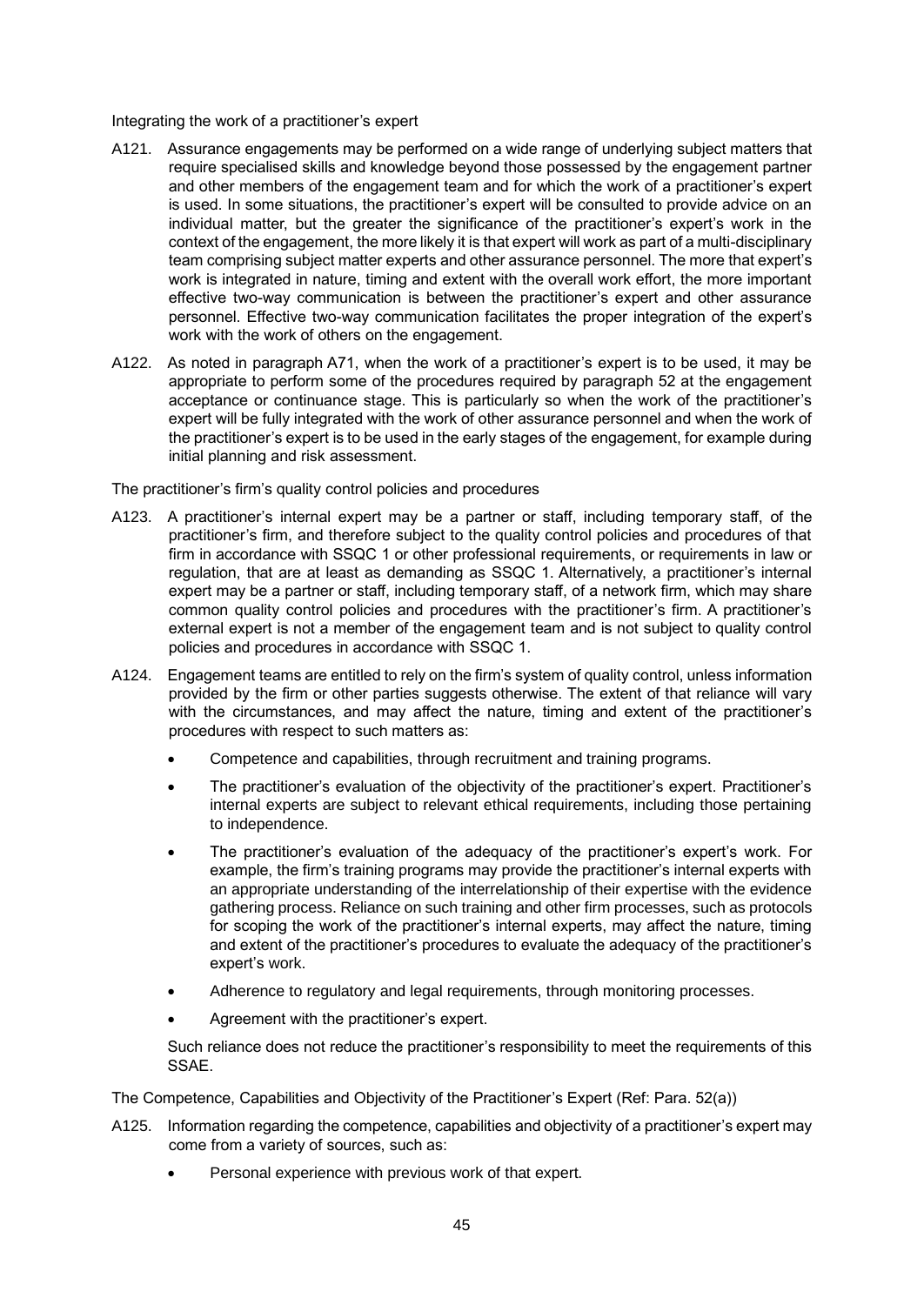- Discussions with that expert.
- Discussions with other practitioners or others who are familiar with that expert's work.
- Knowledge of that expert's qualifications, membership of a professional body or industry association, license to practice, or other forms of external recognition.
- Published papers or books written by that expert.
- The firm's quality control policies and procedures (see also paragraphs A123–A124).
- A126. While practitioner's experts do not require the same proficiency as the practitioner in performing all aspects of an assurance engagement, a practitioner's expert whose work is used may need a sufficient understanding of relevant SSAEs to enable that expert to relate the work assigned to them to the engagement objective.
- A127. The evaluation of whether the threats to objectivity are at an acceptable level may depend upon the role of the practitioner's expert and the significance of the expert's work in the context of the engagement. In some cases, it may not be possible to eliminate circumstances that create threats or apply safeguards to reduce threats to an acceptable level, for example, if a proposed practitioner's expert is an individual who has played a significant role in preparing the subject matter information.
- A128. When evaluating the objectivity of a practitioner's external expert, it may be relevant to:
	- Inquire of the appropriate party(ies) about any known interests or relationships that the appropriate party(ies) has with the practitioner's external expert that may affect that expert's objectivity.
	- Discuss with that expert any applicable safeguards, including any professional requirements that apply to that expert, and evaluate whether the safeguards are adequate to reduce threats to an acceptable level. Interests and relationships that it may be relevant to discuss with the practitioner's expert include:
		- Financial interests.
		- Business and personal relationships.
		- Provision of other services by the expert, including by the organisation in the case of an external expert that is an organisation.

In some cases, it may also be appropriate for the practitioner to obtain a written representation from the practitioner's external expert about any interests or relationships with the appropriate party(ies) of which that expert is aware.

Obtaining an Understanding of the Field of Expertise of the Practitioner's Expert (Ref: Para. 52(b))

- A129. Having a sufficient understanding of the field of expertise of the practitioner's expert enables the practitioner to:
	- (a) Agree with the practitioner's expert the nature, scope and objectives of that expert's work for the practitioner's purposes; and
	- (b) Evaluate the adequacy of that work for the practitioner's purposes.
- A130. Aspects of the practitioner's expert's field relevant to the practitioner's understanding may include:
	- Whether that expert's field has areas of specialty within it that are relevant to the engagement.
	- Whether any professional or other standards and regulatory or legal requirements apply.
	- What assumptions and methods, including models where applicable, are used by the practitioner's expert, and whether they are generally accepted within that expert's field and appropriate in the circumstances of the engagement.
	- The nature of internal and external data or information the practitioner's expert uses.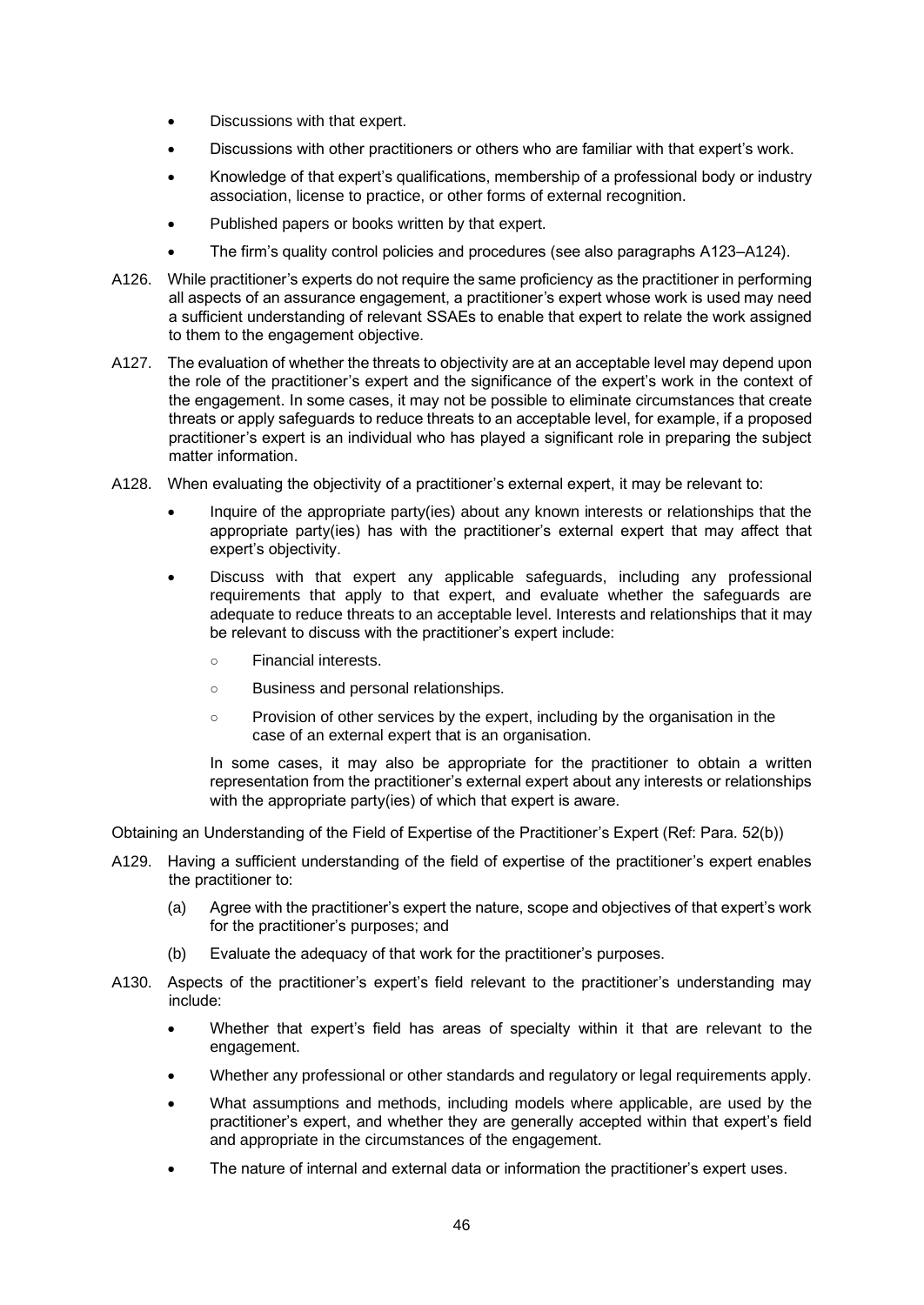Agreement with the Practitioner's Expert (Ref: Para. 52(c))

- A131. It may be appropriate for the practitioner's agreement with the practitioner's expert to also include matters such as the following:
	- (a) The respective roles and responsibilities of the practitioner and that expert;
	- (b) The nature, timing and extent of communication between the practitioner and that expert, including the form of any report to be provided by that expert; and
	- (c) The need for the practitioner's expert to observe confidentiality requirements.
- A132. The matters noted in paragraph A124 may affect the level of detail and formality of the agreement between the practitioner and the practitioner's expert, including whether it is appropriate that the agreement be in writing. The agreement between the practitioner and a practitioner's external expert is often in the form of an engagement letter.

Evaluating the Adequacy of the Practitioner's Expert's Work (Ref: Para. 52(d))

- A133. The following matters may be relevant when evaluating the adequacy of the practitioner's expert's work for the practitioner's purposes:
	- (a) The relevance and reasonableness of that expert's findings or conclusions, and their consistency with other evidence;
	- (b) If that expert's work involves use of significant assumptions and methods, the relevance and reasonableness of those assumptions and methods in the circumstances; and
	- (c) If that expert's work involves the use of source data that is significant to that expert's work, the relevance, completeness, and accuracy of that source data.
- A134. If the practitioner determines that the work of the practitioner's expert is not adequate for the practitioner's purposes, options available to the practitioner include:
	- (a) Agreeing with that expert on the nature and extent of further work to be performed by that expert; or
	- (b) Performing additional procedures appropriate to the circumstances.

# *Work Performed by Another Practitioner, a Responsible Party's or Measurer's or Evaluator's Expert or an Internal Auditor* (Ref: Para. 53–55)

A135. While paragraphs A120–A134 have been written in the context of using work performed by a practitioner's expert, they may also provide helpful guidance with respect to using work performed by another practitioner, a responsible party's or measurer's or evaluator's expert, or an internal auditor.

# *Written Representations* (Ref: Para. 56)

- A136. Written confirmation of oral representations reduces the possibility of misunderstandings between the practitioner and the appropriate party(ies). The person(s) from whom the practitioner requests written representations will ordinarily be a member of senior management or those charged with governance depending on, for example, the management and governance structure of the appropriate party(ies), which may vary by jurisdiction and by entity, reflecting influences such as different cultural and legal backgrounds, and size and ownership characteristics.
- A137. Other written representations requested may include the following:
	- Whether the appropriate party(ies) believes the effects of uncorrected misstatements are immaterial, individually and in aggregate, to the subject matter information. A summary of such items is ordinarily included in or attached to the written representation;
	- That significant assumptions used in making any material estimates are reasonable;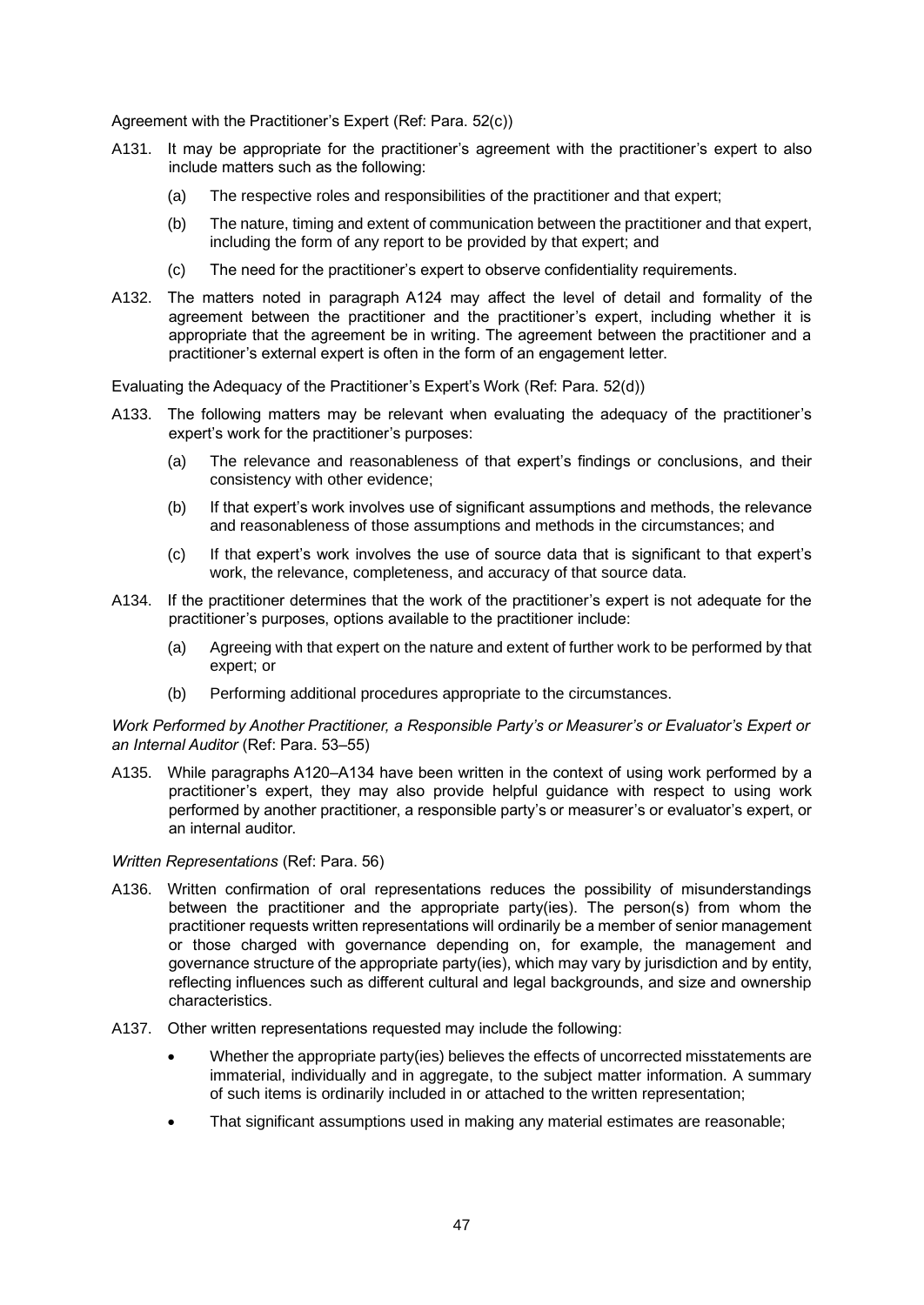- That the appropriate party(ies) has communicated to the practitioner all deficiencies in internal control relevant to the engagement that are not clearly trivial and inconsequential of which the appropriate party(ies) is aware; and
- When the responsible party is different from the measurer or evaluator, that the responsible party acknowledges responsibility for the underlying subject matter.
- A138. Representations by the appropriate party(ies) cannot replace other evidence the practitioner could reasonably expect to be available. Although written representations provide necessary evidence, they do not provide sufficient appropriate evidence on their own about any of the matters with which they deal. Furthermore, the fact that the practitioner has received reliable written representations does not affect the nature or extent of other evidence that the practitioner obtains.

Requested Written Representations Not Provided or Not Reliable (Ref: Para. 60)

- A139. Circumstances in which the practitioner may not be able to obtain requested written representations include, for example, when:
	- The responsible party contracts a third party to perform the relevant measurement or evaluation and later engages the practitioner to undertake an assurance engagement on the resultant subject matter information. In some such cases, for example where the responsible party has an ongoing relationship with the measurer or evaluator, the responsible party may be able to arrange for the measurer or evaluator to provide requested written representations, or the responsible party may be in a position to provide such representations if the responsible party has a reasonable basis for doing so, but, in other cases, this may not be so.
	- An intended user engages the practitioner to undertake an assurance engagement on publicly available information but does not have a relationship with the responsible party of the kind necessary to ensure that party responds to the practitioner's request for a written representation.
	- The assurance engagement is undertaken against the wishes of the measurer or evaluator. This may be the case when, for example, the engagement is undertaken pursuant to a court order, or a public sector practitioner is required by the legislature or other competent authority to undertake a particular engagement.

In these or similar circumstances, the practitioner may not have access to the evidence needed to support the practitioner's conclusion. If this is the case, paragraph 66 of this SSAE applies.

# **Subsequent Events** (Ref: Para. 61)

- A140. Consideration of subsequent events in some assurance engagements may not be relevant because of the nature of the underlying subject matter. For example, when the engagement requires a conclusion about the accuracy of a statistical return at a point in time, events occurring between that point in time and the date of the assurance report may not affect the conclusion or require disclosure in the return or the assurance report.
- A141. As noted in paragraph 61, the practitioner has no responsibility to perform any procedures regarding the subject matter information after the date of the practitioner's report. However, if, after the date of the practitioner's report, a fact becomes known to the practitioner that, had it been known to the practitioner at the date of the practitioner's report, may have caused the practitioner to amend the report, the practitioner may need to discuss the matter with the appropriate party(ies) or take other action as appropriate in the circumstances.

# **Other Information** (Ref: Para. 62)

- A142. Further actions that may be appropriate if the practitioner identifies a material inconsistency or becomes aware of a material misstatement of fact include, for example:
	- Requesting the appropriate party(ies) to consult with a qualified third party, such as the appropriate party(ies)'s legal counsel.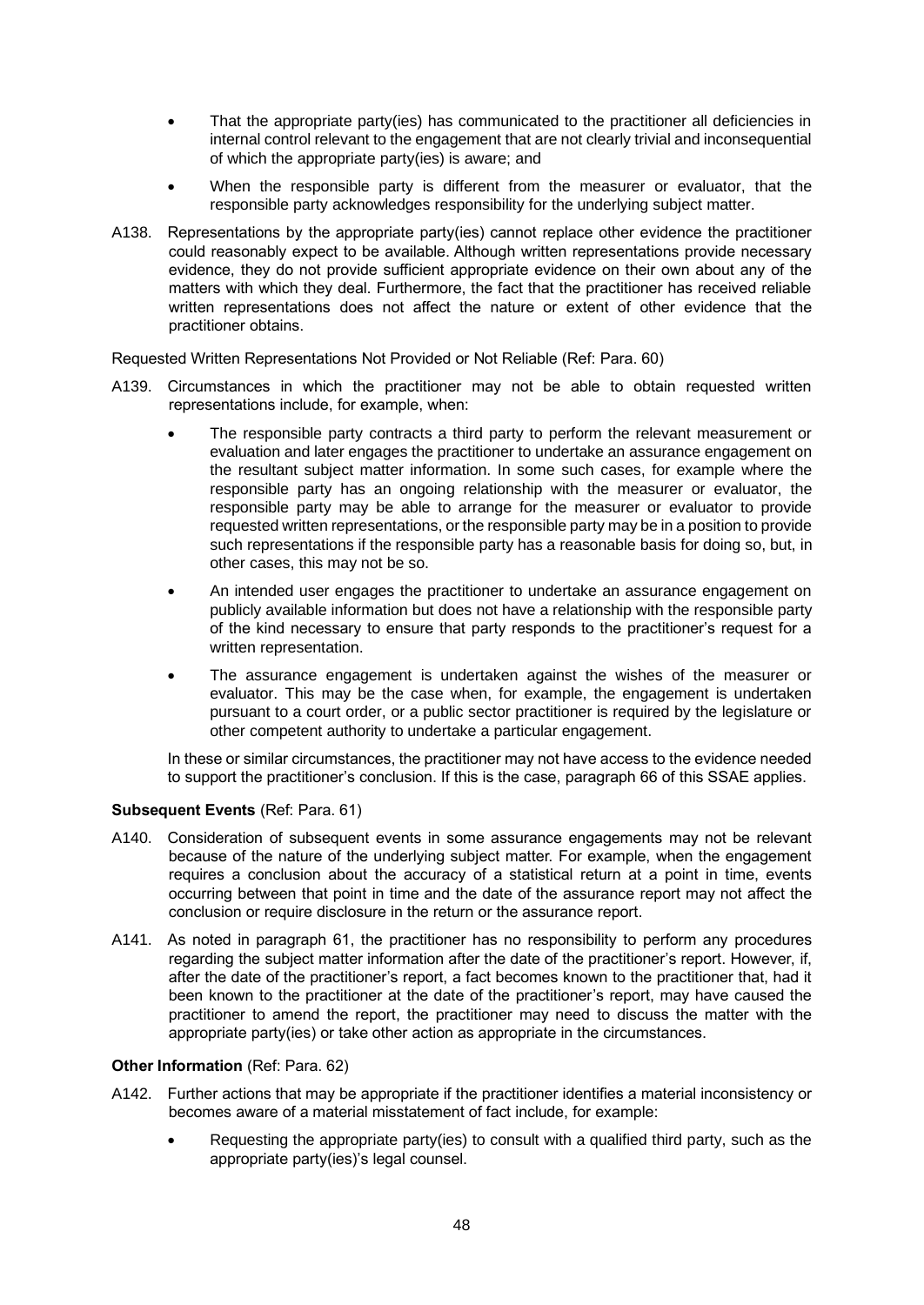- Obtaining legal advice about the consequences of different courses of action.
- Communicating with third parties (for example, a regulator).
- Withholding the assurance report.
- Withdrawing from the engagement, where withdrawal is possible under applicable law or regulation.
- Describing the material inconsistency in the assurance report.

# **Description of Applicable Criteria** (Ref: Para. 63)

- A143. The description of the applicable criteria advises intended users of the framework on which the subject matter information is based, and is particularly important when there are significant differences between various criteria regarding how particular matters may be treated in the subject matter information.
- A144. A description that the subject matter information is prepared in accordance with particular applicable criteria is appropriate only if the subject matter information complies with all relevant requirements of those applicable criteria that are effective.
- A145. A description of the applicable criteria that contains imprecise qualifying or limiting language (for example, "the subject matter information is in substantial compliance with the requirements of XYZ") is not an adequate description as it may mislead users of the subject matter information.

# **Forming the Assurance Conclusion**

*Sufficiency and Appropriateness of Evidence* (Ref: Para. 12(i), 64)

- A146. Evidence is necessary to support the practitioner's conclusion and assurance report. It is cumulative in nature and is primarily obtained from procedures performed during the course of the engagement. It may, however, also include information obtained from other sources such as previous engagements (provided the practitioner has determined whether changes have occurred since the previous engagement that may affect its relevance to the current engagement) or a firm's quality control procedures for client acceptance and continuance. Evidence may come from sources inside and outside the appropriate party(ies). Also, information that may be used as evidence may have been prepared by an expert employed or engaged by the appropriate party(ies). Evidence comprises both information that supports and corroborates aspects of the subject matter information, and any information that contradicts aspects of the subject matter information. In addition, in some cases, the absence of information (for example, refusal by the appropriate party(ies) to provide a requested representation) is used by the practitioner, and therefore, also constitutes evidence. Most of the practitioner's work in forming the assurance conclusion consists of obtaining and evaluating evidence.
- A147. The sufficiency and appropriateness of evidence are interrelated. Sufficiency is the measure of the quantity of evidence. The quantity of evidence needed is affected by the risks of the subject matter information being materially misstated (the higher the risks, the more evidence is likely to be required) and also by the quality of such evidence (the higher the quality, the less may be required). Obtaining more evidence, however, may not compensate for its poor quality.
- A148. Appropriateness is the measure of the quality of evidence; that is, its relevance and its reliability in providing support for the practitioner's conclusion. The reliability of evidence is influenced by its source and by its nature, and is dependent on the individual circumstances under which it is obtained. Generalisations about the reliability of various kinds of evidence can be made; however, such generalisations are subject to important exceptions. Even when evidence is obtained from sources external to the appropriate party(ies), circumstances may exist that could affect its reliability. For example, evidence obtained from an external source may not be reliable if the source is not knowledgeable or objective. While recognising that exceptions may exist, the following generalisations about the reliability of evidence may be useful: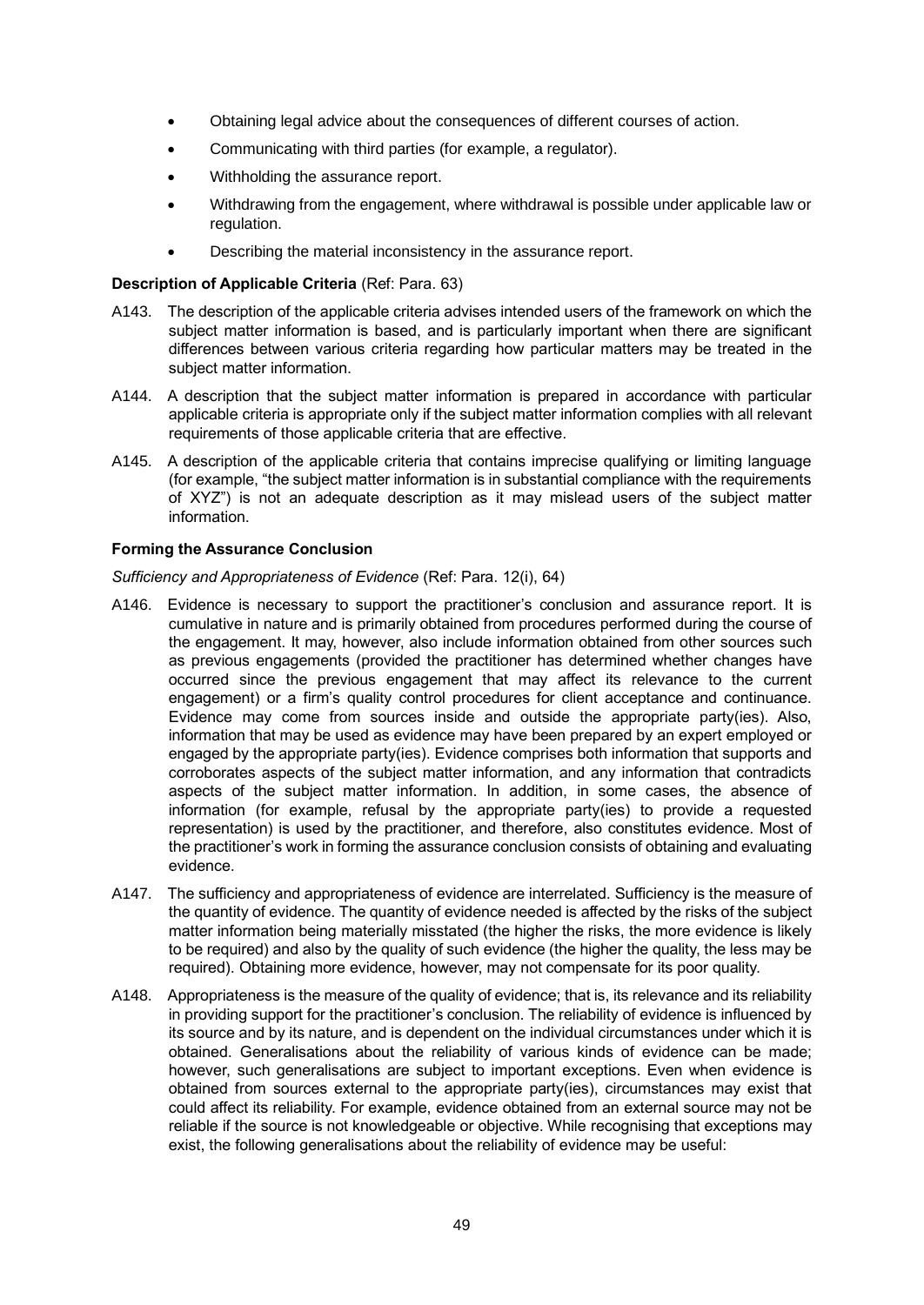- Evidence is more reliable when it is obtained from sources outside the appropriate party(ies).
- Evidence that is generated internally is more reliable when the related controls are effective.
- Evidence obtained directly by the practitioner (for example, observation of the application of a control) is more reliable than evidence obtained indirectly or by inference (for example, inquiry about the application of a control).
- Evidence is more reliable when it exists in documentary form, whether paper, electronic, or other media (for example, a contemporaneously written record of a meeting is ordinarily more reliable than a subsequent oral representation of what was discussed).
- A149. The practitioner ordinarily obtains more assurance from consistent evidence obtained from different sources or of a different nature than from items of evidence considered individually. In addition, obtaining evidence from different sources or of a different nature may indicate that an individual item of evidence is not reliable. For example, corroborating information obtained from a source independent of the appropriate party(ies) may increase the assurance the practitioner obtains from a representation from the appropriate party(ies). Conversely, when evidence obtained from one source is inconsistent with that obtained from another, the practitioner determines what additional procedures are necessary to resolve the inconsistency.
- A150. In terms of obtaining sufficient appropriate evidence, it is generally more difficult to obtain assurance about subject matter information covering a period than about subject matter information at a point in time. In addition, conclusions provided on processes ordinarily are limited to the period covered by the engagement; the practitioner provides no conclusion about whether the process will continue to function in the specified manner in the future.
- A151. Whether sufficient appropriate evidence has been obtained on which to base the practitioner's conclusion is a matter of professional judgement.
- A152. In some circumstances, the practitioner may not have obtained the sufficiency or appropriateness of evidence that the practitioner had expected to obtain through the planned procedures. In these circumstances, the practitioner considers that the evidence obtained from the procedures performed is not sufficient and appropriate to be able to form a conclusion on the subject matter information. The practitioner may:
	- Extend the work performed; or
	- Perform other procedures judged by the practitioner to be necessary in the circumstances.

Where neither of these is practicable in the circumstances, the practitioner will not be able to obtain sufficient appropriate evidence to be able to form a conclusion. This situation may arise even though the practitioner has not become aware of a matter(s) that causes the practitioner to believe the subject matter information may be materially misstated, as addressed in paragraph 49L.

#### *Evaluating the Sufficiency and Appropriateness of Evidence* (Ref: Para. 65)

- A153. An assurance engagement is a cumulative and iterative process. As the practitioner performs planned procedures, the evidence obtained may cause the practitioner to change the nature, timing or extent of other planned procedures. Information may come to the practitioner's attention that differs significantly from that expected and upon which planned procedures were based. For example:
	- The extent of misstatements that the practitioner identifies may alter the practitioner's professional judgement about the reliability of particular sources of information.
	- The practitioner may become aware of discrepancies in relevant information, or inconsistent or missing evidence.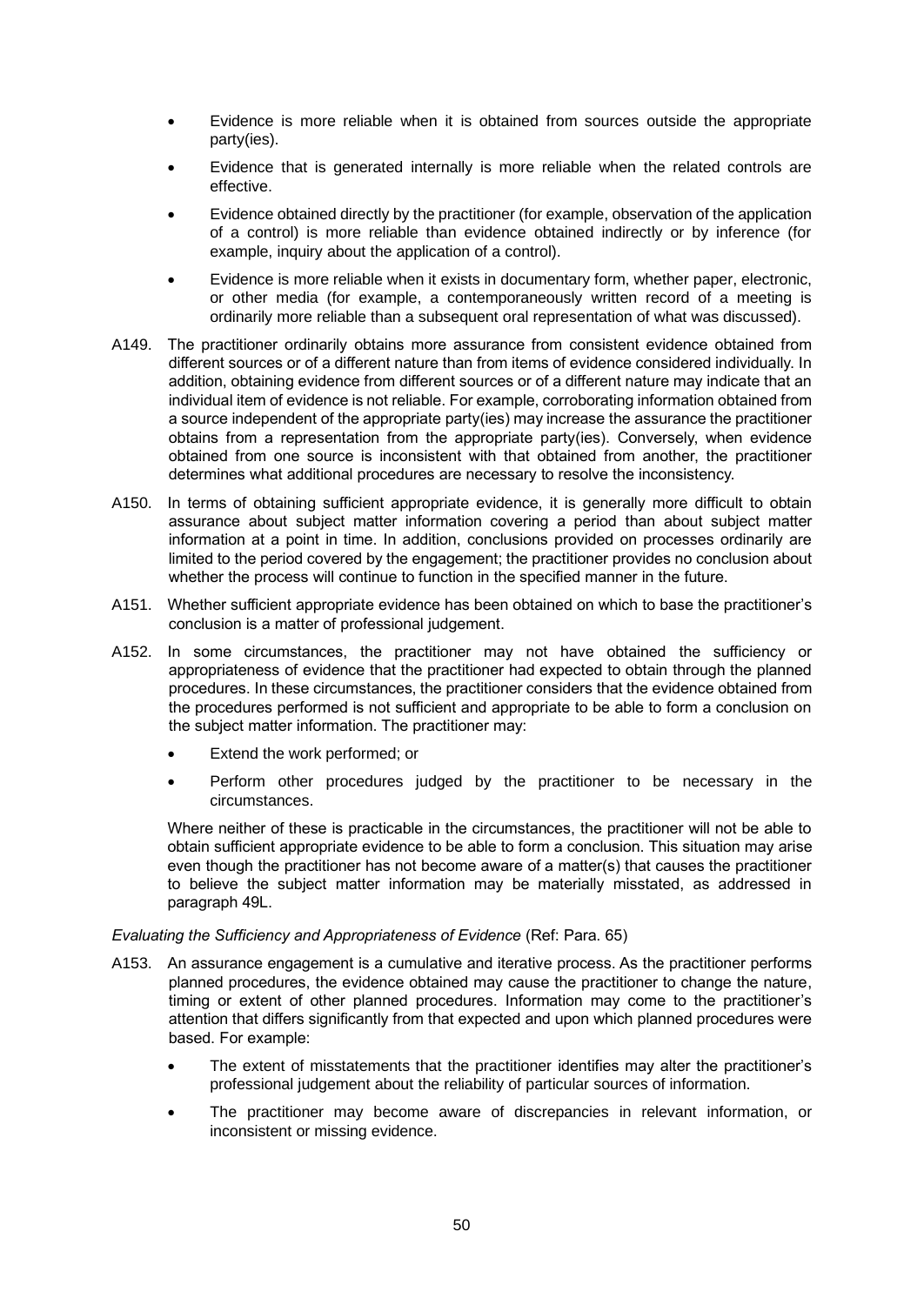If analytical procedures were performed towards the end of the engagement, the results of those procedures may indicate a previously unrecognised risk of material misstatement.

In such circumstances, the practitioner may need to reevaluate the planned procedures.

- A154. The practitioner's professional judgement as to what constitutes sufficient appropriate evidence is influenced by such factors as the following:
	- Significance of a potential misstatement and the likelihood of its having a material effect, individually or when aggregated with other potential misstatements, on the subject matter information.
	- Effectiveness of the appropriate party(ies)'s responses to address the known risk of material misstatement.
	- Experience gained during previous assurance engagements with respect to similar potential misstatements.
	- Results of procedures performed, including whether such procedures identified specific misstatements.
	- Source and reliability of the available information.
	- Persuasiveness of the evidence.
	- Understanding of the appropriate party(ies) and its environment.

Scope Limitations (Ref: Para. 26, 66)

- A155. A scope limitation may arise from:
	- (a) Circumstances beyond the control of the appropriate party(ies). For example, documentation the practitioner considers it necessary to inspect may have been accidentally destroyed;
	- (b) Circumstances relating to the nature or timing of the practitioner's work. For example, a physical process the practitioner considers it necessary to observe may have occurred before the practitioner's engagement; or
	- (c) Limitations imposed by the responsible party, the measurer or evaluator, or the engaging party on the practitioner that, for example, may prevent the practitioner from performing a procedure the practitioner considers to be necessary in the circumstances. Limitations of this kind may have other implications for the engagement, such as for the practitioner's consideration of engagement risk and engagement acceptance and continuance.
- A156. An inability to perform a specific procedure does not constitute a scope limitation if the practitioner is able to obtain sufficient appropriate evidence by performing alternative procedures.
- A157. The procedures performed in a limited assurance engagement are, by definition, limited compared with that necessary in a reasonable assurance engagement. Limitations known to exist prior to accepting a limited assurance engagement are a relevant consideration when establishing whether the preconditions for an assurance engagement are present, in particular, whether the engagement exhibits the characteristics of access to evidence (see paragraph  $24(b)(iv)$  and a rational purpose (see paragraph  $24(b)(vi)$ ). If a further limitation is imposed by the appropriate party(ies) after a limited assurance engagement has been accepted, it may be appropriate to withdraw from the engagement, where withdrawal is possible under applicable law or regulation.

# **Preparing the Assurance Report**

# *Form of Assurance Report* (Ref: Para. 67–68)

A158. Oral and other forms of expressing conclusions can be misunderstood without the support of a written report. For this reason, the practitioner does not report orally or by use of symbols without also providing a written assurance report that is readily available whenever the oral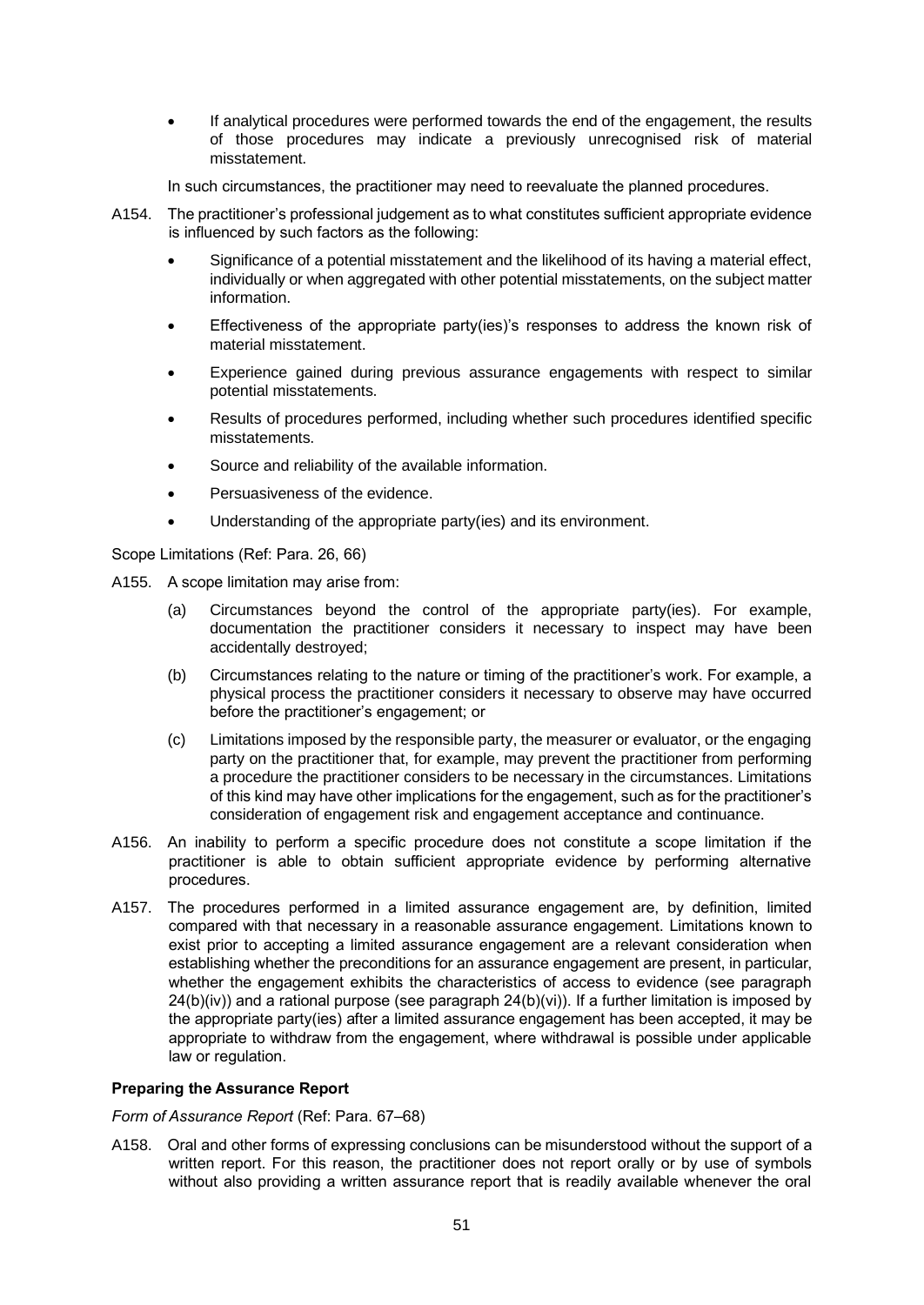report is provided or the symbol is used. For example, a symbol could be hyperlinked to a written assurance report on the Internet.

- A159. This SSAE does not require a standardised format for reporting on all assurance engagements. Instead it identifies the basic elements the assurance report is to include. Assurance reports are tailored to the specific engagement circumstances. The practitioner may use headings, paragraph numbers, typographical devices, for example the bolding of text, and other mechanisms to enhance the clarity and readability of the assurance report.
- A160. The practitioner may choose a "short-form" or "long-form" style of reporting to facilitate effective communication to the intended users. "Short-form" reports ordinarily include only the basic elements. "Long-form" reports include other information and explanations that are not intended to affect the practitioner's conclusion. In addition to the basic elements, long-form reports may describe in detail the terms of the engagement, the applicable criteria being used, findings relating to particular aspects of the engagement, details of the qualifications and experience of the practitioner and others involved with the engagement, disclosure of materiality levels, and, in some cases, recommendations. The practitioner may find it helpful to consider the significance of providing such information to the information needs of the intended users. As required by paragraph 68, additional information is clearly separated from the practitioner's conclusion and phrased in such a manner so as make it clear that it is not intended to detract from that conclusion.

# *Assurance Report Content*

Title (Ref: Para. 69(a))

A161. An appropriate title helps to identify the nature of the assurance report, and to distinguish it from reports issued by others, such as those who do not have to comply with the same ethical requirements as the practitioner.

Addressee (Ref: Para. 69(b))

A162. An addressee identifies the party or parties to whom the assurance report is directed. The assurance report is ordinarily addressed to the engaging party, but, in some cases, there may be other intended users.

Subject Matter Information and Underlying Subject Matter (Ref: Para. 69(c))

- A163. Identification and description of the subject matter information and, when appropriate, the underlying subject matter may include, for example:
	- The point in time or period of time to which the measurement or evaluation of the underlying subject matter relates.
	- Where applicable, the name of the responsible party or component of the responsible party to which the underlying subject matter relates.
	- An explanation of those characteristics of the underlying subject matter or the subject matter information of which the intended users should be aware, and how such characteristics may influence the precision of the measurement or evaluation of the underlying subject matter against the applicable criteria, or the persuasiveness of available evidence. For example:
		- The degree to which the subject matter information is qualitative versus quantitative, objective versus subjective, or historical versus prospective.
		- Changes in the underlying subject matter or other engagement circumstances that affect the comparability of the subject matter information from one period to the next.

#### Applicable Criteria (Ref: Para. 69(d))

A164. The assurance report identifies the applicable criteria against which the underlying subject matter was measured or evaluated so the intended users can understand the basis for the practitioner's conclusion. The assurance report may include the applicable criteria, or refer to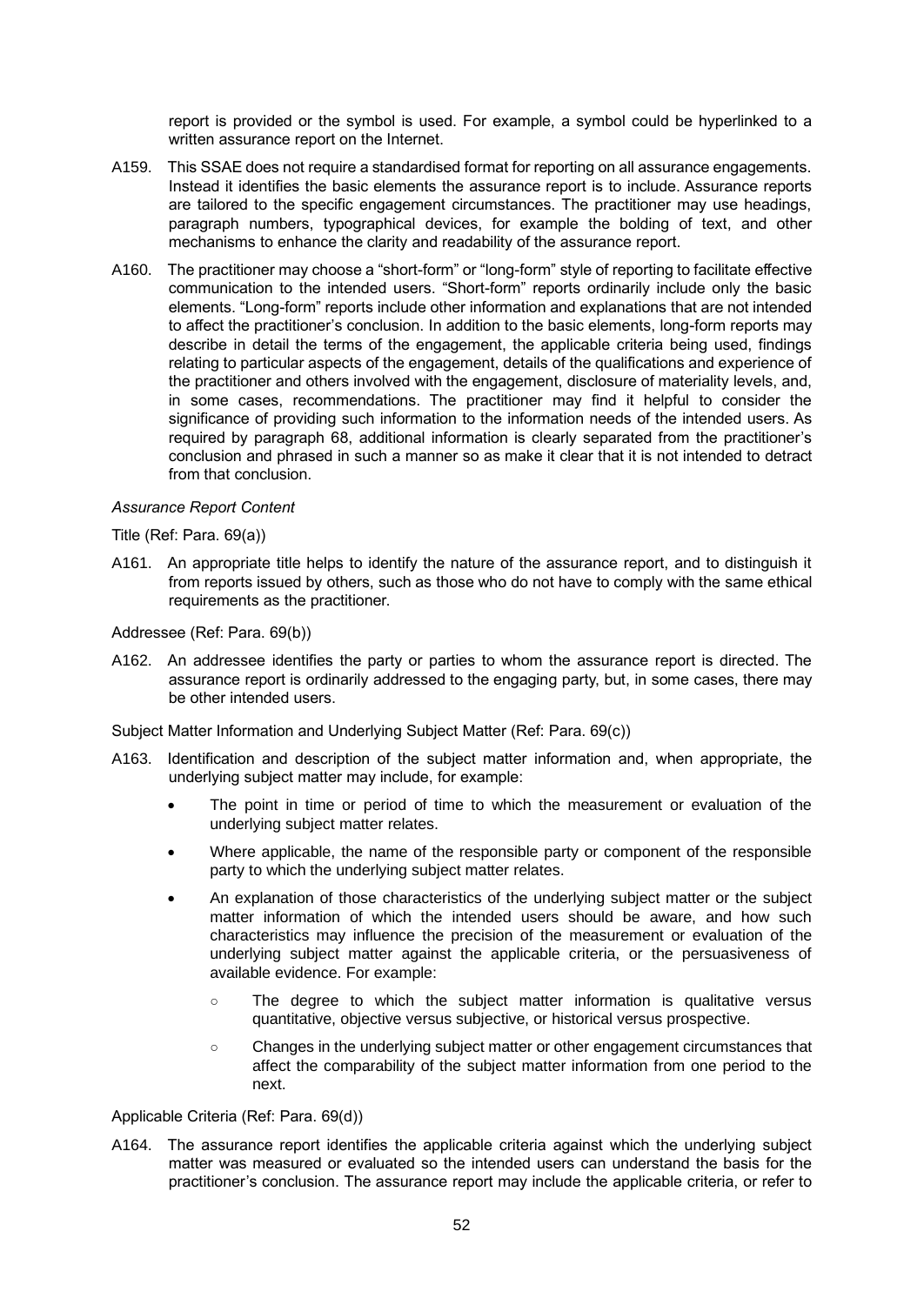them if they are included in the subject matter information or if they are otherwise available from a readily accessible source. It may be relevant in the circumstances, to disclose:

- The source of the applicable criteria, and whether or not the applicable criteria are embodied in law or regulation, or issued by authorised or recognised bodies of experts that follow a transparent due process, that is, whether they are established criteria in the context of the underlying subject matter (and if they are not, a description of why they are considered suitable).
- Measurement or evaluation methods used when the applicable criteria allow for choice between a number of methods.
- Any significant interpretations made in applying the applicable criteria in the engagement circumstances.
- Whether there have been any changes in the measurement or evaluation methods used.

Inherent Limitations (Ref: Para. 69(e))

A165. While in some cases, inherent limitations can be expected to be well-understood by the intended users of an assurance report, in other cases it may be appropriate to make explicit reference to them in the assurance report. For example, in an assurance report related to the effectiveness of internal control, it may be appropriate to note that the historic evaluation of effectiveness is not relevant to future periods due to the risk that internal control may become inadequate because of changes in conditions, or that the degree of compliance with policies or procedures may deteriorate.

Specific Purpose (Ref: Para. 69(f))

- A166. In some cases, the applicable criteria used to measure or evaluate the underlying subject matter may be designed for a specific purpose. For example, a regulator may require certain entities to use particular applicable criteria designed for regulatory purposes. To avoid misunderstandings, the practitioner alerts readers of the assurance report to this fact and that, therefore, the subject matter information may not be suitable for another purpose.
- A167. In addition to the alert required by paragraph 69(f), the practitioner may consider it appropriate to indicate that the assurance report is intended solely for specific users. Depending on the engagement circumstances, for example, the law or regulation of the particular jurisdiction, this may be achieved by restricting the distribution or use of the assurance report. While an assurance report may be restricted in this way, the absence of a restriction regarding a particular user or purpose does not itself indicate that a legal responsibility is owed by the practitioner in relation to that user or for that purpose. Whether a legal responsibility is owed will depend on the legal circumstances of each case and the relevant jurisdiction.

Relative Responsibilities (Ref: Para. 69(g))

A168. Identifying relative responsibilities informs the intended users that the responsible party is responsible for the underlying subject matter, that the measurer or evaluator is responsible for the measurement or evaluation of the underlying subject matter against the applicable criteria, and that the practitioner's role is to independently express a conclusion about the subject matter information.

Performance of the Engagement in Accordance with SSAE 3000 (Revised) and a Subject Matter Specific SSAE (Ref: Para. 69(h))

- A169. Where a subject matter specific SSAE applies to only part of the subject matter information, it may be appropriate to cite both that subject matter specific SSAE and this SSAE.
- A170. A statement that contains imprecise qualifying or limiting language (for example "the engagement was performed by reference to SSAE 3000") may mislead users of assurance reports.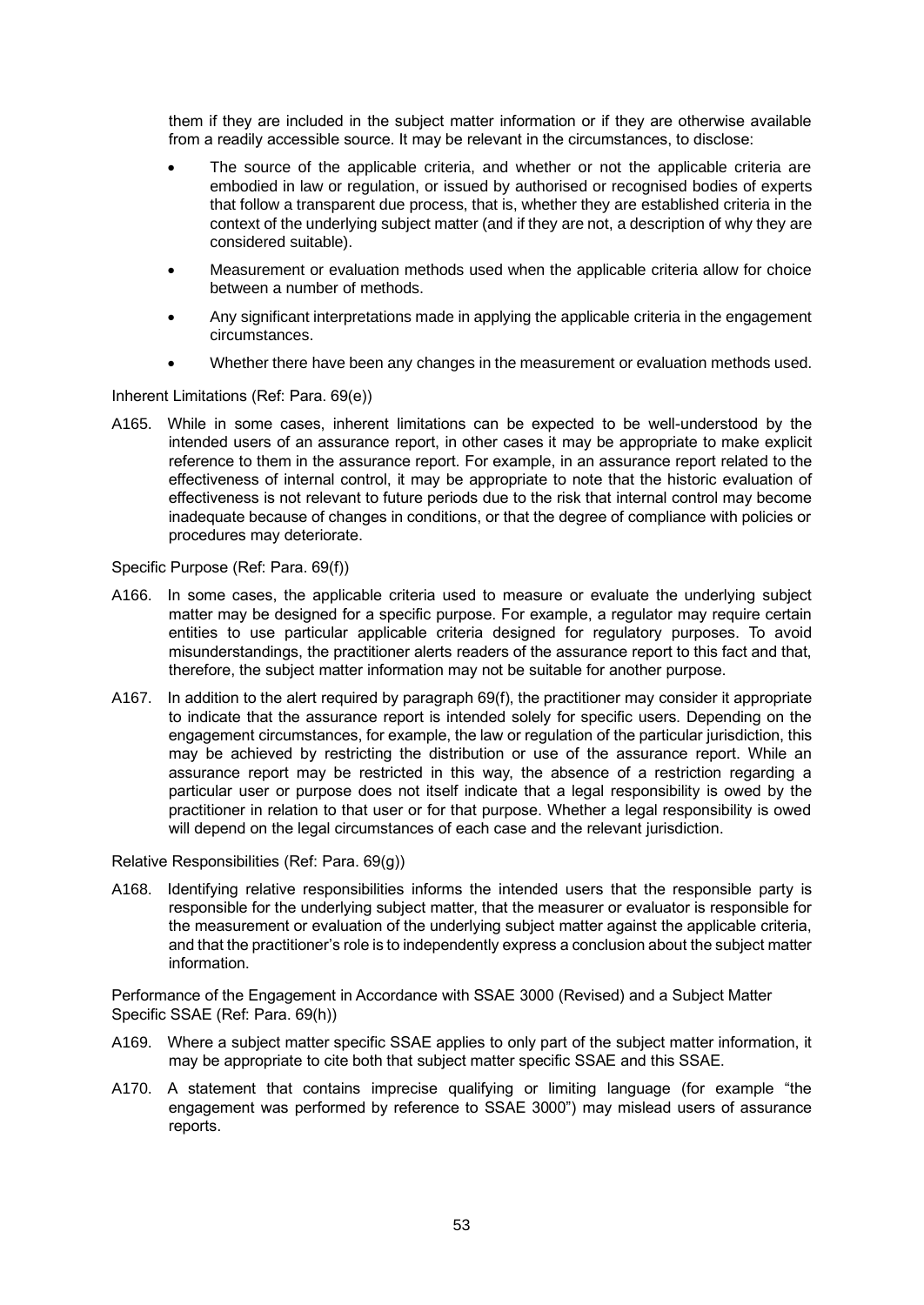Applicable Quality Control Requirements (Ref: Para. 69(i))

A171. The following is an illustration of a statement in the assurance report regarding applicable quality control requirements:

> The firm applies Singapore Standard on Quality Control 1 and, accordingly, maintains a comprehensive system of quality control including documented policies and procedures regarding compliance with ethical requirements, professional standards and applicable legal and regulatory requirements.

Compliance with Independence and Other Ethical Requirements (Ref: Para. 69(j))

A172. The following is an illustration of a statement in the assurance report regarding compliance with ethical requirements:

> We have complied with the independence and other ethical requirements of the Accounting and Corporate Regulatory Authority (ACRA) *Code of Professional Conduct and Ethics for Public Accountants and Accounting Entities* (ACRA Code), which is founded on fundamental principles of integrity, objectivity, professional competence and due care, confidentiality and professional behaviour.

Summary of the Work Performed (Ref: Para. A6, 69(k))

- A173. The summary of the work performed helps the intended users understand the practitioner's conclusion. For many assurance engagements, infinite variations in procedures are possible in theory. In practice, however, these are difficult to communicate clearly and unambiguously. Other authoritative pronouncements issued by the Institute of Singapore Chartered Accountants (ISCA) may be useful to practitioners in preparing the summary.
- A174. Where no specific SSAE provides guidance on procedures for a particular underlying subject matter, the summary might include a more detailed description of the work performed. It may be appropriate to include in the summary a statement that the work performed included evaluating the suitability of the applicable criteria.
- A175. In a limited assurance engagement the summary of the work performed is ordinarily more detailed than for a reasonable assurance engagement and identifies the limitations on the nature, timing and extent of procedures. This is because an appreciation of the nature, timing and extent of procedures performed is essential to understanding a conclusion expressed in a form that conveys whether, based on the procedures performed, a material matter(s) has come to the practitioner's attention to cause the practitioner to believe the subject matter information is materially misstated. It also may be appropriate to indicate in the summary of the work performed certain procedures that were not performed that would ordinarily be expected to be performed in a reasonable assurance engagement. However, a complete identification of all such procedures may not be possible because the practitioner's required understanding and consideration of engagement risk is less than in a reasonable assurance engagement.
- A176. Factors to consider in determining the level of detail to be provided in the summary of the work performed may include:
	- Circumstances specific to the entity (for example, the differing nature of the entity's activities compared to those typical in the sector).
	- Specific engagement circumstances affecting the nature and extent of the procedures performed.
	- The intended users' expectations of the level of detail to be provided in the report, based on market practice, or applicable law or regulation.
- A177. It is important that the summary be written in an objective way that allows intended users to understand the work done as the basis for the practitioner's conclusion. In most cases, this will not involve detailing the entire work plan, but on the other hand it is important for it not to be so summarised as to be ambiguous, nor written in a way that is overstated or embellished.

The Practitioner's Conclusion (Ref: Para. 12(a)(i)(a), 69(l))

A178. Examples of conclusions expressed in a form appropriate for a reasonable assurance engagement include: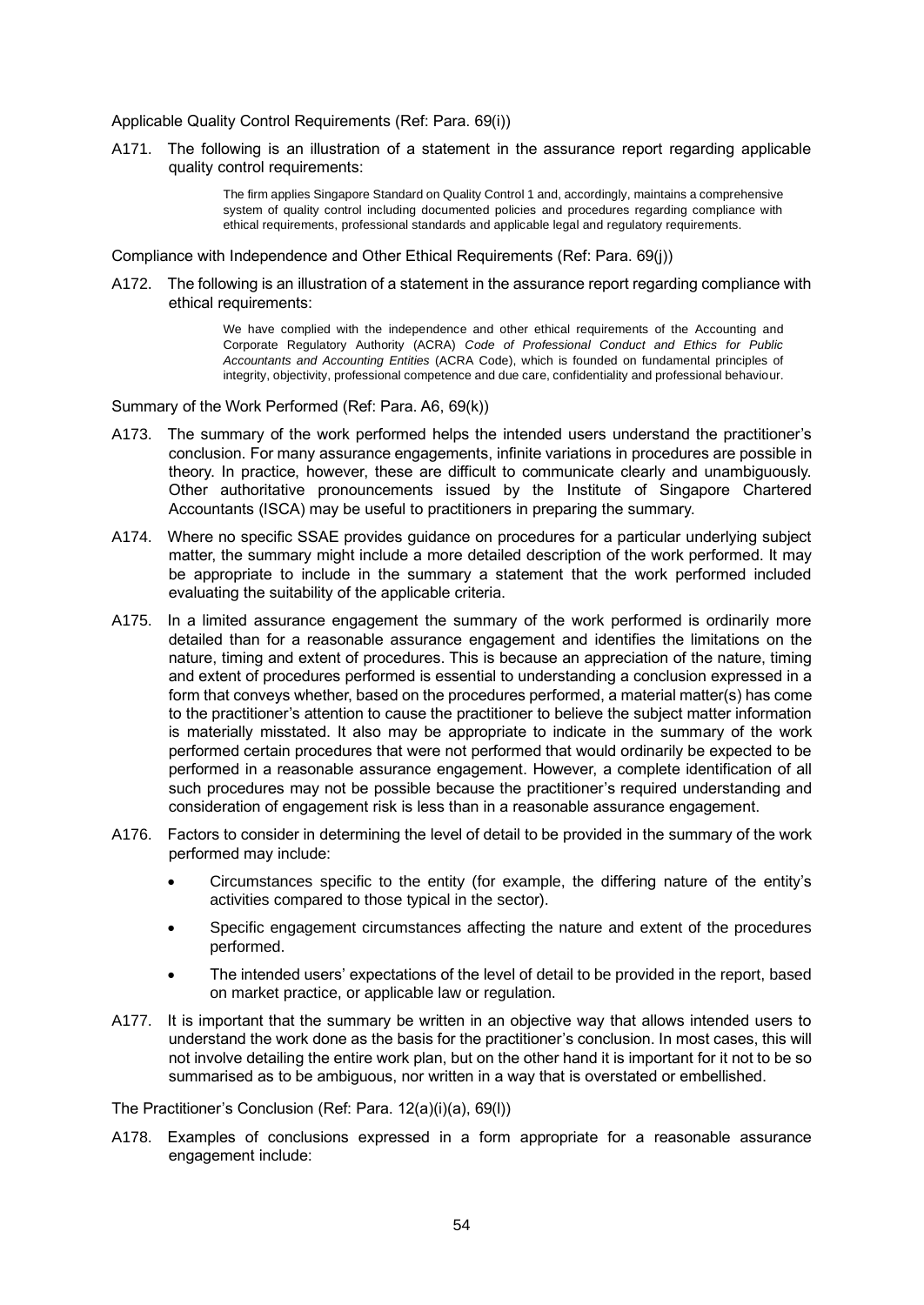- When expressed in terms of the underlying subject matter and the applicable criteria, "In our opinion, the entity has complied, in all material respects, with XYZ law;"
- When expressed in terms of the subject matter information and the applicable criteria, "In our opinion, the forecast of the entity's financial performance is properly prepared, in all material respects, based on XYZ criteria;" or
- When expressed in terms of a statement made by the appropriate party, "In our opinion, the [appropriate party's] statement that the entity has complied with XYZ law is, in all material respects, fairly stated," or "In our opinion, the [appropriate party's] statement that the key performance indicators are presented in accordance with XYZ criteria is, in all material respects, fairly stated".
- A179. It may be appropriate to inform the intended users of the context in which the practitioner's conclusion is to be read when the assurance report includes an explanation of particular characteristics of the underlying subject matter of which the intended users should be aware. The practitioner's conclusion may, for example, include wording such as: "This conclusion has been formed on the basis of the matters outlined elsewhere in this independent assurance report."
- A180. Examples of conclusions expressed in a form appropriate for a limited assurance engagement include:
	- When expressed in terms of the underlying subject matter and the applicable criteria, "Based on the procedures performed and evidence obtained, nothing has come to our attention that causes us to believe that [the entity] has not complied, in all material respects, with XYZ law."
	- When expressed in terms of the subject matter information and the applicable criteria, "Based on the procedures performed and evidence obtained, we are not aware of any material amendments that need to be made to the assessment of key performance indicators for them to be in accordance with XYZ criteria."
	- When expressed in terms of a statement made by the appropriate party, "Based on the procedures performed and evidence obtained, nothing has come to our attention that causes us to believe that the [appropriate party's] statement that [the entity] has complied with XYZ law, is not, in all material respects, fairly stated."
- A181. Forms of expression that may be useful for underlying subject matters include, for example, one, or a combination of, the following:
	- For compliance engagements—"in compliance with" or "in accordance with."
	- For engagements when the applicable criteria describe a process or methodology for the preparation or presentation of the subject matter information—"properly prepared."
	- For engagements when the principles of fair presentation are embodied in the applicable criteria—"fairly stated."
- A182. Inclusion of a heading above paragraphs containing modified conclusions, and the matter(s) giving rise to the modification, aids the understandability of the practitioner's report. Examples of appropriate heading include "Qualified Conclusion," "Adverse Conclusion," or "Disclaimer of Conclusion" and "Basis for Qualified Conclusion," "Basis for Adverse Conclusion," as appropriate.

The Practitioner's Signature (Ref: Para. 69(m))

A183. The practitioner's signature is either in the name of the practitioner's firm, the personal name of the individual practitioner or both, as appropriate for the particular jurisdiction. In addition to the practitioner's signature, in certain jurisdictions, the practitioner may be required to make a declaration in the practitioner's report about professional designations or recognition by the appropriate licensing authority in that jurisdiction.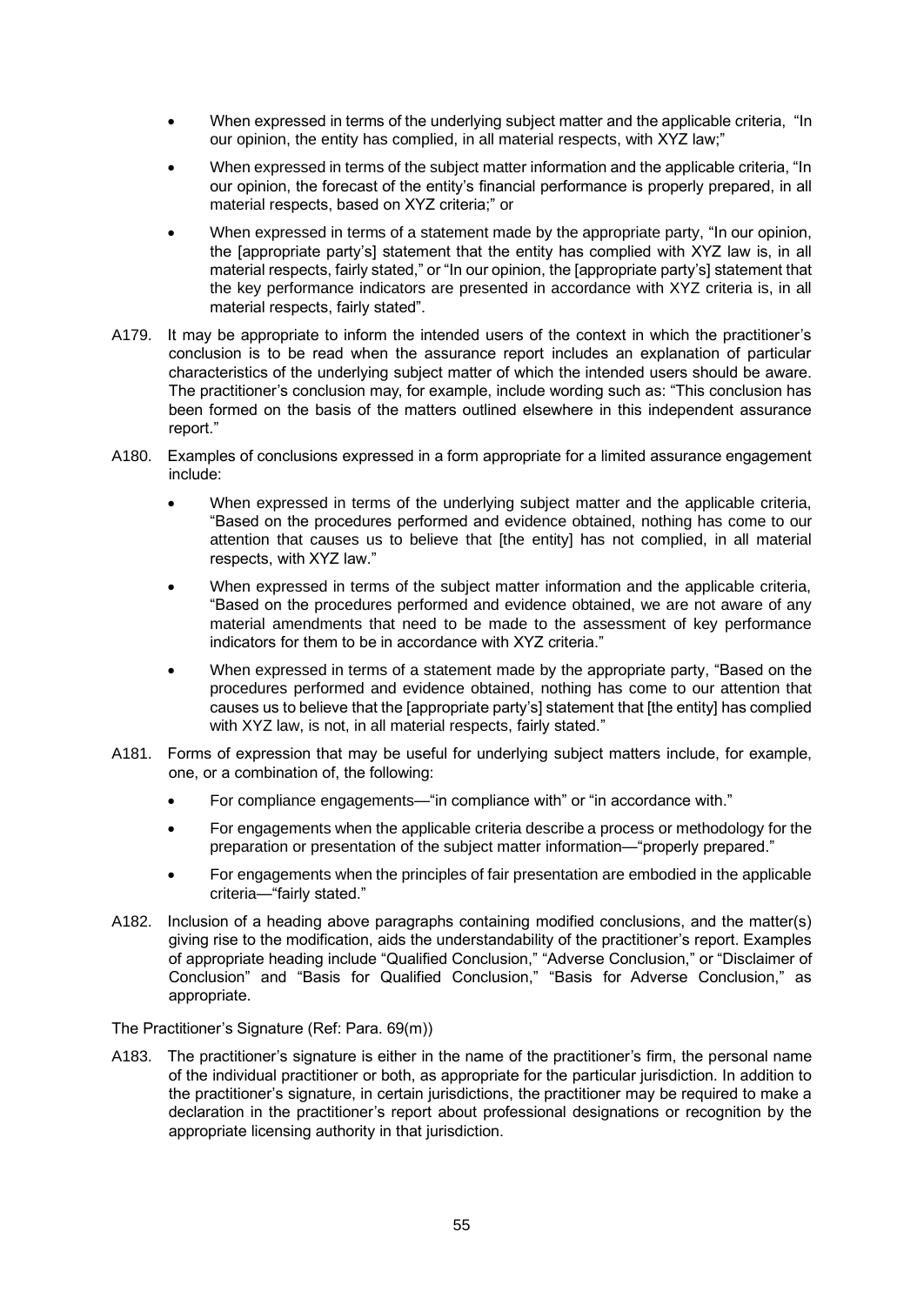Date (Ref: Para. 69(n))

A184. Including the assurance report date informs the intended users that the practitioner has considered the effect on the subject matter information and on the assurance report of events that occurred up to that date.

# *Reference to the Practitioner's Expert in the Assurance Report (Ref: Para. 70)*

- A185. In some cases, law or regulation may require a reference to the work of a practitioner's expert in the assurance report, for example, for the purposes of transparency in the public sector. It may also be appropriate in other circumstances, for example, to explain the nature of a modification of the practitioner's conclusion, or when the work of an expert is integral to findings included in a long-form report.
- A186. Nonetheless, the practitioner has sole responsibility for the conclusion expressed, and that responsibility is not reduced by the practitioner's use of the work of a practitioner's expert. It is important therefore that if the assurance report refers to a practitioner's expert, that the wording of that report does not imply that the practitioner's responsibility for the conclusion expressed is reduced because of the involvement of that expert.
- A187. A generic reference in a long-form report to the engagement having been conducted by suitably qualified personnel including subject matter experts and assurance specialists is unlikely to be misunderstood as reduced responsibility. The potential for misunderstanding is higher, however, in the case of short-form reports, where minimum contextual information is able to be presented, or when the practitioner's expert is referred to by name. Therefore, additional wording may be needed in such cases to prevent the assurance report implying that the practitioner's responsibility for the conclusion expressed is reduced because of the involvement of the expert.

Unmodified and Modified Conclusions (Ref: Para. 74–77, Appendix)

- A188. The term 'pervasive' describes the effects on the subject matter information of misstatements or the possible effects on the subject matter information of misstatements, if any, that are undetected due to an inability to obtain sufficient appropriate evidence. Pervasive effects on the subject matter information are those that, in the practitioner's professional judgement:
	- (a) Are not confined to specific aspects of the subject matter information;
	- (b) If so confined, represent or could represent a substantial proportion of the subject matter information; or
	- (c) In relation to disclosures, are fundamental to the intended users' understanding of the subject matter information.
- A189. The nature of the matter, and the practitioner's judgement about the pervasiveness of the effects or possible effects on the subject matter information, affects the type of conclusion to be expressed.
- A190. Examples of qualified and adverse conclusions and a disclaimer of conclusion are:
	- Qualified conclusion (an example for limited assurance engagements with a material misstatement) – "Based on the procedures performed and the evidence obtained, except for the effect of the matter described in the Basis for Qualified Conclusion section of our report, nothing has come to our attention that causes us to believe that the [appropriate party's] statement does not present fairly, in all material respects, the entity's compliance with XYZ law."
	- Adverse conclusion (an example for a material and pervasive misstatement for both reasonable assurance and limited assurance engagements) – "Because of the significance of the matter described in the Basis for Adverse Conclusion section of our report, the [appropriate party's] statement does not present fairly the entity's compliance with XYZ law."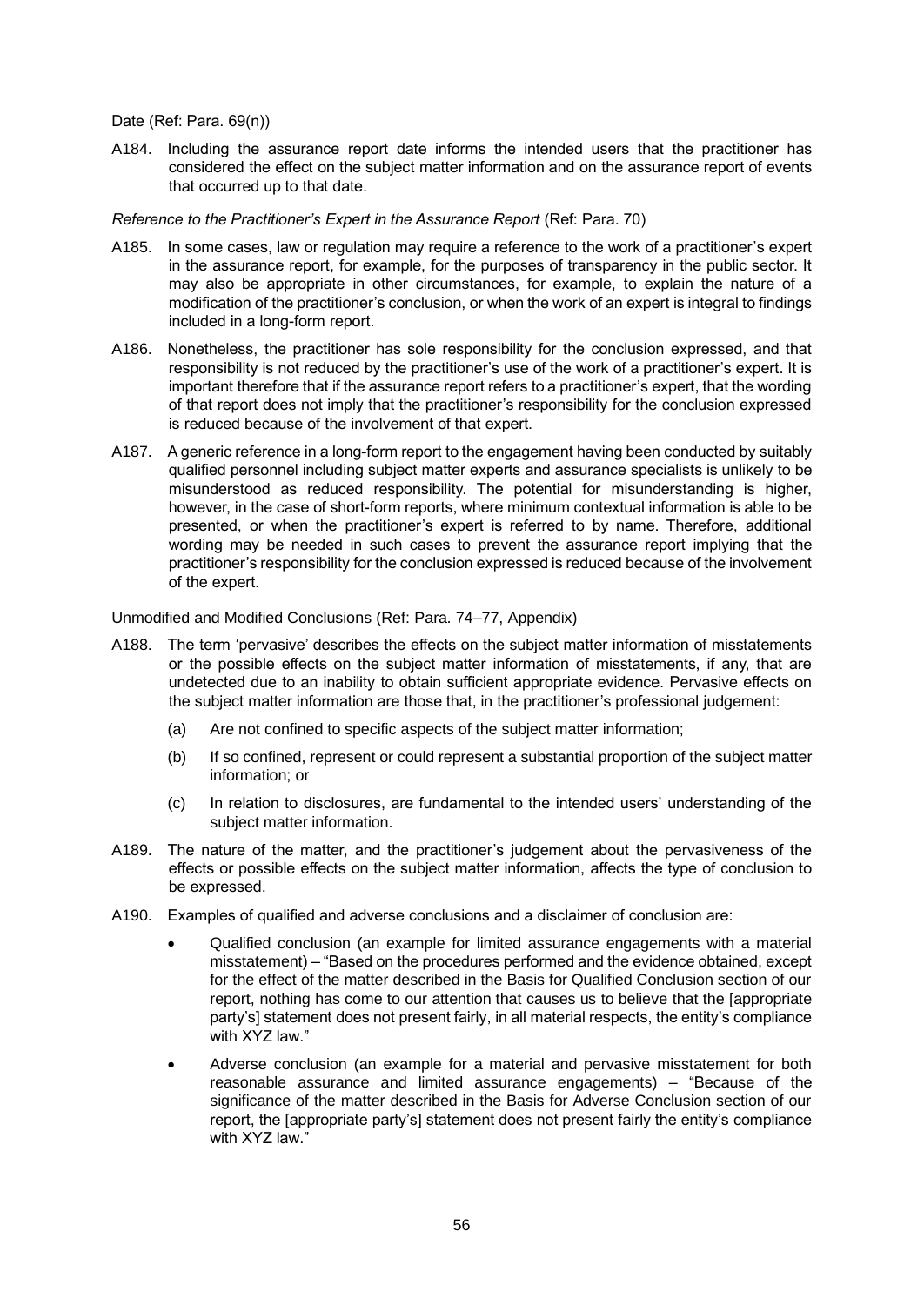- Disclaimer of conclusion (an example for a material and pervasive limitation of scope for both reasonable assurance and limited assurance engagements) – "Because of the significance of the matter described in the Basis for Disclaimer of Conclusion section of our report, we have not been able to obtain sufficient appropriate evidence to form a conclusion on the [appropriate party's] statement. Accordingly, we do not express a conclusion on that statement."
- A191. In some cases, the measurer or evaluator may identify and properly describe that the subject matter information is materially misstated. For example, in a compliance engagement the measurer or evaluator may correctly describe the instances of non-compliance. In such circumstances, paragraph 76 requires the practitioner to draw the intended users' attention to the description of the material misstatement, by either expressing a qualified or adverse conclusion or by expressing an unqualified conclusion but emphasising the matter by specifically referring to it in the assurance report.

# **Other Communication Responsibilities** (Ref: Para. 78)

A192. Matters that may be appropriate to communicate with the responsible party, the measurer or evaluator, the engaging party or others include fraud or suspected fraud, and bias in the preparation of the subject matter information.

#### *Communication with Management and Those Charged with Governance*

A192a. Relevant ethical requirements may include a requirement to report identified or suspected noncompliance with laws and regulations to an appropriate level of management or those charged with governance. In some jurisdictions, law or regulation may restrict the practitioner's communication of certain matters with the responsible party, management or those charged with governance. Law or regulation may specifically prohibit a communication, or other action, that might prejudice an investigation by an appropriate authority into an actual, or suspected, illegal act, including alerting the entity, for example, when the practitioner is required to report the identified or suspected non-compliance to an appropriate authority pursuant to anti-money laundering legislation. In these circumstances, the issues considered by the practitioner may be complex and the practitioner may consider it appropriate to obtain legal advice.

# *Reporting of Identified or Suspected Non-Compliance with Laws and Regulations to an Appropriate Authority outside the Entity*

A192b. Law, regulation or relevant ethical requirements may:

- (a) Require the practitioner to report identified or suspected non-compliance with laws and regulations to an appropriate authority outside the entity.
- (b) Establish responsibilities under which reporting to an appropriate authority outside the entity may be appropriate in the circumstances.<sup>8</sup>
- A192c. Reporting identified or suspected non-compliance with laws and regulations to an appropriate authority outside the entity may be required or appropriate in the circumstances because:
	- (a) Law, regulation or relevant ethical requirements require the practitioner to report;
	- (b) The practitioner has determined reporting is an appropriate action to respond to identified or suspected non-compliance in accordance with relevant ethical requirements; or.
	- (c) Law, regulation or relevant ethical requirements provide the practitioner with the right to do so.
- A192d. The reporting of identified or suspected non-compliance with laws and regulations in accordance with law, regulation or relevant ethical requirements may include non-compliance

See, for example, paragraphs R360.36-R360.37 of the ACRA Code.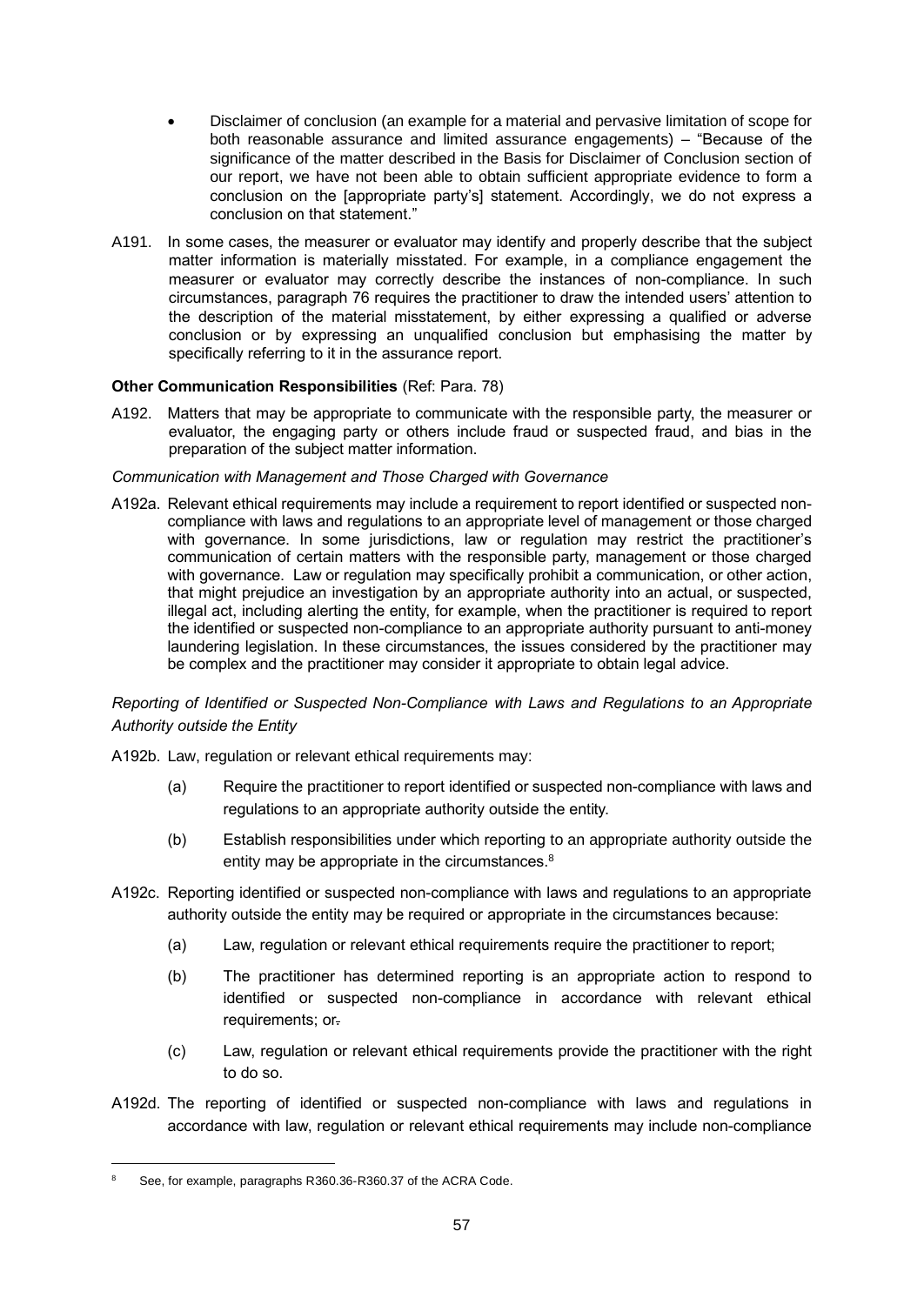with laws and regulations that the practitioner comes across or is made aware of when performing the engagement but which may not affect the subject matter information. Under this SSAE, the practitioner is not expected to have a level of understanding of laws and regulations beyond those affecting the subject matter information. However, law, regulation or relevant ethical requirements may expect the practitioner to apply knowledge, professional judgment and expertise in responding to such non-compliance. Whether an act constitutes actual noncompliance is ultimately a matter to be determined by a court or other appropriate adjudicative body.

- A192e. In some circumstances, the reporting of identified or suspected non-compliance with laws and regulations to an appropriate authority outside the entity may be precluded by the practitioner's duty of confidentiality under law, regulation, or relevant ethical requirements. In other cases, reporting identified or suspected non-compliance to an appropriate authority outside the entity would not be considered a breach of the duty of confidentiality under the relevant ethical requirements. 9
- A192f. The practitioner may consider consulting internally (e.g., within the firm or network firm), obtaining legal advice to understand the professional or legal implications of taking any particular course of action, or consulting on a confidential basis with a regulator or a professional body (unless doing so is prohibited by law or regulations or would breach the duty of confidentiality).<sup>10</sup>

# **Documentation** (Ref: Para. 79–83)

- A193. Documentation includes a record of the practitioner's reasoning on all significant matters that require the exercise of professional judgement, and related conclusions. When difficult questions of principle or professional judgement exist, documentation that includes the relevant facts that were known by the practitioner at the time the conclusion was reached may assist in demonstrating the practitioner's knowledge.
- A194. It is neither necessary nor practical to document every matter considered, or professional judgement made, during an engagement. Further, it is unnecessary for the practitioner to document separately (as in a checklist, for example) compliance with matters for which compliance is demonstrated by documents included within the engagement file. Similarly, the practitioner need not include in the engagement file superseded drafts of working papers, notes that reflect incomplete or preliminary thinking, previous copies of documents corrected for typographical or other errors, and duplicates of documents.
- A195. In applying professional judgement to assessing the extent of documentation to be prepared and retained, the practitioner may consider what is necessary to provide an understanding of the work performed and the basis of the principal decisions taken (but not the detailed aspects of the engagement) to another practitioner who has no previous experience with the engagement. That other practitioner may only be able to obtain an understanding of detailed aspects of the engagement by discussing them with the practitioner who prepared the documentation.
- A196. Documentation may include a record of, for example:
	- The identifying characteristics of the specific items or matters tested;
	- Who performed the engagement work and the date such work was completed;
	- Who reviewed the engagement work performed and the date and extent of such review; and

See, for example, paragraphs R114.1, 114.1 A1 and R360.37 of the ACRA Code.

See, for example, paragraph 360.39 A1 of the ACRA Code.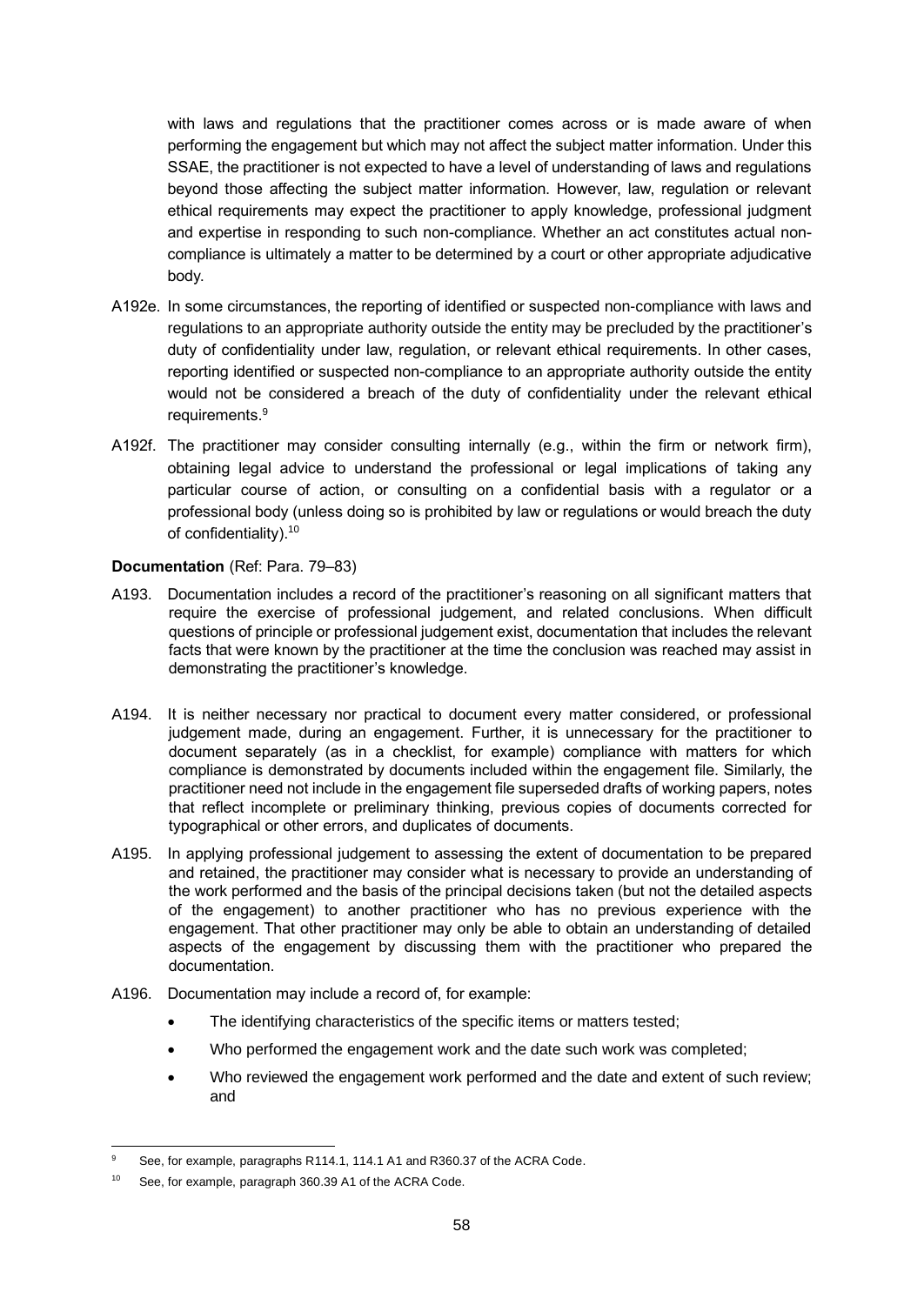- Discussions of significant matters with the appropriate party(ies) and others, including the nature of the significant matters discussed and when and with whom the discussions took place.
- A197. Documentation may include a record of, for example:
	- Issues identified with respect to compliance with relevant ethical requirements and how they were resolved.
	- Conclusions on compliance with independence requirements that apply to the engagement, and any relevant discussions with the firm that support these conclusions.
	- Conclusions reached regarding the acceptance and continuance of client relationships and assurance engagements.
	- The nature and scope of, and conclusions resulting from, consultations undertaken during the course of the engagement.

# *Assembly of the Final Engagement File*

- A198. SSQC 1 (or other professional requirements, or requirements in law or regulation that are at least as demanding as SSQC 1) requires firms to establish policies and procedures for the timely completion of the assembly of engagement files.<sup>11</sup> An appropriate time limit within which to complete the assembly of the final engagement file is ordinarily not more than 60 days after the date of the assurance report.<sup>12</sup>
- A199. The completion of the assembly of the final engagement file after the date of the assurance report is an administrative process that does not involve the performance of new procedures or the drawing of new conclusions. Changes may, however, be made to the documentation during the final assembly process if they are administrative in nature. Examples of such changes include:
	- Deleting or discarding superseded documentation.
	- Sorting, collating and cross-referencing working papers.
	- Signing off on completion checklists relating to the file assembly process.
	- Documenting evidence that the practitioner has obtained, discussed and agreed with the relevant members of the engagement team before the date of the assurance report.
- A200. SSQC 1 requires firms to establish policies and procedures for the retention of engagement documentation.<sup>13</sup> The retention period for assurance engagements ordinarily is no shorter than five years from the date of the assurance report.<sup>14</sup>

<sup>11</sup> SSQC 1, paragraph 45

<sup>12</sup> SSQC 1, paragraph A54

<sup>13</sup> SSQC 1, paragraph 47

<sup>14</sup> SSQC 1, paragraph A61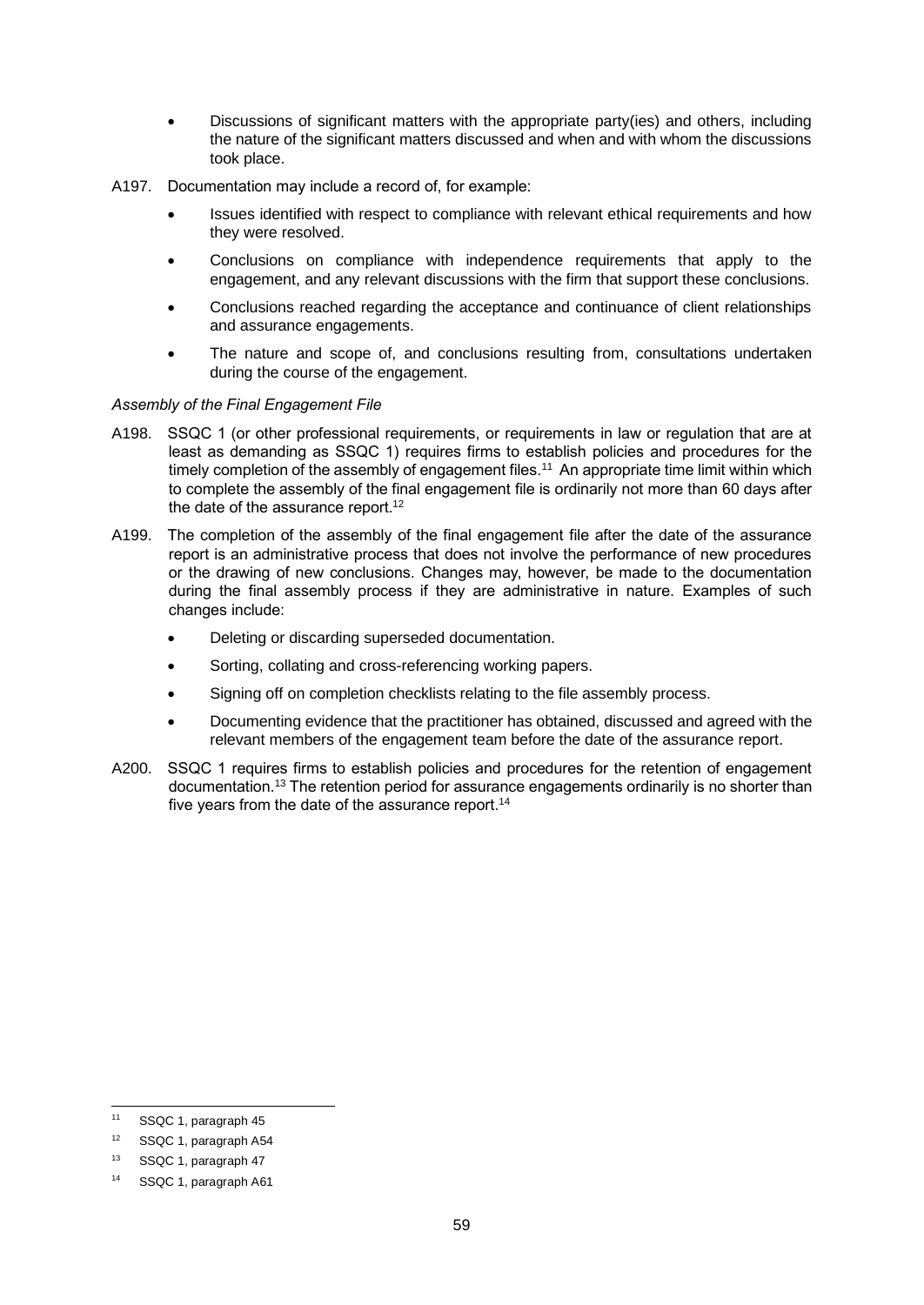# **Appendix**

(Ref: Para. 2, A8, A11, A16, A36–A38)



# **Roles and Responsibilities**

- 1. All assurance engagements have at least three parties: the responsible party, the practitioner, and the intended users. Depending on the engagement circumstances, there may also be a separate role of measurer or evaluator, or engaging party.
- 2. The above diagram illustrates how the following roles relate to an assurance engagement:
	- (a) The responsible party is responsible for the underlying subject matter.
	- (b) The measurer or evaluator uses the criteria to measure or evaluate the underlying subject matter resulting in the subject matter information.
	- (c) The engaging party agrees the terms of the engagement with the practitioner.
	- (d) The practitioner obtains sufficient appropriate evidence in order to express a conclusion designed to enhance the degree of confidence of the intended users other than the responsible party about the subject matter information.
	- (e) The intended users make decisions on the basis of the subject matter information. The intended users are the individual(s) or organisation(s), or group(s) thereof that the practitioner expects will use the assurance report.
- 3. The following observations can be made about these roles:
	- Every assurance engagement has at least a responsible party and intended users, in addition to the practitioner.
	- The practitioner cannot be the responsible party, the engaging party or an intended user.
	- In a direct engagement, the practitioner is also the measurer or evaluator.
	- In an attestation engagement, the responsible party, or someone else, but not the practitioner, can be the measurer or evaluator.